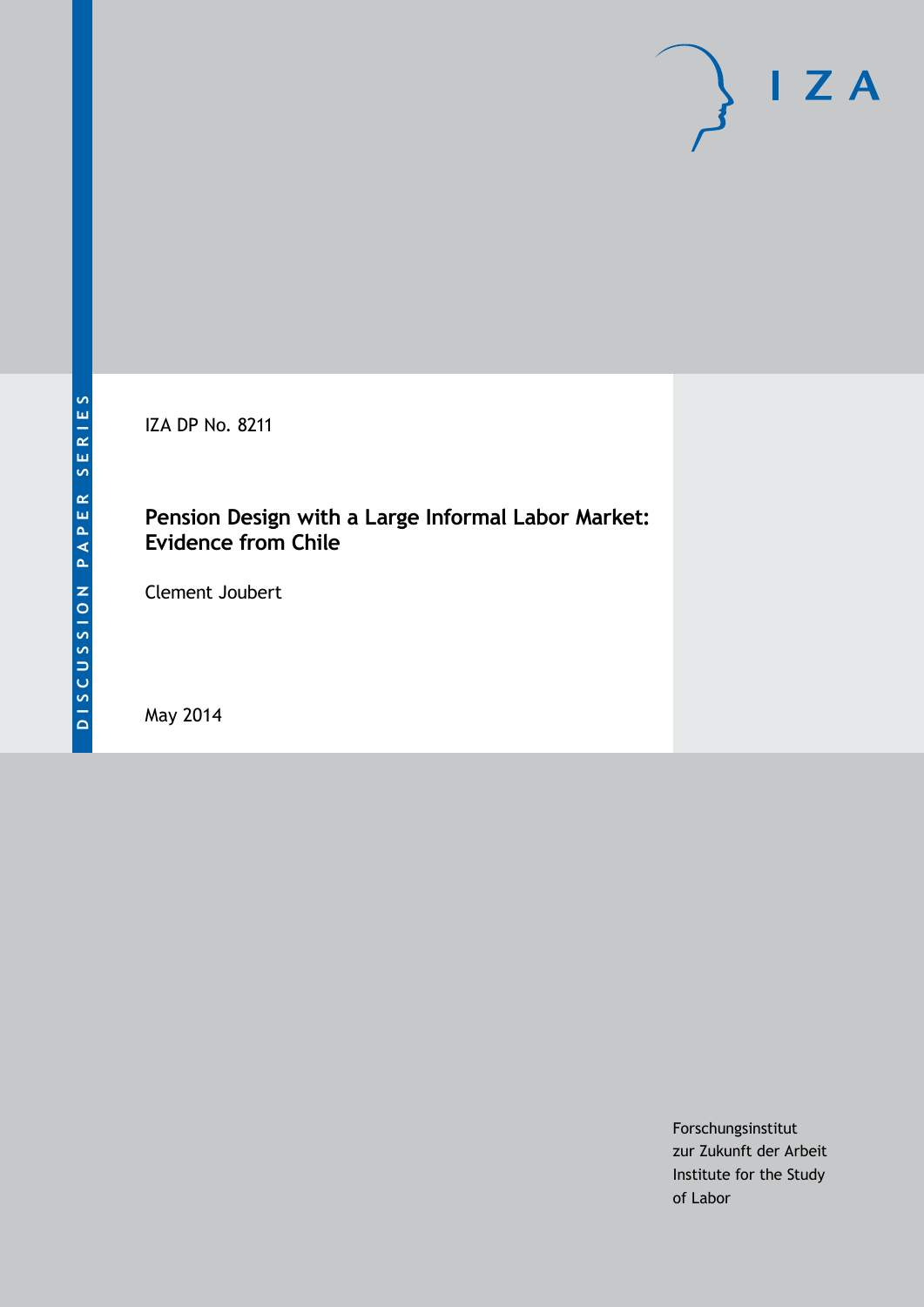# **Pension Design with a Large Informal Labor Market: Evidence from Chile**

**Clement Joubert**

*University of North Carolina at Chapel Hill and IZA*

Discussion Paper No. 8211 May 2014

IZA

P.O. Box 7240 53072 Bonn **Germany** 

Phone: +49-228-3894-0 Fax: +49-228-3894-180 E-mail: [iza@iza.org](mailto:iza@iza.org)

Any opinions expressed here are those of the author(s) and not those of IZA. Research published in this series may include views on policy, but the institute itself takes no institutional policy positions. The IZA research network is committed to the IZA Guiding Principles of Research Integrity.

The Institute for the Study of Labor (IZA) in Bonn is a local and virtual international research center and a place of communication between science, politics and business. IZA is an independent nonprofit organization supported by Deutsche Post Foundation. The center is associated with the University of Bonn and offers a stimulating research environment through its international network, workshops and conferences, data service, project support, research visits and doctoral program. IZA engages in (i) original and internationally competitive research in all fields of labor economics, (ii) development of policy concepts, and (iii) dissemination of research results and concepts to the interested public.

<span id="page-1-0"></span>IZA Discussion Papers often represent preliminary work and are circulated to encourage discussion. Citation of such a paper should account for its provisional character. A revised version may be available directly from the author.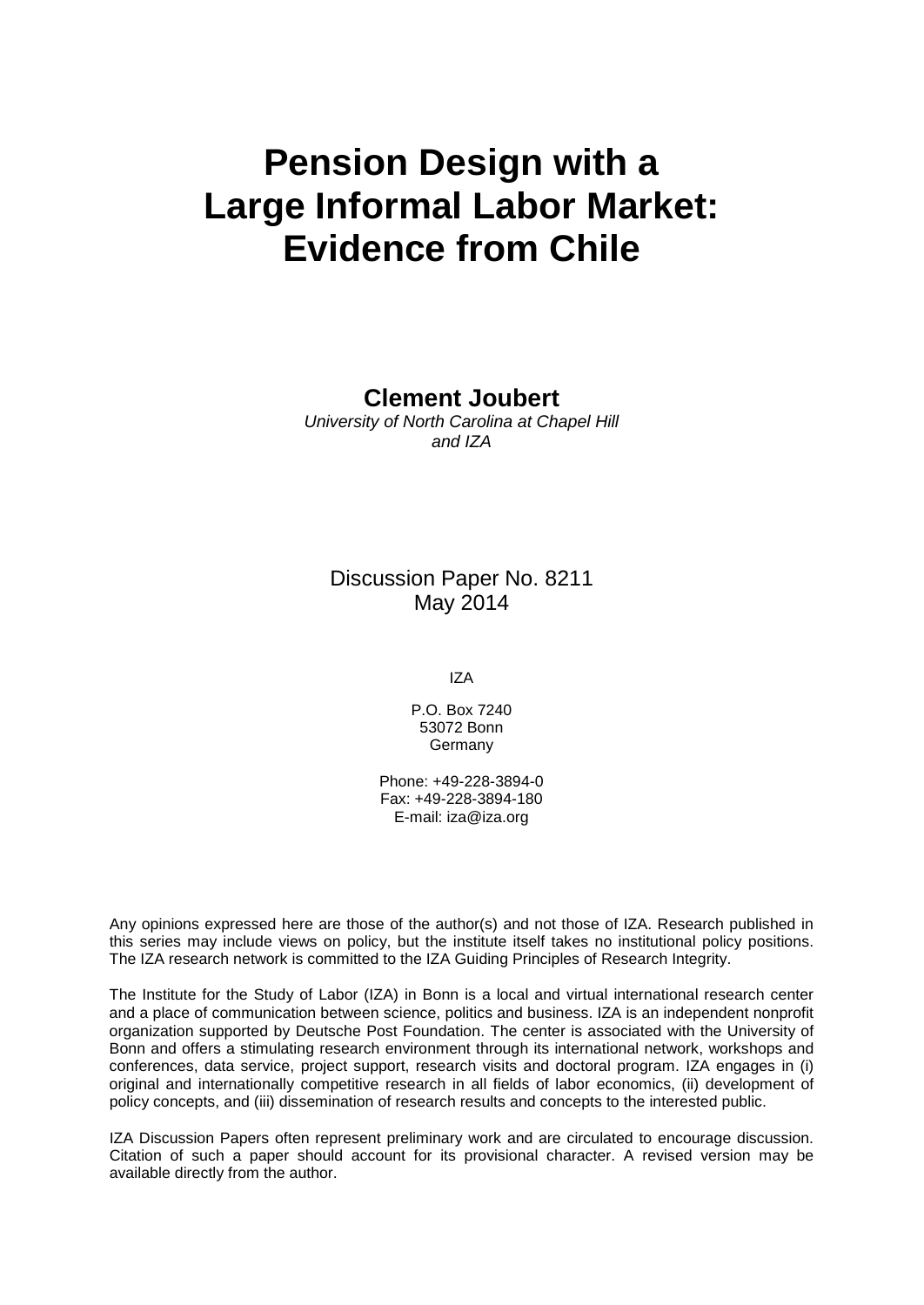IZA Discussion Paper No. 8211 May 2014

## **ABSTRACT**

## **Pension Design with a Large Informal Labor Market: Evidence from Chile[\\*](#page-1-0)**

This paper investigates empirically the fiscal and welfare trade-offs involved in designing a pension system when workers can avoid participation by working informally. A dynamic behavioral model captures a household's labor supply, formal/informal sector choice and saving decisions under the rules of Chile's canonical privatized pension system. The parameters governing household preferences and earnings opportunities in the formal and the informal sector are jointly estimated using a longitudinal survey linked with administrative data from the pension system's regulatory agency. The parameter estimates imply that formal jobs rationing is limited and that mandatory pension contributions play an sizeable role in encouraging informality. Our policy experiments show that Chile could achieve a reduction of 23% of minimum pension costs, while guaranteeing the same level of income in retirement, by increasing the rate at which the benefits taper off.

JEL Classification: J24, J26, E21, E26, O17

Keywords: pensions, informality

Corresponding author:

Clement Joubert Department of Economics, CB 3305 University of North Carolina at Chapel Hill Chapel Hill, NC 27599-3305 USA E-mail: [joubertc@email.unc.edu](mailto:joubertc@email.unc.edu)

\* I thank Petra Todd, Ken Wolpin, Dirk Krueger, Olivia Mitchell and the participants at the Penn Macro Club and the Empirical Micro Lunch for their helpful comments. I gratefully acknowledge financial support from the TRIO (PARC/Boettner/NICHD) Pilot Project Competition and from the Center for Retirement Research at Boston College. Formerly circulated under the title "Dynamic labor supply and saving incentives in privatized pension systems: evidence from Chile".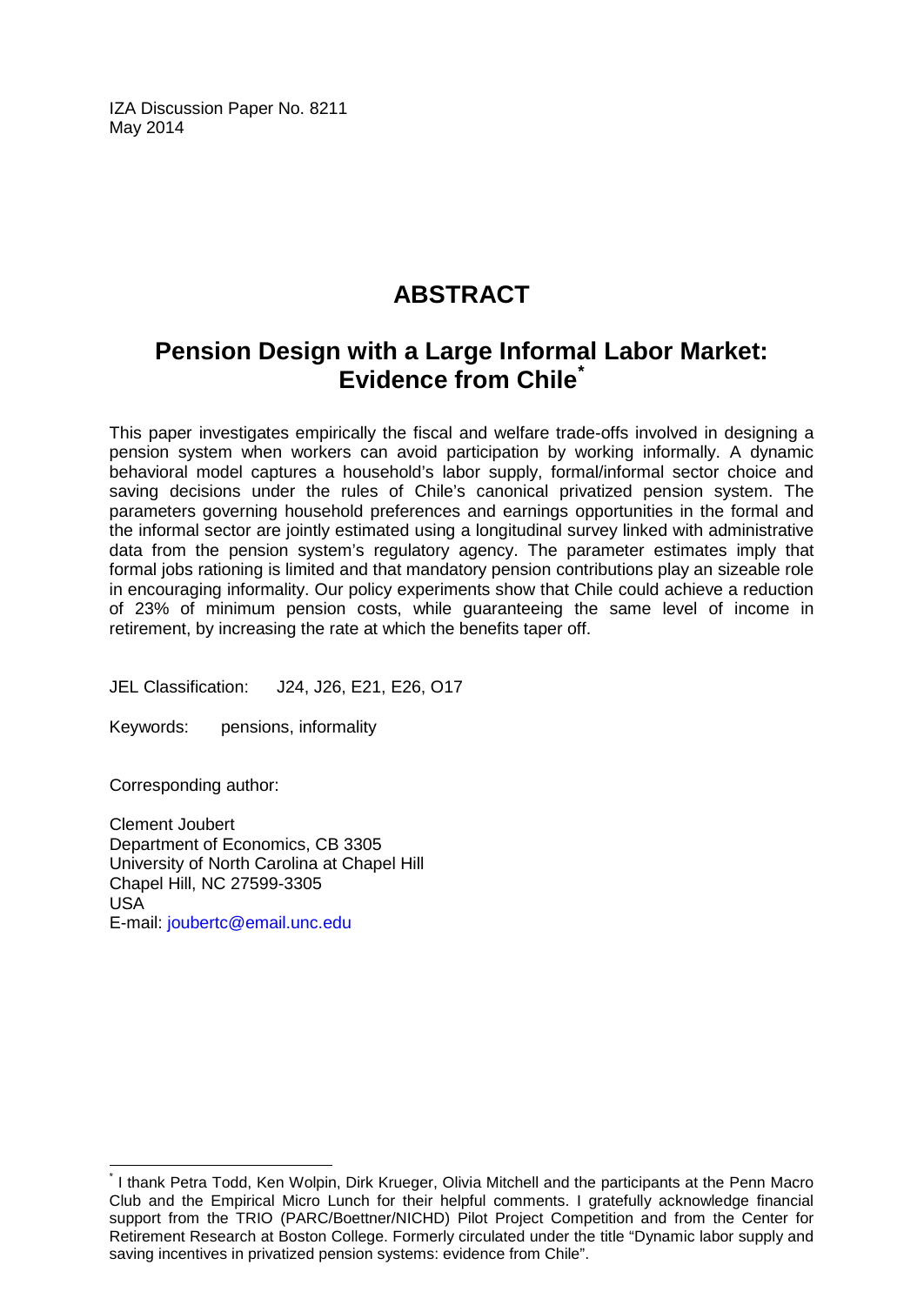## 1 Introduction

On average among countries worldwide, one third of economic activities are informal.<sup>1</sup> That is, they are concealed from public authorities to avoid paying taxes and social security contributions and, more generally, elude regulation.<sup>2</sup> The existence of large informal economies poses formidable challenges for the design of a pension system. Higher informality rates imply lower pension contributions and tax revenue, and may increase the elderly's reliance on costly safety nets. At the same time, mandatory pension contributions and retirement income transfers can themselves create incentives for workers to avoid formal employment, making it hard to reconcile stated program goals such as old-age poverty reduction and budget balancing (Piggot et al., 2009). This paper investigates empirically the fiscal and welfare trade-offs involved in designing a pension system when workers can avoid participation by working informally.

A dynamic behavioral model captures a household's labor supply, formal/informal sector choice and saving decisions under the rules of Chile's canonical privatized pension system. The model builds upon the dynamic occupational choice model of Keane and Wolpin (1997), interpreting the formal and informal sectors as occupational sectors. It extends that framework by allowing for endogenous labor force participation of both spouses, pension and non-pension savings accumulation and labor market segmentation.<sup>3</sup> The model incorporates the key institutional features of the pension system as well as rich observed and unobserved heterogeneity, so as to best capture the economic

<sup>&</sup>lt;sup>1</sup>Schneider  $(2011)$ .

<sup>2</sup>This definition of informality is concerned with legal market-based activities and thus does not include criminal activities or home production.

<sup>3</sup>See section 3 for a discussion of these features in relation to the existing literature.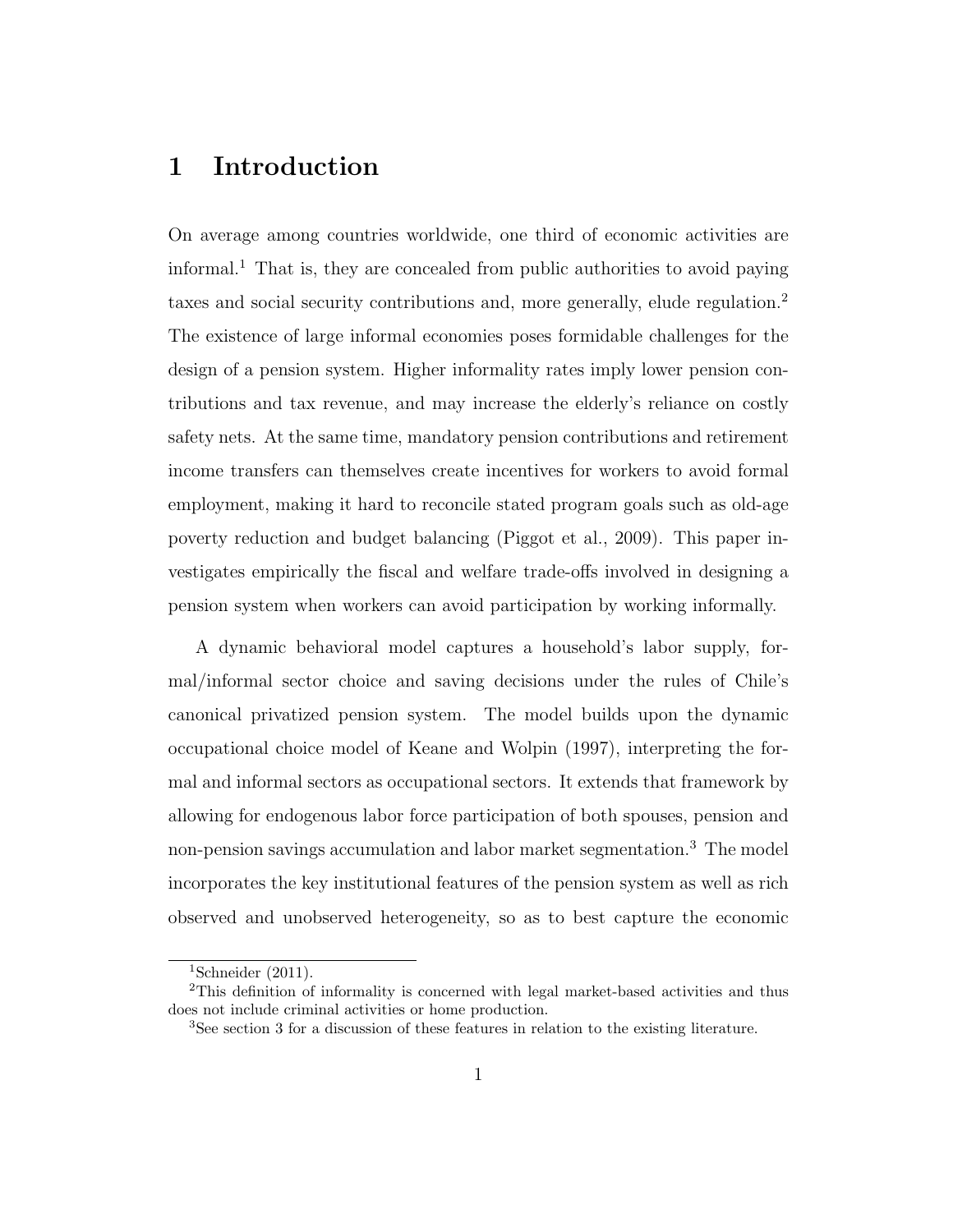margins affected by the pension rules. The parameters governing household preferences and earnings opportunities in the formal and the informal sector are jointly estimated by the method of simulated moments. We use a unique data set of longitudinal observations on a representative sample of Chilean households linked with administrative data from the pension system's regulatory agency. The estimated model is then used to study the effects of changing the rules governing pension contributions and benefits on the behavior and welfare of households and on program costs.

Over the last three decades, many governments have considered or introduced fully-funded, privately-managed, individual accounts-based pension programs.<sup>4</sup> Chile was the earliest and most influential example of such a reform in 1980, and the only one for which more than 29 years of data are available.<sup>5</sup> Under Chile's pension program, workers must contribute 10 percent of their earnings to an individual account that is managed by private pension fund managers and converted into a monthly pension benefit upon retirement. Individual pension accounts establish a transparent link between contributions and subsequent retirement benefits. This feature can theoretically reduce the wage distortions created by mandatory pension contributions, thus increasing pension program participation and reducing informality.<sup>6</sup> This paper examines the quantitative relevance of these distortions by simulating how households adjust their savings, consumption and formal sector participation to changes

<sup>4</sup>The traditional paradigm is a pay-as-you-go pension program that uses contributions from current workers to pay for the current retirees' benefits. These programs also tend to be state-run and to offer guaranteed or "defined" benefits conditional on a given employment history.

<sup>&</sup>lt;sup>5</sup>Chile (1980), Peru (1993), Argentina (1994), Mexico (1997), Hungary (1998), Poland (1999), Bulgaria (2000) are examples of actual reforms, but such programs have been envisaged in many other countries, in particular in the United States in 2005.

<sup>6</sup>Corsetti and Schmidt-Hebbel (1997).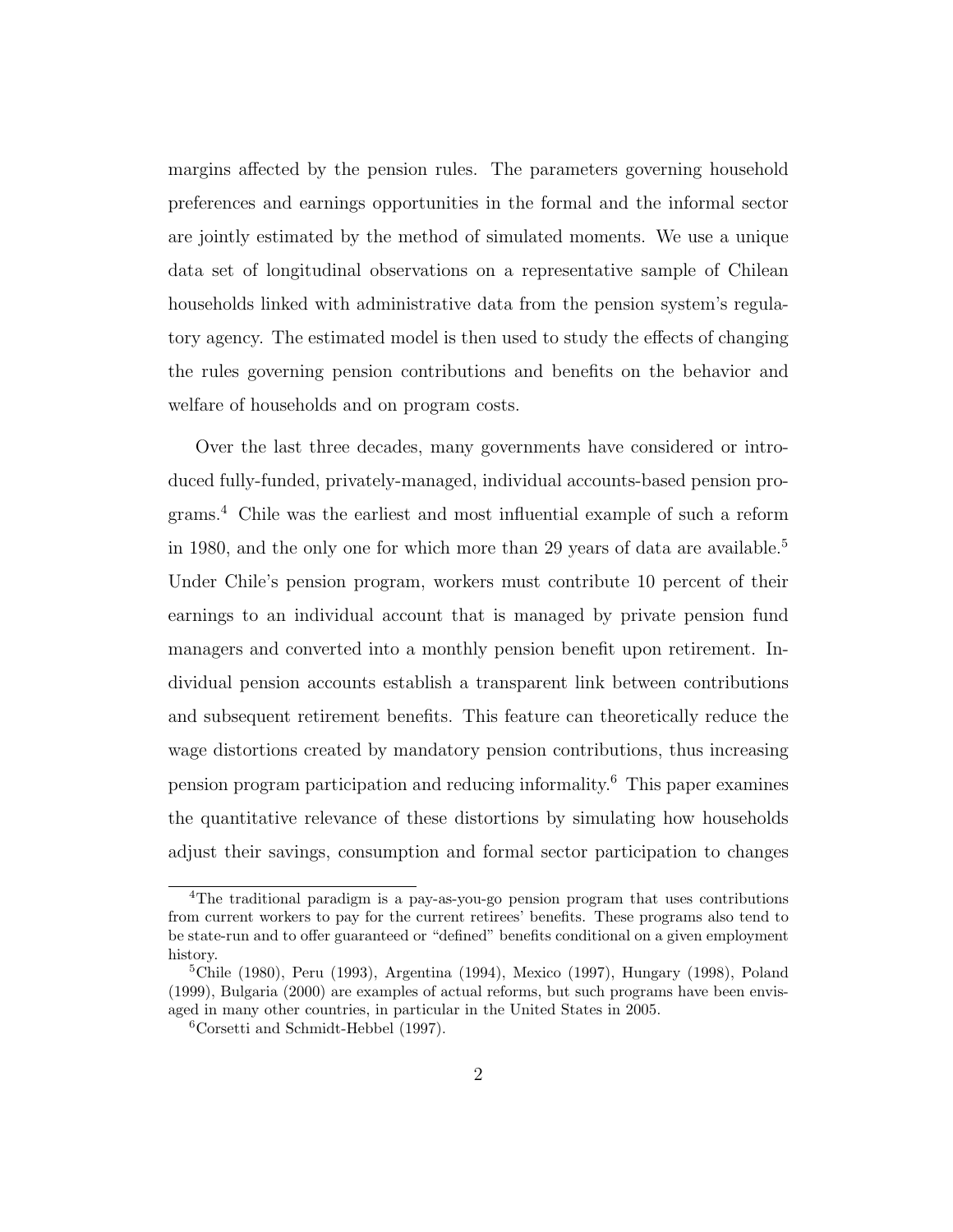in the contribution rate.

Individual-accounts saving programs are usually combined with a noncontributory government-provided safety net that aims to guarantee a minimum income level for the elderly.<sup>7</sup> Such benefits can impact individual decisions in at least two ways that are captured by our model. First, they induce a wealth effect that could depress savings and labor supply. Second, accumulated pension savings through the mandatory contributions program decrease minimum pension benefits at a certain rate. This benefit "tapering" lowers the value of formal work by creating an implicit tax on pension contributions. Our second series of policy experiments compares program costs and behavioral impacts over a range of tapering rates including the one implemented by Chile in a 2008 reform of its safety net programs.

The estimated imply that barriers to entry into the formal sector (i.e. "rationing") are modest on average, though they account for up to 21% of informal sector participation among male workers with the lowest schooling attainment. In addition, work experience is highly transferrable from one sector to the other. Overall, these findings are consistent with the "competitive" (as opposed to "segmented" or "residual") view of the informal sector put forward by recent non-structural studies.<sup>8</sup>

We find that mandatory pension contributions can create significant evasion to the informal sector. According to our simulations, raising the contribution rate by 5% increases the size of the informal sector by 12.5% for men (9.3% for women). It also decreases household welfare by lowering average household

<sup>7</sup>"Contributory pensions" refer to pensions benefits funded by the workers' accumulated contributions. Non-contributory benefits are usually funded by the government.

 $8$ See Maloney (1999); Gong et al. (2004); Gong and Van Soest (2002).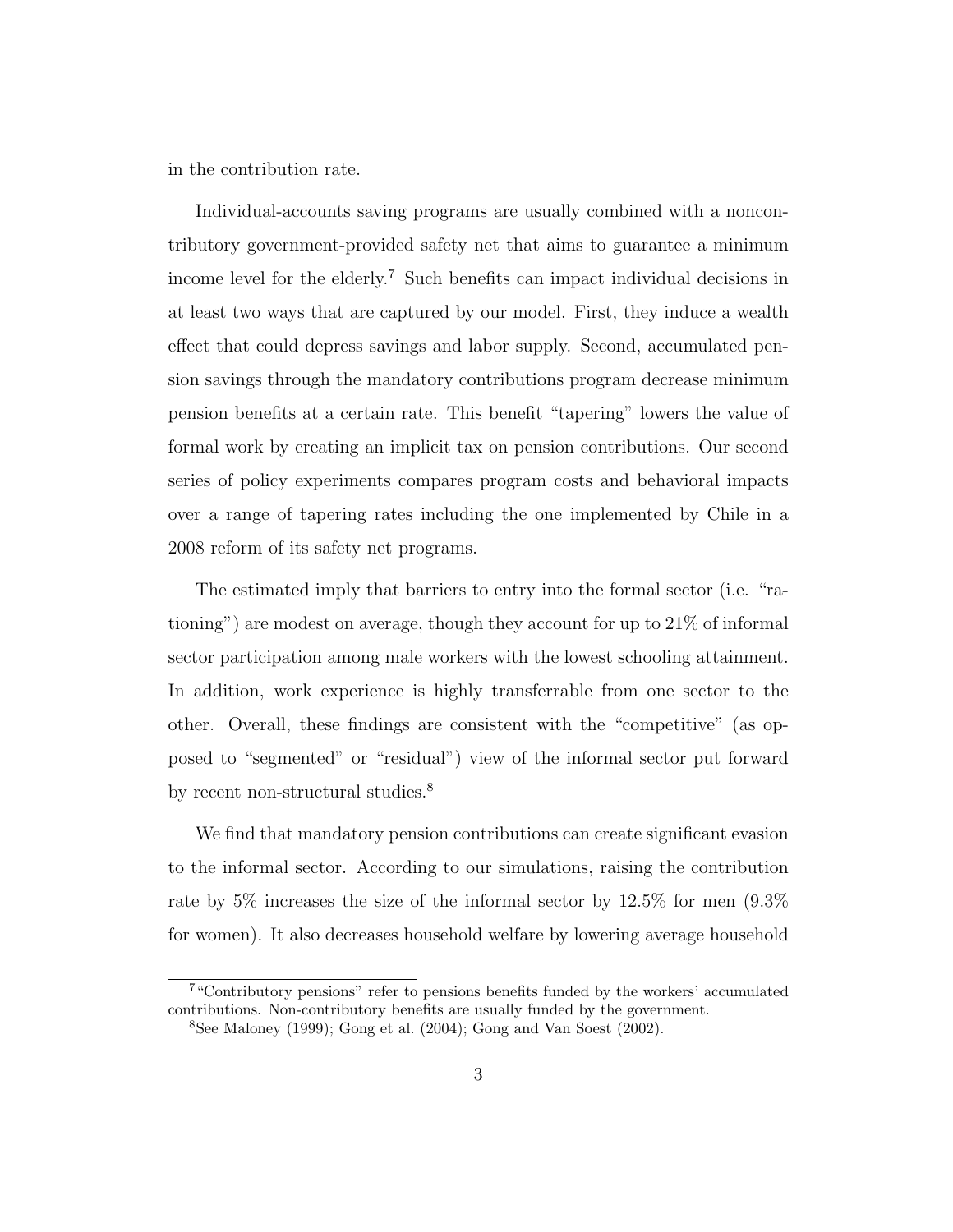consumption by 4% and increasing lifetime consumption volatility by 11.9%. From the government budget's point of view, the lowest program costs are achieved at a 7.5% contribution rate, rather than Chile's current 10% rate. Even though a higher rate reduces minimum pension benefit outlays, it also decreases tax revenue due to higher informality rates. In a second series of experiments, we set the minimum pension benefit at the level implemented in the 2008 reform and consider the effect of changing the taper rate. The 30% taper rate chosen for the 2008 Chilean reform turns out to be the one that maximize tax revenue, by optimizing labor supply incentives. However, paid benefits are also 42% higher in that case than under a 100% taper rate. Taking into account both tax revenue and paid benefits, the cheapest design implements a 60% taper rate, for a 23% reduction in costs.

The paper is structured as follows. Section 2 provides background information on the Chilean pension system, discusses the normative framework of the paper and the data used in estimation. Section 3 describes the estimation sample and our measure of informality. Section 4 lays out the dynamic behavioral model and discusses identification. Section 5 contains the estimation procedure and model fit. Section 6 shows the results from the policy experiments. Section 7 concludes.

## 2 Institutional background

### 2.1 Chile's 1980 pension system privatization

The current Chilean pension system, known as the "AFP" (Administradoras de Fondos de Pensiones, or Pension Funds Administrators) system was created on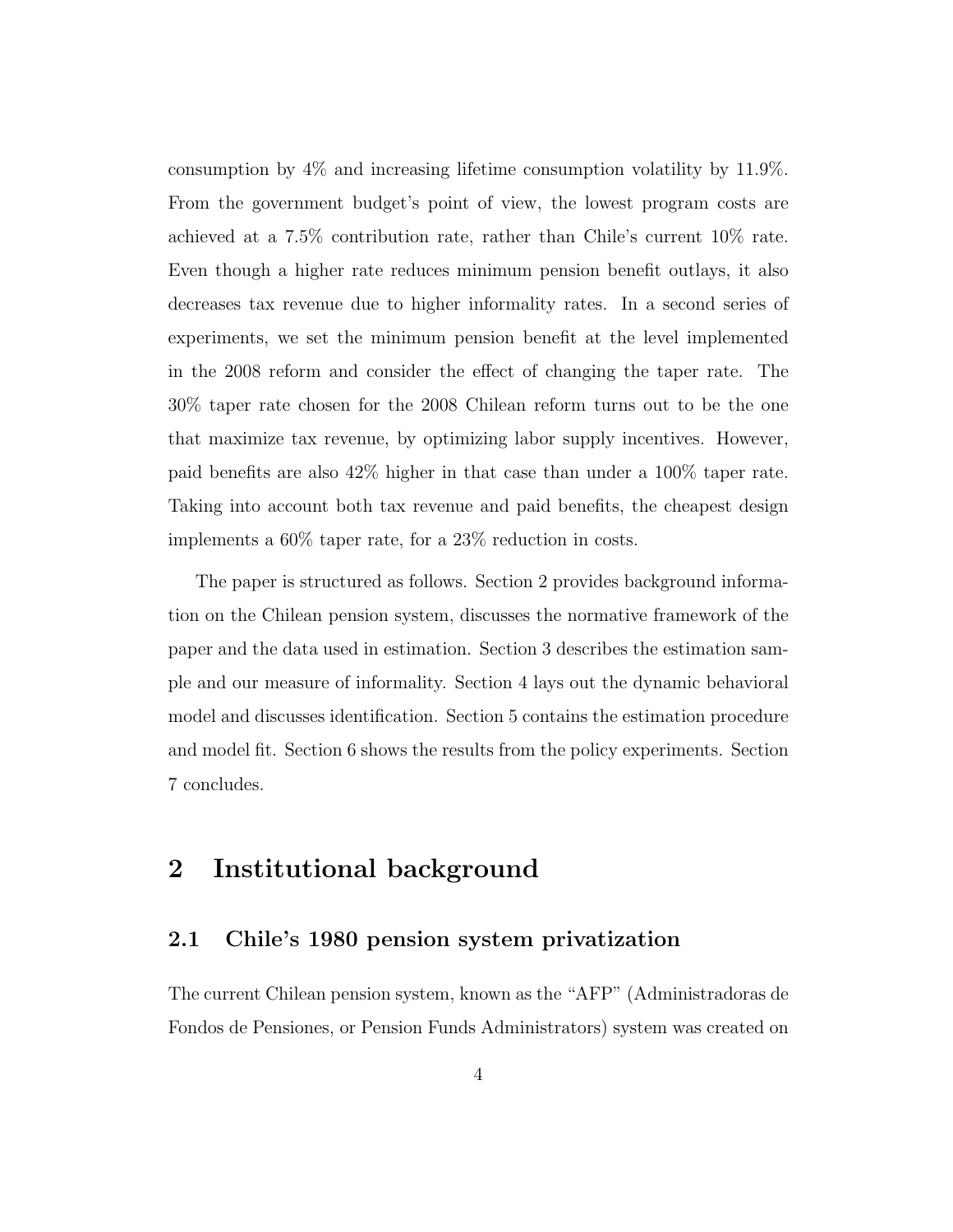November 4, 1980. Before 1980, Chile had a heterogeneous social security system composed of up to 32 different "Cajas de Prevision" that covered different professions and categories of the population. The 1980 reform was motivated by a vicious circle of chronic deficits, that represented 40% of benefit payments in 1980. These deficits led to skyrocketing contribution rates (over 50% of a worker's monthly remuneration in 1974), which in turn increased payment evasion (the ratio of active contributors over people in work fell from 83 in 1973 to 71 in 1980), and accentuated the decline in the contributors-to-pensioners ratio (3.5 in 1973, 2.2 in 1980).

Individuals in the old pension system were given the option of transferring to the new AFP system, based on individual capitalization, or to remain in the old system (now called the INP system).<sup>9</sup> To encourage transfers, workers who opted for the new system received a 12.6% increase in net income (the new contribution rate plus commissions or fees) and the benefits accrued under the old system were recognized through the issuing of a "recognition bond," payable upon retirement. Labor force entrants after 1980 were required to affiliate to the new system.<sup>10</sup> By the end of 1983,  $77\%$  of workers from the old system had switched to the new one (Acuña and Iglesias (2001)).

The main component of the new AFP pension system is a "privatized" savings program based on privately-managed, defined-contribution, fully-funded

<sup>9</sup> INP= Instituto de Normalizacion Previsional.

 $10$ Government and military workers are exempted and have separate pension systems.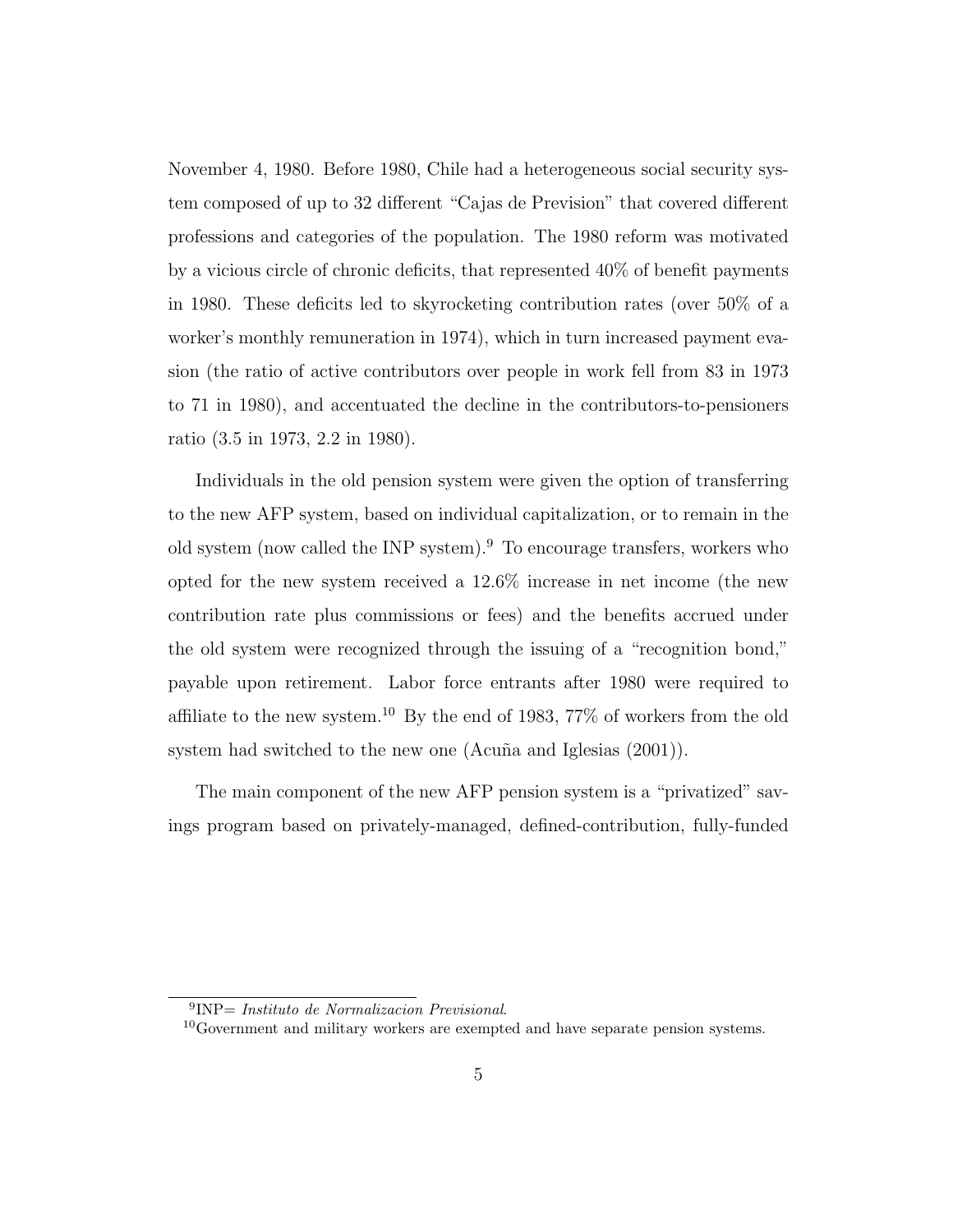individual accounts.<sup>11</sup> The program is mandatory for salaried workers and voluntary for the self-employed. Affiliated workers must pay 10% of their monthly wages in a tax-deferred pension account that is locked until they become eligible to claim pension benefits.<sup>12</sup> The worker can choose from a number of pension fund administrators (the AFPs) who manage the savings deposited in the account and invest them in the financial markets.<sup>13</sup> Initially, AFPs were required to invest all of the funds in government bonds, but they have gradually been allowed to offer a broader array of investment choices, including foreign assets and stocks.<sup>14</sup> Workers can access their pension savings at 65 years old for men and 60 years old for women. They have three withdrawal options: programmed withdrawals ("retiro programado"), purchase an annuity from an insurance company ("renta vitalicia"), or a mix of phased withdrawals for a period of time and a deferred lifetime annuity.<sup>15</sup>

<sup>&</sup>lt;sup>11</sup> "Defined-contributions" (as opposed to "defined-benefits") means that the level of benefits received in retirement, conditional on a given employment history, is not guaranteed by the program; "fully-funded" (as opposed to pay-as-you-go) means that a worker's contributions are not used by the state to pay for current retirees' benefits. Instead, they are invested until the worker claims her pension benefits.

 $12$ The contributions are capped at 60 UFs. UFs, or Unidades de Fomento, are indexed on inflation; a UF was 17,317 pesos (US\$31) as of December 2004. In addition to the 10% pension contribution, workers must pay a contribution of 7% for health services, 0.8% for a disability and survivorship insurance, and 2.6% to the pension fund manager as a commission or fee.

<sup>&</sup>lt;sup>13</sup>The number of AFPs has changed over the years, reaching 32 in 1997 but was down to 5 in 2008. The risk-return options offered by the different AFPs are very close so the model does not incorporate a choice of administrator.

 $14$ In addition, since 2002, each AFP must offer 5 portfolio options, called multifunds, to their affiliates. The funds are labeled A to E with an increasing weight on fixed-income assets. By default, older workers are assigned to a more conservative portfolio (D or E). As a simplification, the model assumes that all pension funds follow the same iid process, estimated on the returns of fund C, by far the largest in volume.

<sup>&</sup>lt;sup>15</sup>The law allows for early benefits claiming, provided that the worker can obtain a pension equal to or greater than 110% of the minimum pension guaranteed by the state. The pension must also be equal to or greater than 50% of the average taxable income for the last 10 working years.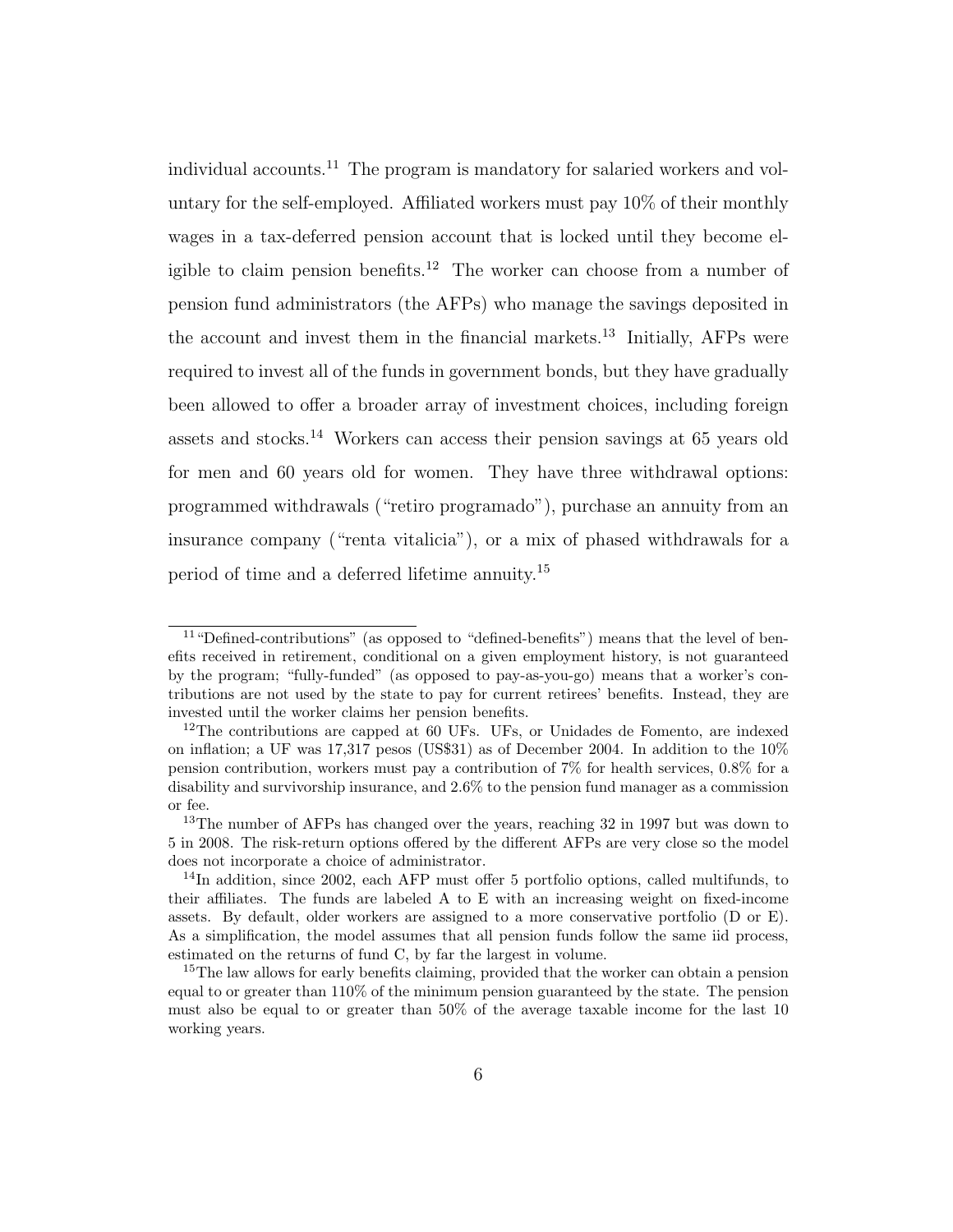#### 2.2 Chile's minimum pensions and the 2008 reform

Prior to the 2008 pension reform, the state provided noncontributory retirement income transfers through two mechanisms. First, a welfare or assistance pension, known as the PASIS pension, equal to a little less than a third of the minimum wage was available for program applicants above 65 years of age, irrespective of their contribution history, provided that their earnings and their household's per capita earnings were both below that level.<sup>16</sup> The second transfer was a minimum pension guarantee (MPG) equal to about twice the PASIS pension. Individuals with more than 20 years of contribution received the MPG if their accumulated contributions could not finance a higher pension. Both of these benefits took the form of a top-up, that is, the government transfer was equal to the difference between the guaranteed level and the pension financed by the worker's account.

In 2008, the pension system underwent significant reforms aimed at alleviating old age poverty and reducing gender gaps in pension accumulations. An analysis of pension contribution histories at the micro level (e.g. Arenas de Mesa et. al. (2007)) showed that most individuals were expected to have low pension accumulations upon retirement.<sup>17</sup> In particular, around half of Chile's workers would have pensions below the government's minimum pension guarantee but wouldn't qualify for it because of an insufficient number of years of contributions.

<sup>16</sup>In August 2007, the minimum wage was 159,000 pesos per month, while the PASIS was 44,186 pesos for retirees between 65 and 70 years of age, 47,103 pesos between 70 and 75 and 51,503 pesos if older than 75. The PASIS pensions were allocated based on an index of economic vulnerability, called "ficha CAS".

<sup>&</sup>lt;sup>17</sup>The micro-level data on pension contribution histories were obtained from a database of the pension fund regulatory agency, the *Superintendency of Pensions* or SP. These are the same data as used in this paper.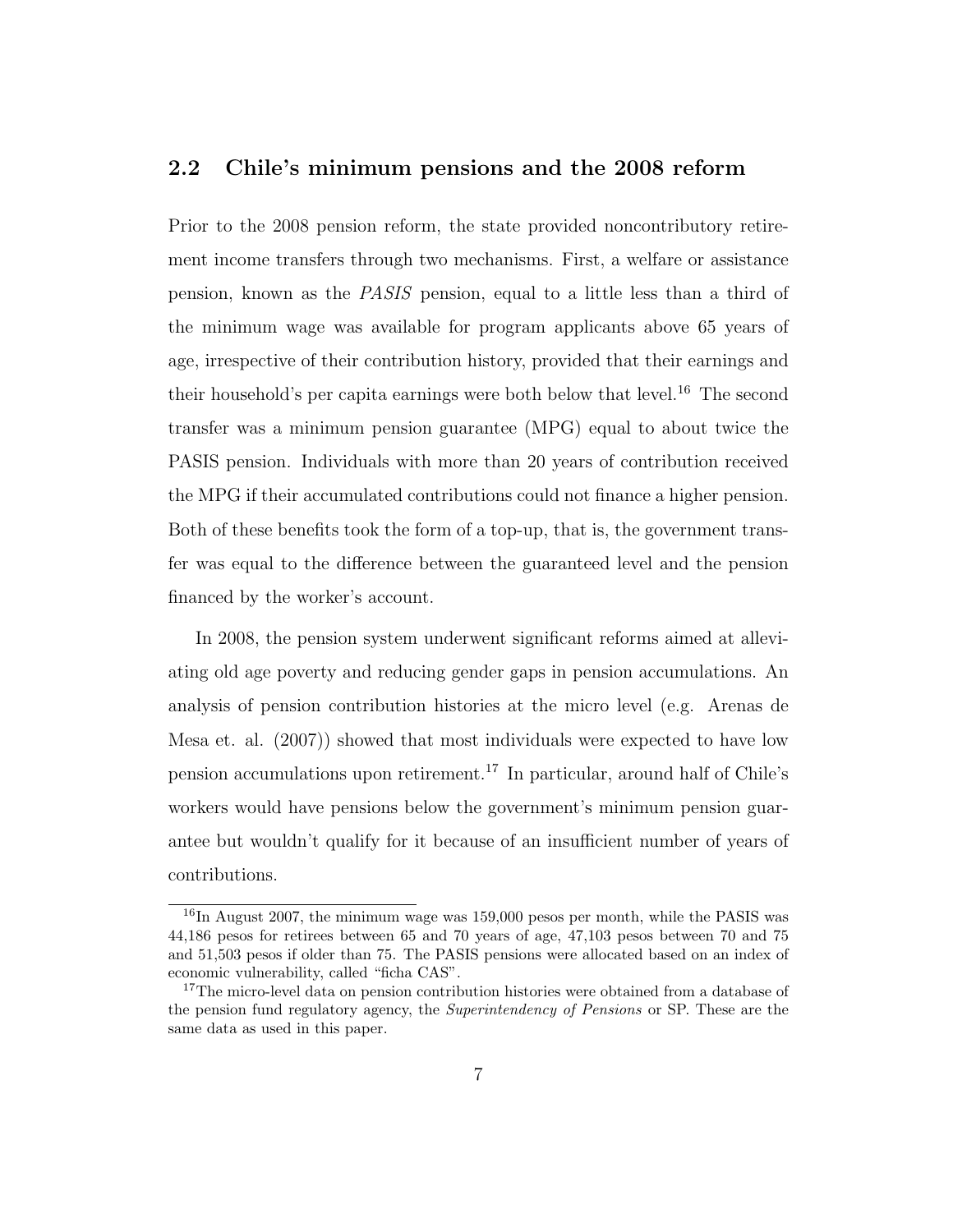The reform replaced the PASIS pension and the minimum pension guarantee (MPG) with a so-called "New Solidarity Pillar" that augments the pension levels of workers with relatively few years of contributions. The new safety net implements a means-tested welfare pension, which guarantees to all individuals in the 60% least affluent households a pension of 75,000 pesos per month called Pension Basica Solidaria, or PBS. This feature was introduced gradually over July 2008-July 2011.<sup>18</sup> The PBS represents an increase of nearly  $50\%$ with respect to the former PASIS pension and is above Chile's poverty line. In addition to providing a minimum pension level, the new system augments low contributory pensions through the Solidarity Pension Supplement or APS.<sup>19</sup> The APS benefit corresponds to a fraction of the PBS that is gradually reduced for workers with relatively larger contributory pensions according to the formula:<sup>20</sup>

$$
APS = PBS * \left(1 - \frac{Continutory \; Pension}{Maximum \; Supplemented \; Pension}\right)
$$

.

In effect, this means that the APS tapers off at a rate that reached 0.3 in July 2011. For example, a worker who can finance a pension of 100,000 pesos per month with the funds accumulated in her individual account will receive a supplement equal to  $75,000 - (100,000 * 0.3) = 45,000$ . Her total pension will then be 145,000 pesos per month.

<sup>&</sup>lt;sup>18</sup>The level of the PBS was initially 60,000 pesos and reached 75,000 pesos in July 2009. The coverage of the PBS was started at 40% with eligibility being based on an existing poverty index, the Social Protection Index (Ficha de Proteccion Social). Coverage reached 60% in July 2011 and eligibility will be based on the household's income from September 2009 onwards.

<sup>19</sup>Aporte Previsional Solidario.

<sup>20</sup>The Maximum Supplemented Pension (PMAS or Pension Maxima con Aporte Solidario) was gradually increased through the phased implementation from 70,000 pesos per month to 255,000 pesos per month in July 2011.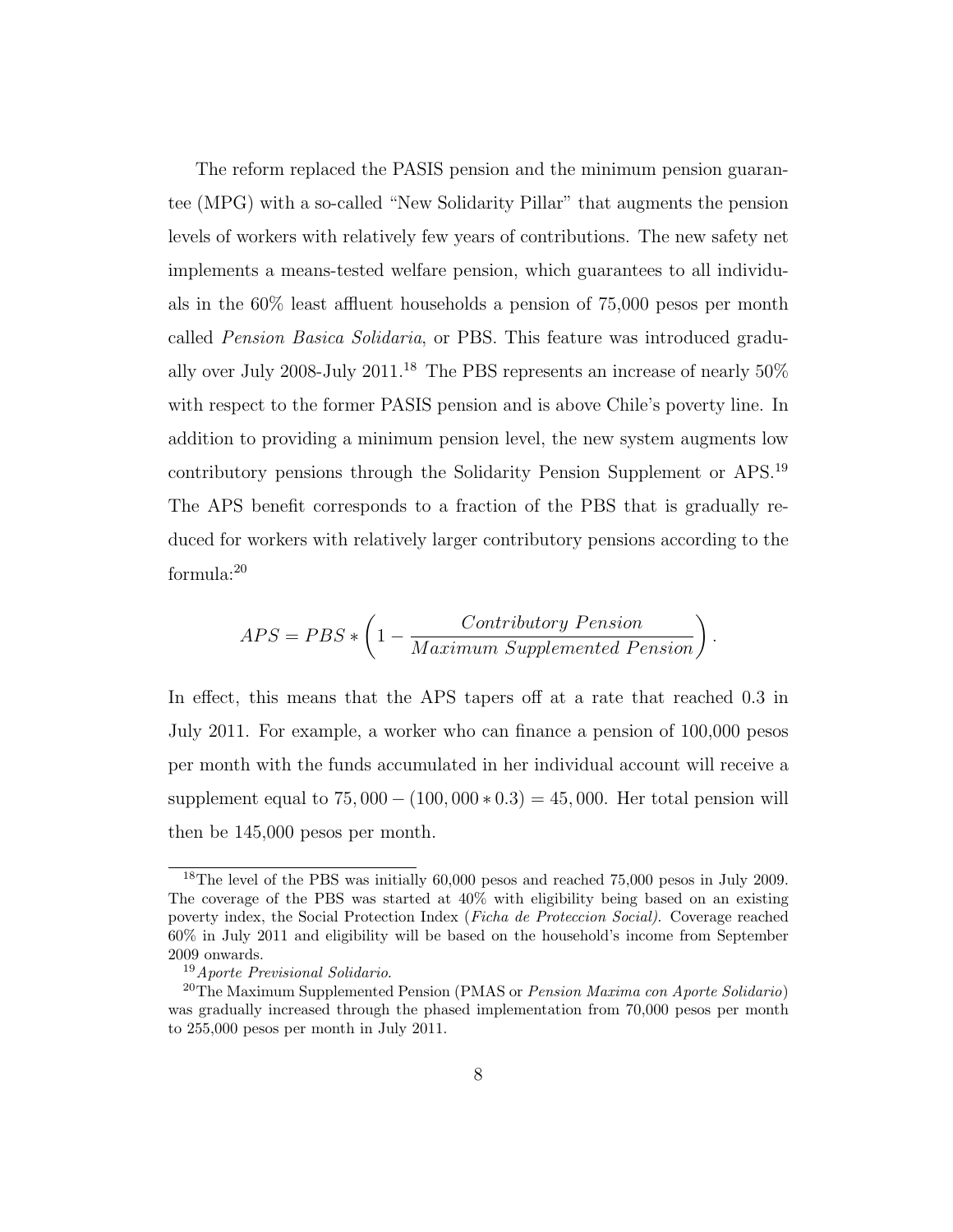### 2.3 Normative framework of this study

In Chile's "fully-funded" individual-accounts savings program, a worker funds her pension benefits with her own accumulated contributions. As a result, the system is financially insulated from the country's demographic fluctuations. This feature constitutes the main appeal of individual-accounts systems for countries with aging populations. The main hurdle to adopting a fully-funded system is the huge cost incurred by the government during the transition to the new system.<sup>21</sup> Privatization advocates also argue that the returns on pension contributions obtained on the financial markets typically exceed the implicit returns generated in a pay-as-you-go system.<sup>22</sup>

A number of macroeconomic studies have evaluated the merits of these arguments.<sup>23</sup> They typically use calibrated overlapping-generations models that are well equipped to assess equilibrium effects on wages, asset returns and the government budget, and to take into account transitions between steadystates. Our complementary approach is to investigate in greater depth partial equilibrium impacts of rule changes within the context of a privatized pension system. By setting this more modest goal, we can move beyond calibration on aggregate and cross-sectional data to estimation on longitudinal microeconomic data. We consider rich observed and unobserved heterogeneity (age, schooling, formal and informal experience, preferences and productivity) and detailed institutional features. Our behavioral model's precise theoretical description of

 $21$ That cost is equal to the pension rights accumulated by workers and retirees at the time of the reform, which can no longer be paid for with pension contributions since these are redirected towards the individual accounts.

 $^{22}$ Returns on pension savings in a pay-as-you-go are equal to the growth rate of national labor income.

<sup>23</sup>See for example Auerbach and Kotlikoff (1987), Conesa and Krueger (1999), and Nishiyama and Smetters (2007).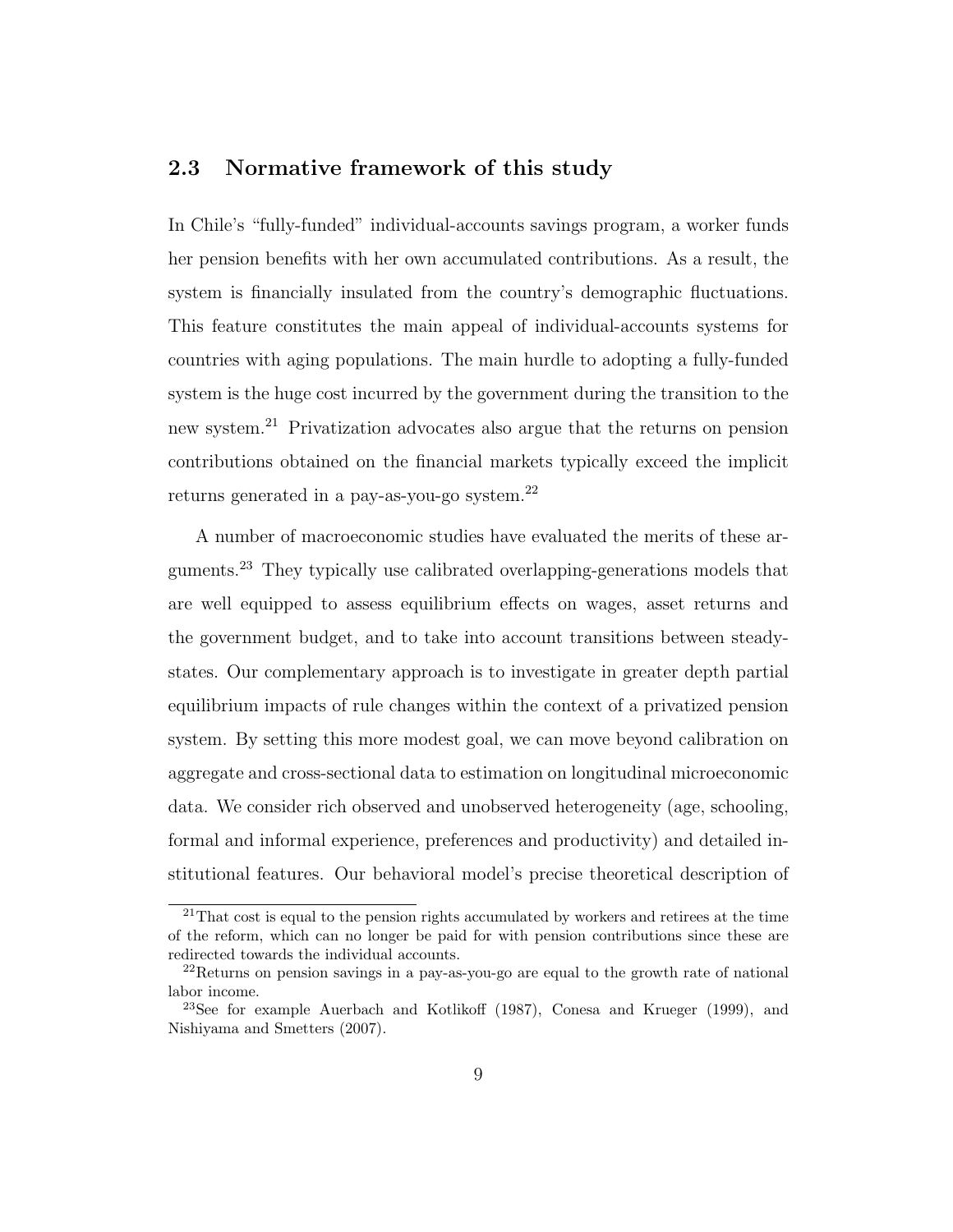the economic margins affected by pension rules (including labor supply, formal sector participation and savings accumulation) can then be confronted to similarly detailed data. In addition to the fiscal cost of actual and counterfactual designs (net of changes in tax collection), we report their impact on the following outcomes: participation in the formal and informal labor markets, savings, household consumption and consumption volatility.

The implicit objective function in our analysis is to minimize government costs while guaranteeing a minimum consumption level in retirement that is above the poverty line. This is also our interpretation of the policy makers's goals in implementing the 2008 reform.<sup>24</sup> Given the insurance gains achieved by the minimum pensions, mandatory savings can be justified as a way to limit the attached moral hazard problem despite distorting household decisions.<sup>25</sup> The overall system can thus be welfare-improving if lifetime income risk is large and difficult to insure against in the private market. An alternative rationale hypothesizes that individuals do not save optimally and must be forced to do so by the pension program. The model incorporates the possibility that some households are myopic: with some estimated type-specific probability, a household's discount factor is 0. These households accumulate little savings but in doing so they are still behaving optimally given their preferences.<sup>26</sup>

 $^{24}$ In particular, the 2008 reform's new minimum pension is about equal to Chile's poverty line. Also, the choice of a tapered benefit was explicitly motivated as a way to minimize tax and contribution evasions potentially associated with large implicit marginal taxes.

<sup>&</sup>lt;sup>25</sup>In other words, pension contributions prevent workers from under-saving in order to qualify for larger transfers.

 $^{26}$ A few empirical studies incorporate time-inconsistent preferences to generate individually suboptimal saving behavior (see for example Fang and Silverman, 2009).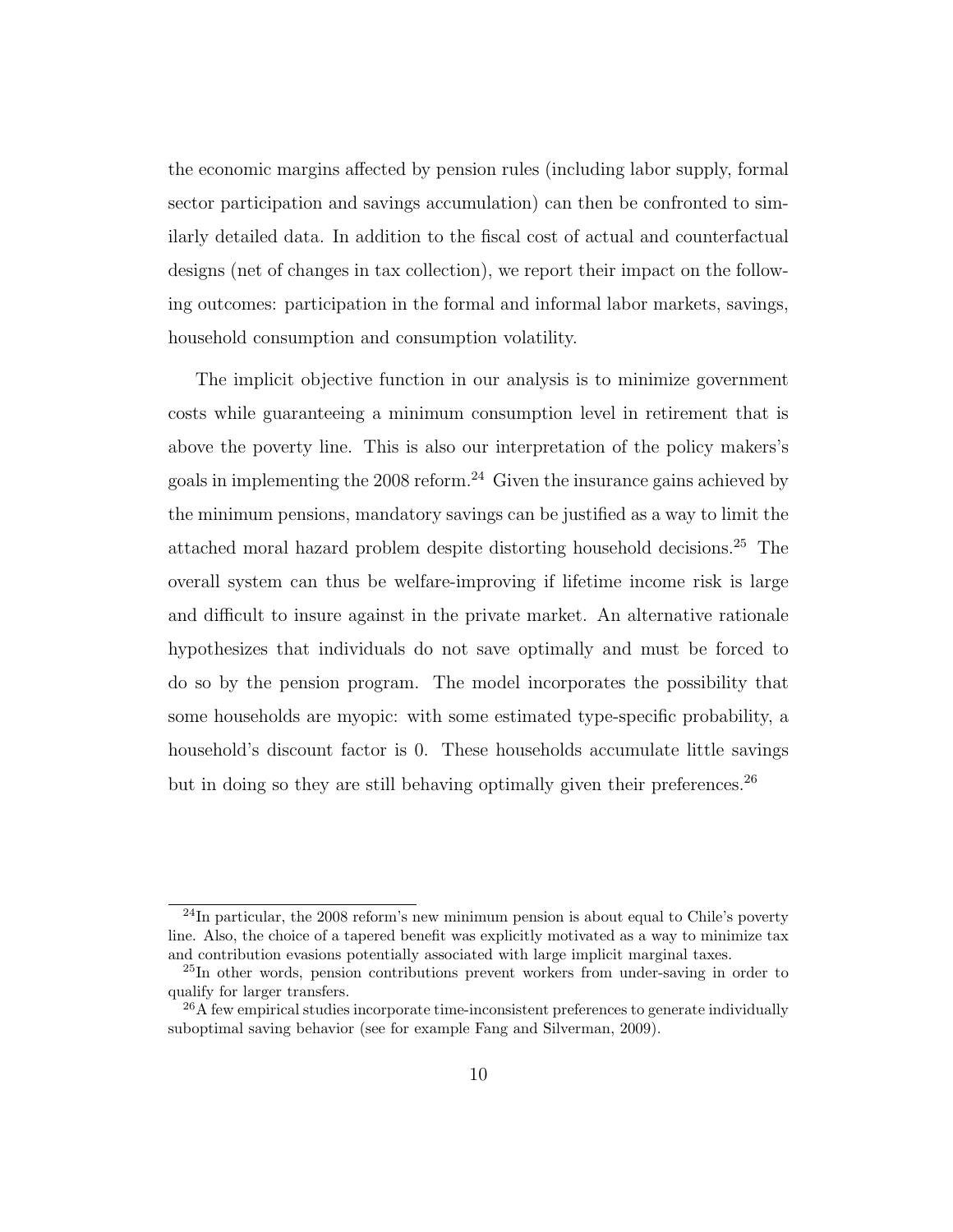### 3 Data

The model is estimated using individual and household earnings, labor sector choice and asset data from the Encuesta de Proteccion Social longitudinal survey (EPS) together with the linked administrative records of pension balances and contributions to retirement accounts, obtained from the Chilean supervising agency for pensions (Superintendencia de Pensiones (SP)). EPS is a new household survey, conducted in 2002 by the Microdata Center (Centro de Microdatos) of the Department of Economics of the Universidad de Chile. It was initially called HLLS (Historia Laboral y Seguridad Social) and later renamed EPS (Encuesta de Proteccion Social). The questionnaire was designed specifically to study Chile's social protection public programs. In 2004 and 2006, two follow-up surveys were administered. $27$ 

The 2006 survey contains information on a representative sample of 16,443 individuals age 15 or older. For the 14,337 of them that are affiliated with the AFP pension system, the administrative records of all the transactions on their pension accounts are linked to the EPS survey.

#### 3.1 Estimation sample

The sample used in the estimation is restricted as follows. First, we keep 8193 married and cohabiting couples that have been together at least from 2002 to 2006. We only consider cohorts that were subject only to the post-1980 privatized pension system. Couples formed after the husband turned 25 were also dropped to avoid having households with significant asset accumulation

<sup>&</sup>lt;sup>27</sup>The 2009 follow-up survey was administered in the course of 2009 and was not used in this study.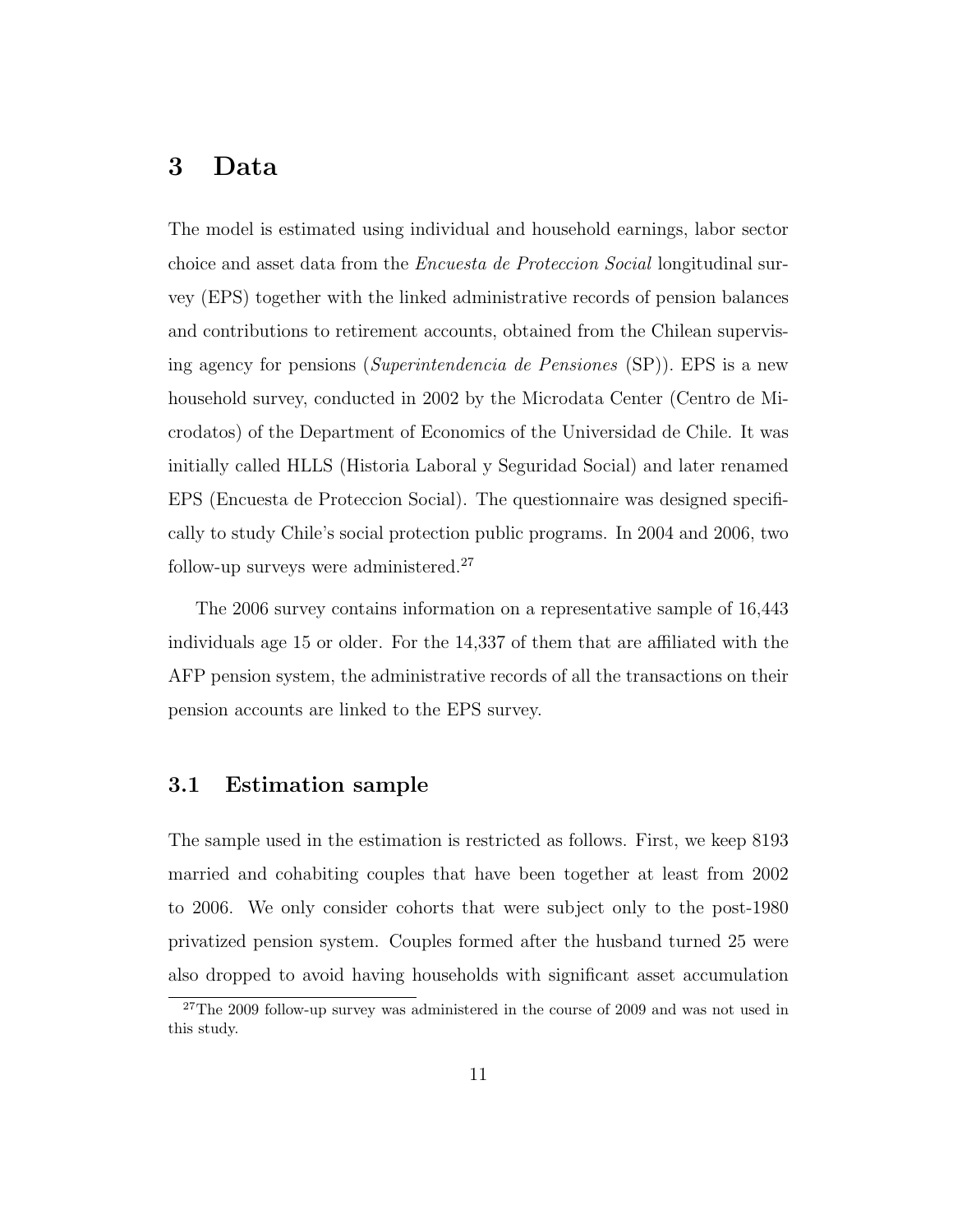and work experience prior to marriage, since initial conditions are kept fixed in the policy experiments. This leaves 2314 couples. After eliminating couples with missing initial conditions, couples in the old INP pension system, and asset and wage outliers, the final sample consists of the 2097 households.<sup>28</sup> The oldest cohorts are observed from the age of 18 to the age of 51, while the youngest cohorts are observed only one or two years (see Table 2).

Table 3 presents summary statistics and documents the effect of sample restrictions. The first column corresponds to the estimation sample, the second column applies only restrictions related to marital status, age and cohort and the third column represents the initial EPS sample respondents ages 20 to 50. Comparing the first two columns, we can see that the effect of restrictions related to missing data and outliers is minimal on all statistics. Comparing the third column with the first two, it is apparent that excluding single individuals and older cohorts has a modest impact on earnings and sector choice. Unsurprisingly, more women engage in home production in our sample (52.2%) than in the EPS sample (37.9%) due to the exclusion of singles. Schooling is also higher in the EPS sample as educated individuals marry and cohabit later on average. These single educated individuals push median private asset levels between 20 and 29 up in the EPS sample relative to the estimation sample. The differences in median pension savings is a desirable feature: the older cohorts spent a fraction of their work life under the pre-1980 system; their limited pension saving accumulations in the new system push the median towards 0.

<sup>28</sup>To eliminate outliers, we trimmed 1% on each tail of the wealth distribution, 0.2% on the right tail of the earnings distributions and 0.1% on the right tail of the pension savings distribution.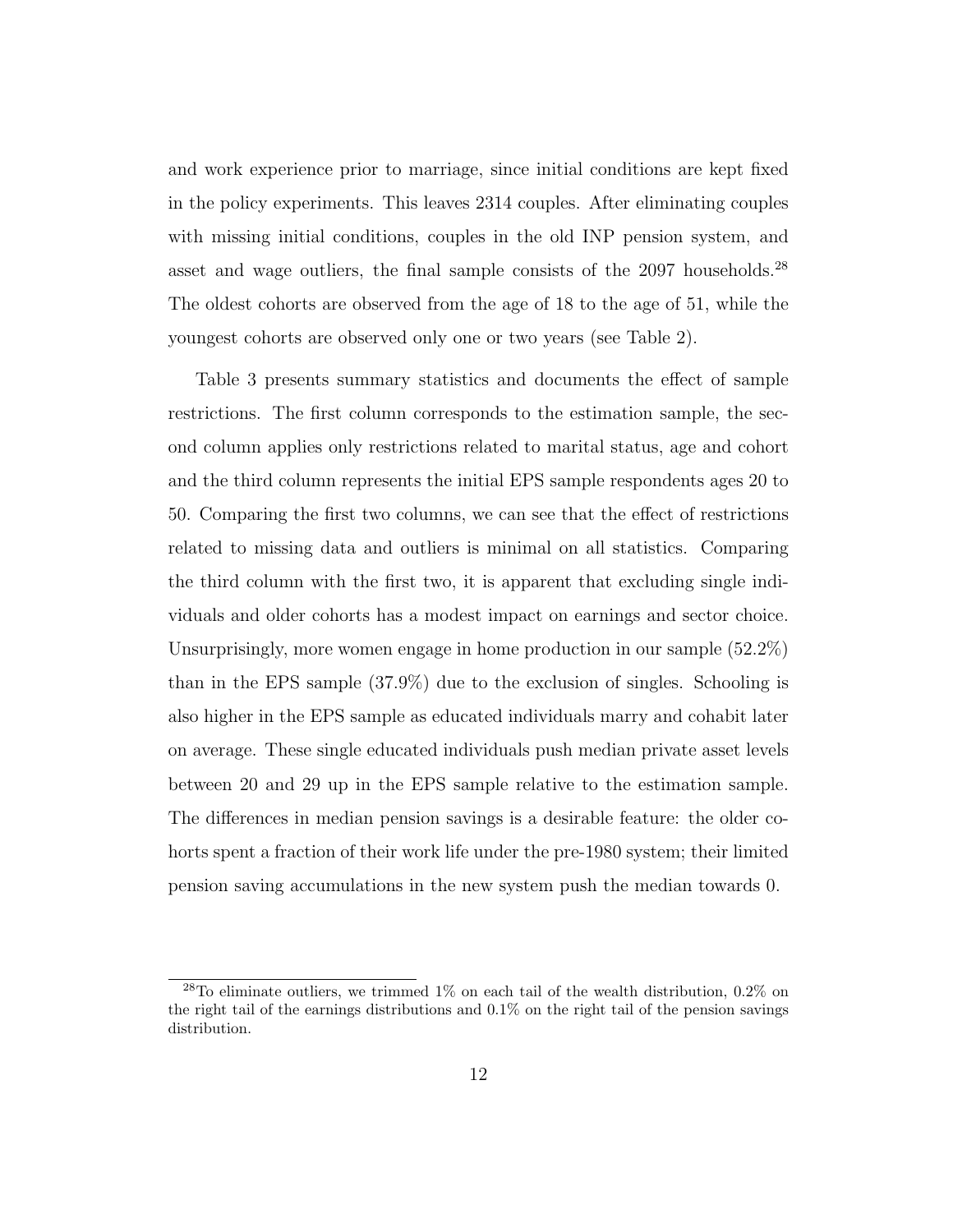### 3.2 Measuring informal sector participation

The variables used in the estimation are age, schooling level, schooling level of the spouse, number of years the respondent worked in the formal sector, number of years the respondent worked in the informal sector, labor sector choice, labor sector choice of the spouse, annual accepted earnings, individual pension wealth and private household wealth. Details on the construction of the variables are provided in appendix A, with the exception of informal sector participation, which we discuss next.

Schneider, 2011 defines the informal sector as market-based economic activities that are concealed from public authorities to avoid paying taxes and social security contributions and, more generally, elude regulation. Note that per this definition informality does not include criminal activities or home production. Microeconomic studies in the literature use a variety of measures of informal sector participation, the most common of which are: size of the employing firm, payment of pension contributions (sometimes known as pension coverage), the signature of an employment contract. From the public finance point of view adopted in this paper, as captured in our model, the second measure is the most relevant. The only institutional difference between formal and informal employment opportunities in our model are the payment of pension contributions and taxes.

Table 4 reproduces a number of characteristics associated with pension coverage gathered by Arenas de Mesa et al., 2004 using the EPS 2004 data set. Notice in particular that salaried workers who sign a contract have a pension coverage rate of 94%. While EPS respondents are asked directly whether they pay pension contributions, this subjective measure might not be reliable since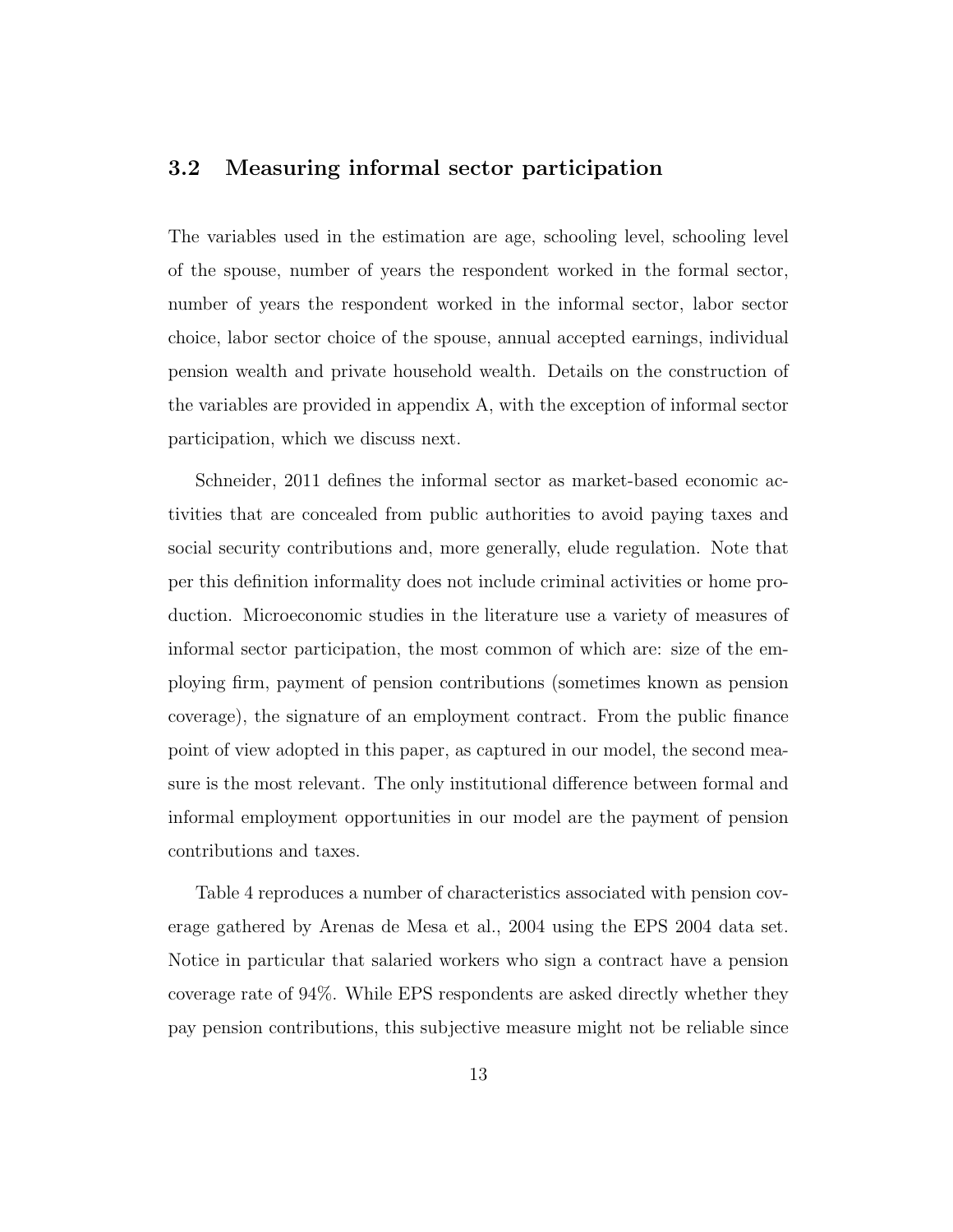employers are in practice paying pension contributions on behalf of their employees. Contract signatures are likely to be better remembered so we use that indicator to classify salaried employment spells as formal or informal. In the time period covered by our data, self-employed workers were not required to make pension contributions and only 17% did as seen in table 4. Since in our model pension contributions are mandatory in formal jobs, we group selfemployed workers with informal workers. An alternative interpretation of the two sectors in the model is jobs that are either "covered" or "uncovered" by the pension system.

### 4 The Model

The model represents the decision problem of a couple.<sup>29</sup> The optimization problem starts when the couple is formed  $(t = t_0)$ . A period corresponds to a calendar year and is indexed by the husband's age.<sup>30</sup> The maximum attainable age for the household is set to  $t_D = 100$  but both spouses face mortality risk every period. Death of either spouse results in the end of the optimization problem and a terminal value  $V_D$ .

After reaching the legal retirement age  $t_R = 65$  (or earlier if they qualify for early benefits claiming), spouses start receiving their pension benefits but are allowed to keep working until age  $t_W = 74.31$  At each working age  $t \in$ 

 $29$ We use the husband/wife terminology in both cases for simplicity even though the model is applied to married and unmarried couples.

 $30$ Not keeping track of the age of the wife crucially reduces the size of the state space. The model assumes that both spouses claim benefits simultaneously, when in reality the legal retirement age is 60 for women and 65 for men. Implicitly the model assumes that the wife is 5 years younger than her husband which is roughly the average age difference between spouses in the sample.

 $31$ The fraction of individuals working past that age in the data is around  $3\%$ .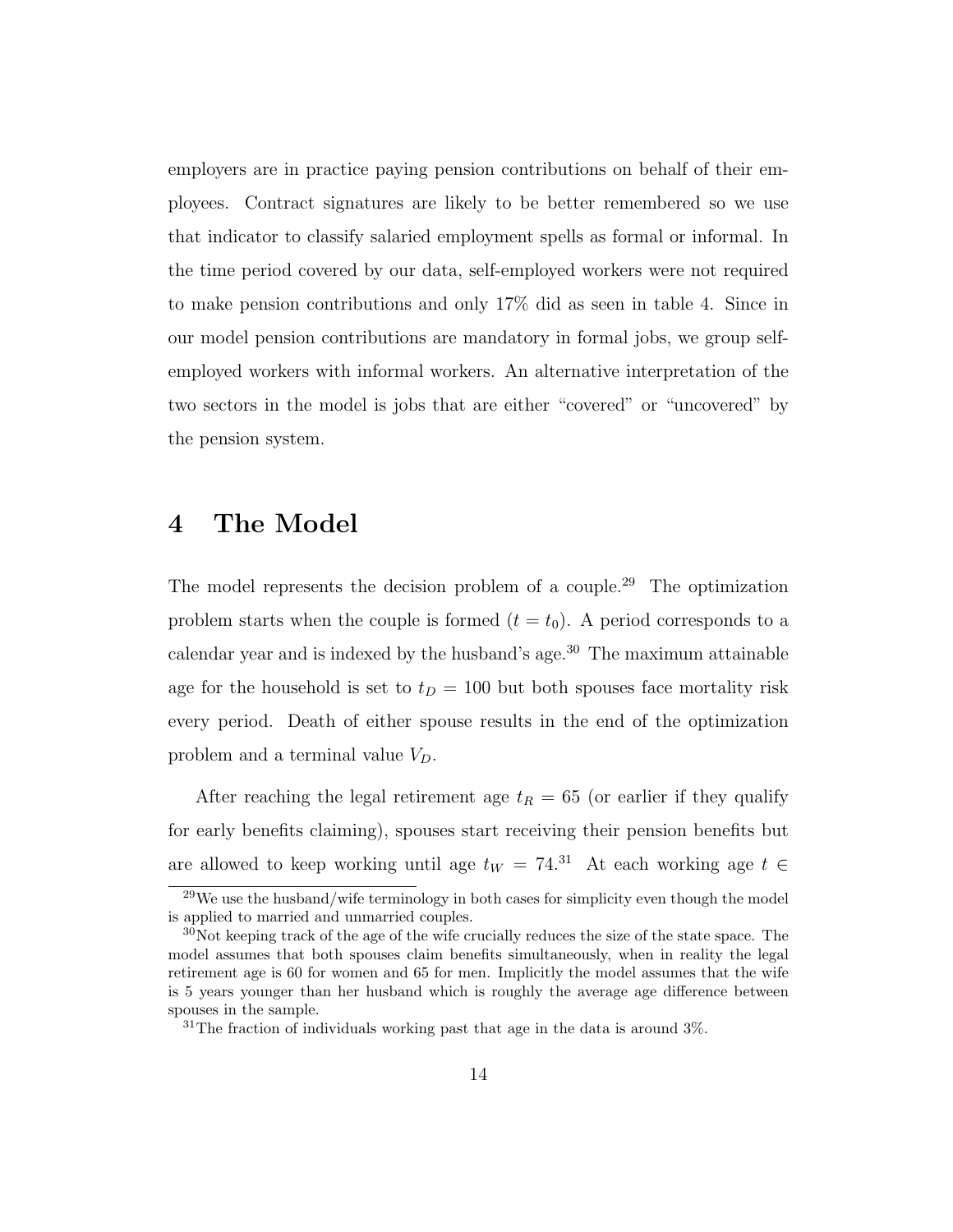$\{t_0, ... t_W\}$ , households make two decisions: the household consumption decision  $c_t$  and a joint labor force participation decision  $d_t = (d_t^H, d_t^W)$ , where  $H, W$ refers to Husband and Wife. Three employment options are available to spouse  $j \in \{H, W\}$ : to work in the formal sector  $(d_t^j = 1)$ , to work in the informal sector  $(d_t^j = 2)$ , or to stay home  $(d_t^j = 3)$ .

Couples form a unitary household with a single common period utility function. They care about total household consumption through a CRRA term. Non-pecuniary benefits derived from leisure or from working in a particular sector are captured by  $\delta_k^H$  and  $\delta_k^W$ .  $\delta_C$  denotes complementarity in leisure between the spouses. Finally, they pay a cost when switching between formal and informal sectors  $(\phi_s^H, \phi_s^W)$ , and when returning to work after a period at home  $(\phi_a^H, \phi_a^W)$ . For all  $t \in \{t_0, t_D\}$ , the period utility function is given by:

$$
u(c_t, d_t) = \frac{c_t^{1-\sigma}}{1-\sigma} + \sum_{j=H,W} \sum_{k=1,...3} (\delta_k^j + \epsilon_k^j(t)) \cdot I_{\{d_t^j = k\}} + \delta_C \cdot I_{\{d_t^H = 3\}} \cdot I_{\{d_t^W = 3\}}
$$
  
+ 
$$
\phi_s^H \cdot (I_{\{d_t^H = 1, d_{t-1}^H = 2\}} + I_{\{d_t^H = 2, d_{t-1}^H = 1\}}) + \phi_a^H \cdot I_{\{d_t^H \neq 3, d_{t-1}^H = 3\}}
$$
  
+ 
$$
\phi_s^W \cdot (I_{\{d_t^W = 1, d_{t-1}^W = 2\}} + I_{\{d_t^W = 2, d_{t-1}^W = 1\}}) + \phi_a^W \cdot I_{\{d_t^W \neq 3, d_{t-1}^W = 3\}}.
$$
 (1)

where the shocks to the value of leisure are assumed to be distributed normally and to be mutually serially uncorrelated:

$$
(\epsilon_t^H, \epsilon_t^W) \sim i i dN(0, \Sigma_p). \tag{2}
$$

The model's state variables are the following:  $a_t$  denotes the household's non-retirement or non-pension savings at age  $t$ ;  $B_t^H$  and  $B_t^W$  are the balances on the retirement accounts of the two spouses at age t;  $X_{I,t}^H$ ,  $X_{I,t}^W$ ,  $X_{F,t}^H$  and  $X_{F,t}^W$  are the four stocks of sector-specific experience, with the subscripts F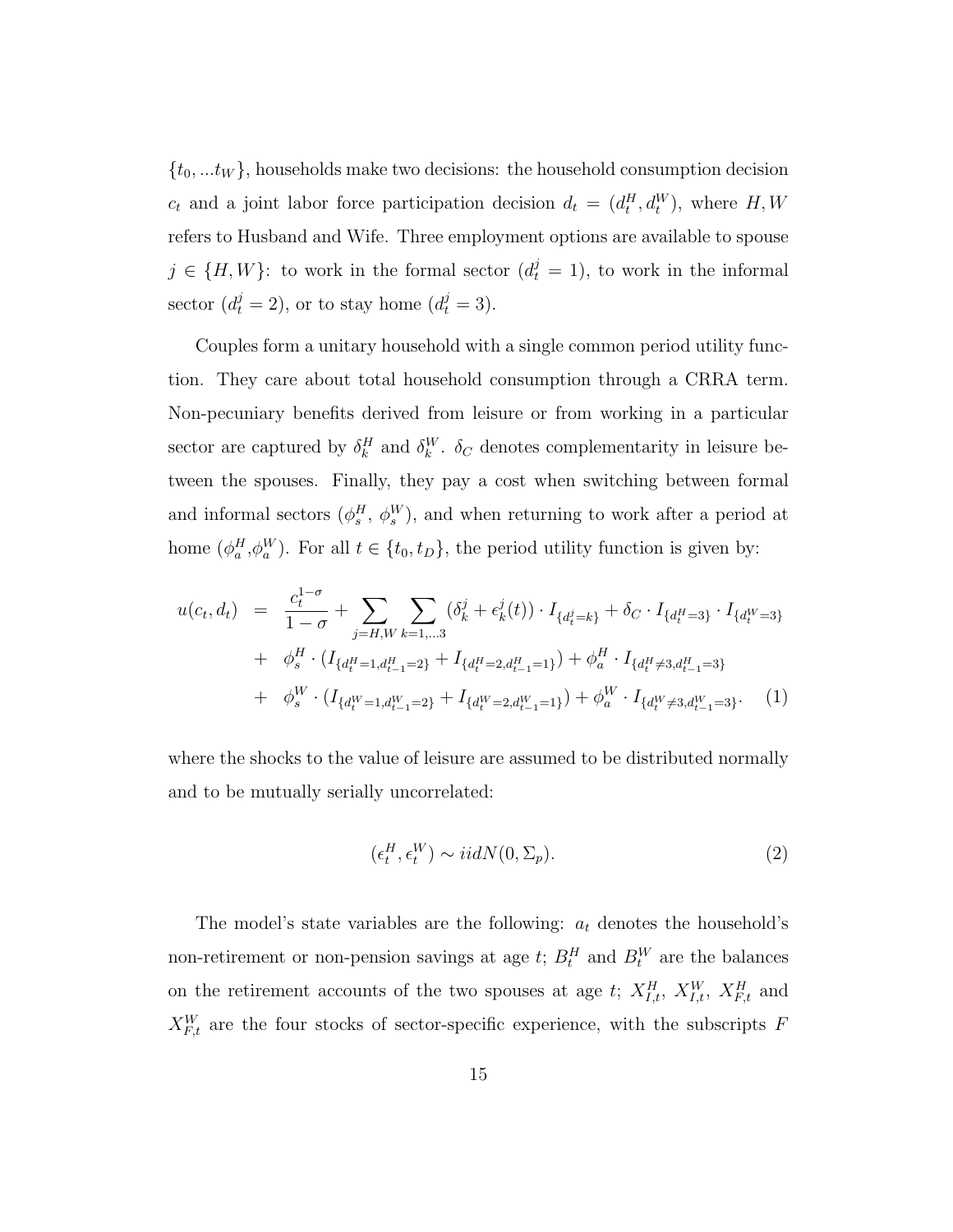and I denoting the formal and informal labor sectors. They correspond to the number of years each spouse has worked in each sector up to period  $t$ .  $E^H$  and  $E^W$  are the schooling levels of the spouses.  $d_{t-1}$  is the pair of labor decisions in the previous period. bc is the birth cohort of the husband.

Lifetime preferences are additively separable over time and can be expressed for all  $t \in \{t_0, t_D\}$  as a function of the state variables:

$$
V_t(\Omega_t) = \sum_{\tau=t}^{t_D} \beta^{\tau-t} \quad u(c_\tau(\Omega_\tau), d_\tau(\Omega_\tau)), \tag{3}
$$

where  $\Omega_t = \{a_t, B_t^H, B_t^W, E^H, E^W, X_{F,t}^H, X_{I,t}^H, X_{F,t}^W, X_{I,t}^W, d_{t-1}, bc\}.$ 

Households face a two-sector labor market with a formal and an informal sector. The two sectors are indexed by  $j \in \{F, I\}$ . Each spouse may receive a stochastic earnings offer from the formal sector that depends on her level of schooling and sector-specific experience stocks, as well as the birth cohort of the husband. Each spouse also receives a stochastic earnings offer from the informal sector with probability 1. The probability  $\Gamma_t^i$  for spouse i to receive an earnings offer from the formal sector in period t captures the possibility that there is excess supply of labor in the formal sector, so that some workers might be rationed out of the formal sector.  $\Gamma_t^i$  is a logistic function of education, the number of years of formal experience, and having been employed in the formal sector in the previous period:

$$
\Gamma_t^i = \left( 1 + e^{-\left(\gamma^i + \gamma_F^i I_{\{d_{t-1}^i = 1\}} + \gamma_E^i E^i + \gamma_{XP}^i X_F^i\right)} \right)^{-1}.
$$
\n(4)

The log-earnings offers (for spouse  $i \in \{H, W\}$ , in sector  $j \in \{F, I\}$ ) are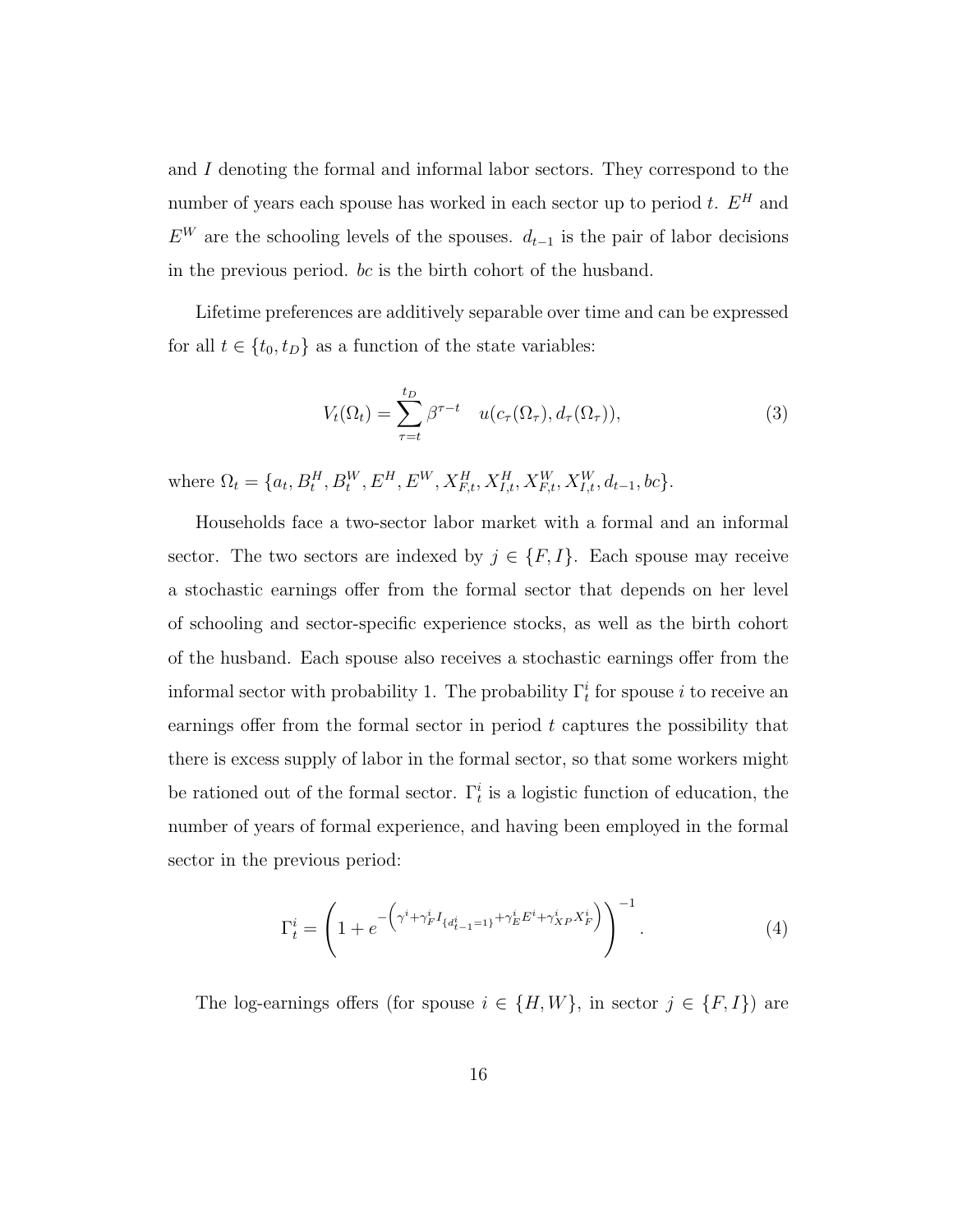given by

$$
w_{j,t}^i = \alpha_j^i + \theta_{bc}bc + \theta_a t + \theta_{a2}t^2 + \theta_{E,j}^i E^i + \theta_{X,j}^i (E^i)(X_j^i + \tau_{XP} X_{-j}^i) + \epsilon_{j,t}^i, \quad (5)
$$

where  $\alpha_j^i$  is a gender- and sector-specific constant,  $\theta_{bc}$  a cohort effect,  $\theta_{E,j}$ the returns to schooling,  $\theta_{X,j}^i(E^i)$  are the returns to experience. An unrestricted specification would have formal and informal experience terms (linear and quadratic) in both the formal and informal log-earnings offer equations, for both spouses. We economize on the number of parameters by assuming that returns to cross-sector experience are a fixed fraction  $\tau_{XP}$  of returns to samesector experience and by having a quadratic polynomial in age.  $\tau_{XP}$  captures how different the type of skills accumulated and rewarded in the two sectors are. When working in sector  $j$ , the returns to a year of experience in the other sector equal  $\tau_{XP}$ % of the returns to a year of experience in sector j.  $\epsilon^{i}_{j,t}$  is an iid sector-specific earnings offer shock that is uncorrelated across time periods and potentially correlated within a household:  $(\epsilon_{j,t}^i)_{j=F,I}^{i=H,W} \sim N(0, \Sigma_o)$ . The total household disposable labor income  $y_t$  is the sum of accepted earnings offers, net of contributions:

$$
y_t = \sum_{i \in \{H, W\}} ((1 - \tau) w_{F, t}^i \cdot I_{\{d_t^i = 1\}} + w_{I, t}^i \cdot I_{\{d_t^i = 2\}}),
$$
\n
$$
(6)
$$

where  $\tau$  is the pension contribution rate.

Formal labor earnings net of pension contributions and non-pension savings returns are subject to a progressive income tax. Taxes due in period  $t$  are given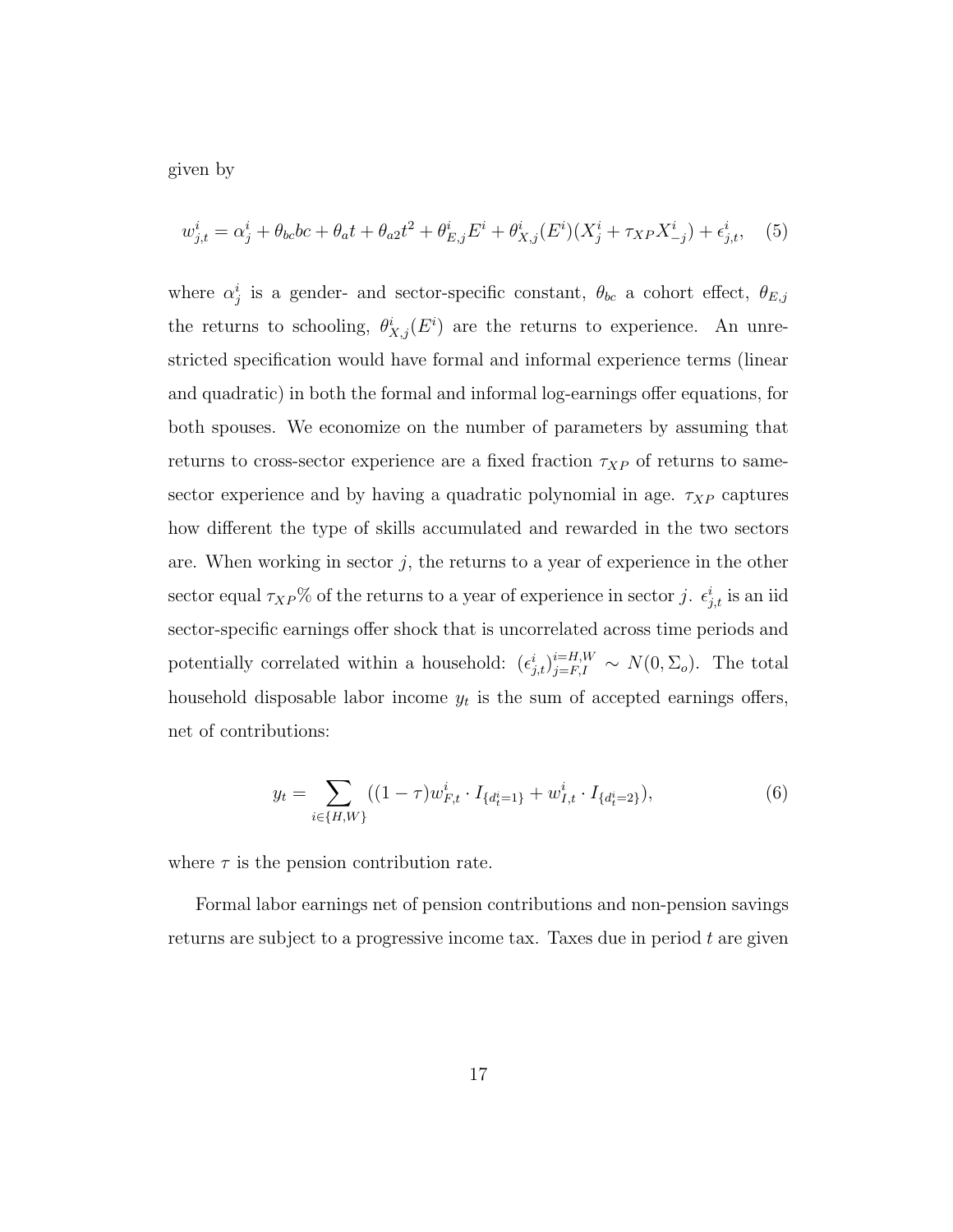by:

$$
T(y_t + ra_t) = \sum_{b=1}^{B} \tau_b \left( max\{0, min\{y_t + ra_t, \bar{y}_b\} - \bar{y}_{b-1}\}\right) \tag{7}
$$

where B is the number of tax brackets, the  $\bar{y}_b$ s define the tax brackets, and  $\tau_b$ is the marginal tax rate for bracket  $b$ <sup>32</sup>

We make the following additional assumptions regarding assets accumulations. Returns on the pension accounts are modeled as an i.i.d. process estimated on the returns achieved since 1980 by Chilean pension fund managers.<sup>33</sup> Non-pension savings are modeled as a risk-free asset as in French and Jones (2011), French (2005) or Van der Klaauw and Wolpin (2008).<sup>34</sup> Lastly, we assume that households cannot have negative net levels of non-pension assets.<sup>35</sup>

The optimization problem faced by the household at working ages can be

<sup>32</sup>See table 1 for the actual bracket values and corresponding marginal tax rates.

<sup>33</sup>In reality individual returns will differ because people can choose different firms to administer their pension funds and choose different funds within those firms. These decisions are not incorporated into the model.Also, allowing for serial correlation in the returns would require adding past returns as additional continuous state variables, which would significantly complicate the model's numerical solution.

<sup>34</sup>The actual risk-return characteristics of non-pension savings are difficult to evaluate empirically, because households hold heterogenous assets outside of their pension account.

<sup>&</sup>lt;sup>35</sup>This allows households to borrow up to the value of their assets, but not more. In particular, they cannot borrow against pension savings, which is not allowed in Chile. In the data, 6.2% of sampled households owe more than the median monthly earnings, and 0.3% owe more than the median annual earnings.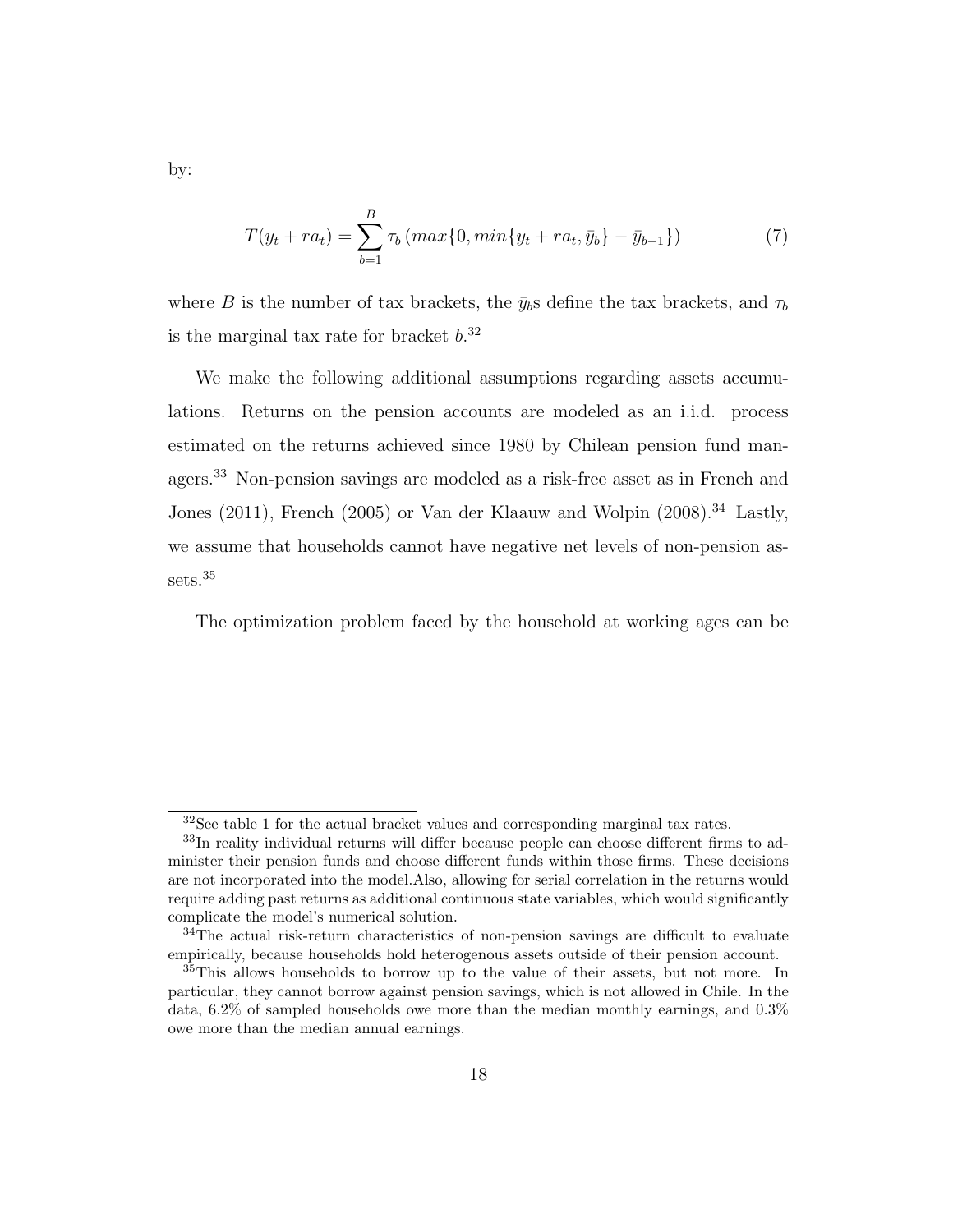written recursively:<sup>36</sup>

$$
V_t(\Omega_t) = \max_{c_t, d_t} \{ u(c_t, d_t) + \beta((1 - (p_t^H + p_t^W))EV_{t+1}(\Omega_{t+1}) + (p_t^H + p_t^W)V_D \}
$$
  
s.t.  

$$
a_{t+1} = y_t + a_t(1+r) - c_t - T(y_t + ra_t), \quad a_{t+1} \ge 0
$$
  

$$
B_{t+1}^i = B_t^i(1 + r_B) + \tau w_{F,t}^i d_{F,t}^i, \quad i \in \{H, W\}.
$$
 (8)

The model does not have an analytic solution. Instead, a numerical solution procedure approximates the expected value function at all possible realizations of the state space by backward recursion. Given the continuation value function in period t, optimal consumption at  $t-1$  is obtained for each value of the deterministic and shock components of the state space. This is done by comparing utility on a grid of possible consumption levels, for each of the nine possible choices of husbands' and wives' labor sectors. At each deterministic state point, the expected value of  $V_{t-1}$  is obtained by Monte Carlo integration over the shock realizations. This calculation is effectuated at a subset of the possible deterministic state points and the function is interpolated outside of that subset by a regression on functions of the state variables as suggested in Keane and Wolpin (1994). The R-squared on these regressions average 99.6 over all periods and types, with a minimum of 97.6.

 $36$ In the empirical implementation, the value of becoming a widow or widower,  $V_D$ , is set at 0. This is innocuous to the extent that  $V_D$  is a constant and mortality risk is exogenous. We did not explore letting  $V_D$  depend on state variables to economize on the number of parameters to be estimated.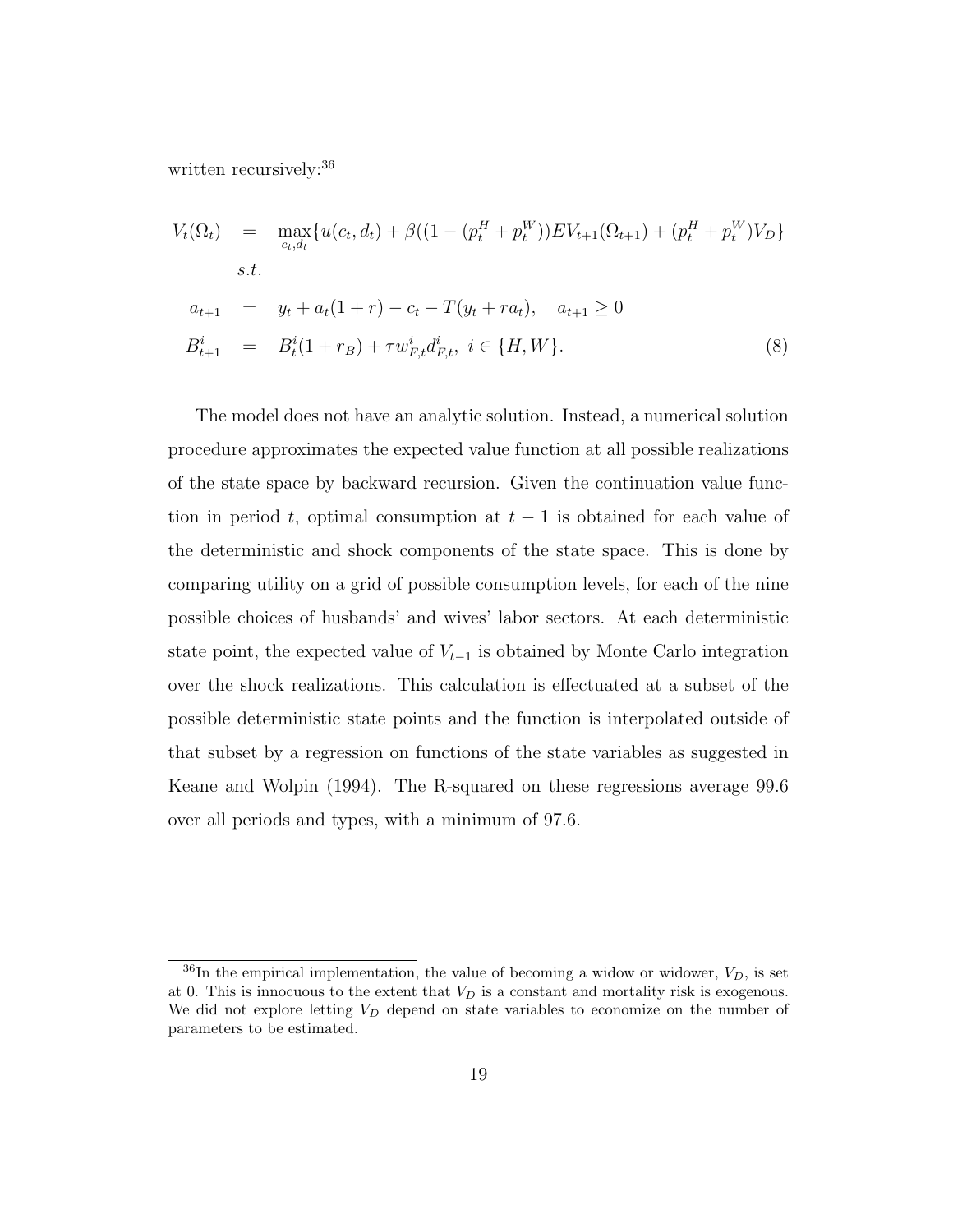#### 4.1 Model discussion and parameter identification

Two key features of the model determine the impact of pension system rules on household decisions: the mobility restrictions between the formal and informal sectors of the labor market (referred to as "segmentation") and the substitutability between pension and non-pension savings. Even though these two mechanisms interact in the model, it is useful to discuss separately how we parameterize and empirically identify each of these mechanisms.

#### 4.1.1 Labor market segmentation

Empirically, wages tend to be systematically higher in the formal sector (see table 11) but the literature is divided on how to interpret this fact. The traditional view of informality sees it as evidence of formal jobs rationing.<sup>37</sup> In our decision model, this possibility is captured by the probability of a formal earnings offer arrival, modelled as a function of schooling, previous formal sector experience and lagged formal sector participation.

Later studies have argued that distinct wage equations across sectors can arise without any rationing. For example workers might self-select according to their comparative advantage as in the Roy model.<sup>38</sup> In our model, a worker's comparative advantage evolves as a function of her schooling level, her permanent unobserved heterogeneity type, her transitory earnings shocks and her accumulated sector-specific experience.

<sup>&</sup>lt;sup>37</sup>This could result, for example, from minimum wage regulations that are enforced only in the formal sector (Fields, 1990).

<sup>38</sup>See Dickens and Lang (1985), Heckman and Hotz (1986), Magnac (1991), Gindling (1991).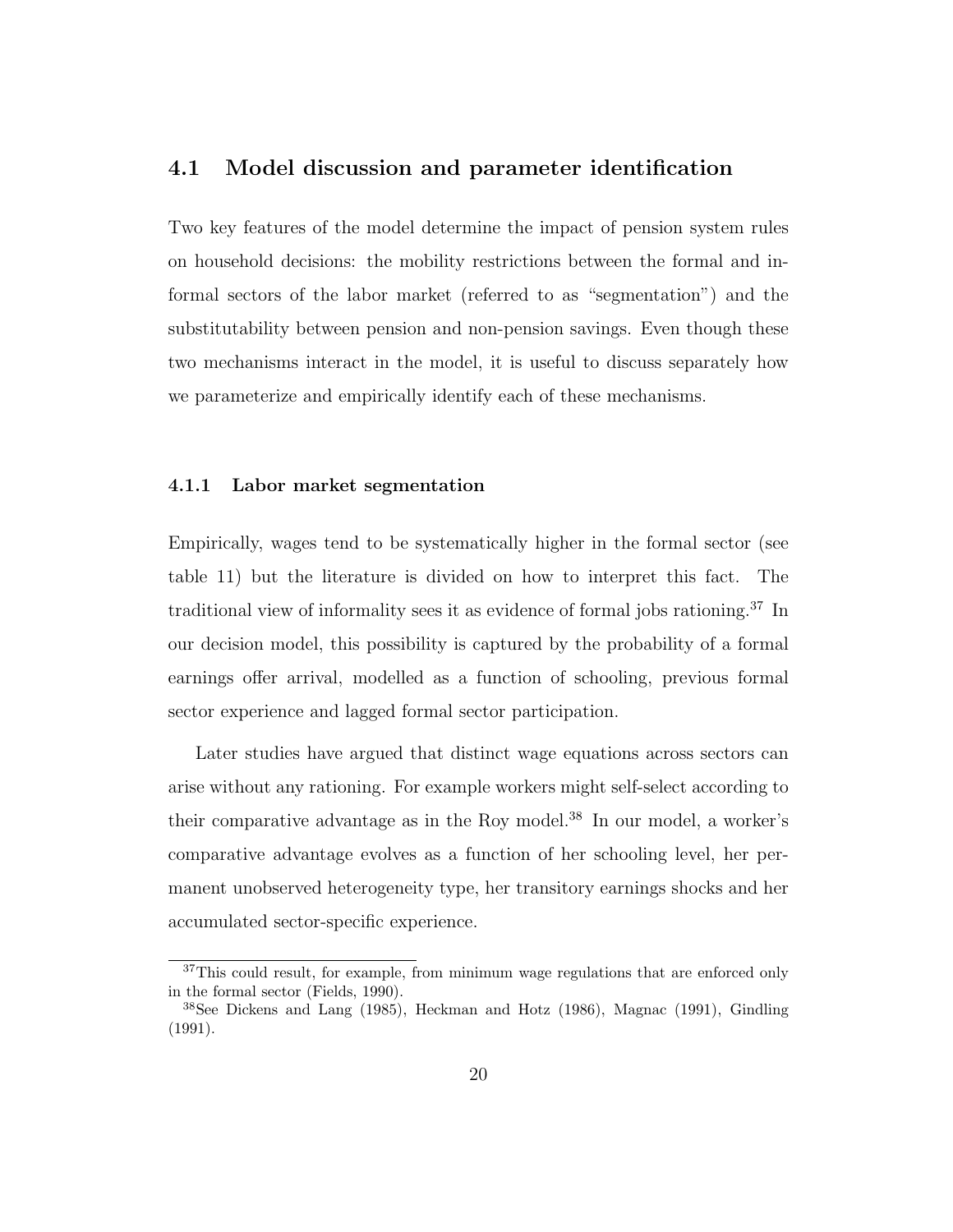In addition, the value of formal and informal work differs according to nonpecuniary characteristics which are captured by the  $\delta_k^j$  $\frac{\partial}{\partial k}$ . Thus, the gap between formal and informal wages can also be interpreted as a compensating wage differential by the model. Further, one key non-pecuniary difference is modeled explicitly. Namely, the fraction of formal wages paid towards mandatory pension contributions is unavailable for immediate consumption. This will make the informal sector relatively more attractive, particularly for budgetconstrained individuals.

A contribution of this study is to empirically quantify these different interpretations of informality.<sup>39</sup> When considering identification, note that formal sector rationing can be interpreted as a search friction from the worker's perspective. Taber and Vejlin (2013) establish non-parametric identification in a dynamic labor supply model that incorporates non-pecuniary benefits, comparative advantage, human capital and search frictions.<sup>40</sup> Life-cycle patterns in informal sector participation are key to identifying formal sector rationing: low rationing implies that the fraction of workers employed in the higher-paying formal sector should increase relatively quickly over the life cycle. Conditional on the level of rationing, wage differences along transitions between sectors

<sup>&</sup>lt;sup>39</sup>The other dynamic structural models that incorporate an informal labor market to study pension design do not allow for non-pecuniary benefits or segmentation, rather assuming that workers can move freely between sectors (Valdés-Prieto, 2008, Velez-Grajales, 2009). An exception is Robalino et al. (2008). They estimate their parameters using age profiles of the fraction of individuals in the formal, informal, unemployed and retired states, but do not use data on wages, assets, sector-specific experience or longitudinal transitions.

<sup>40</sup>Their model is set in continuous time and is more general than ours. For example the heterogeneity in our non-pecuniary benefits and comparative advantage components are only type- and sector-, rather than individual- and firm-specific as in Taber and Vejlin (2013). As a result, our "establishment types" (formal, informal) are observed for all workers in our survey without the need for employer-employee matched data.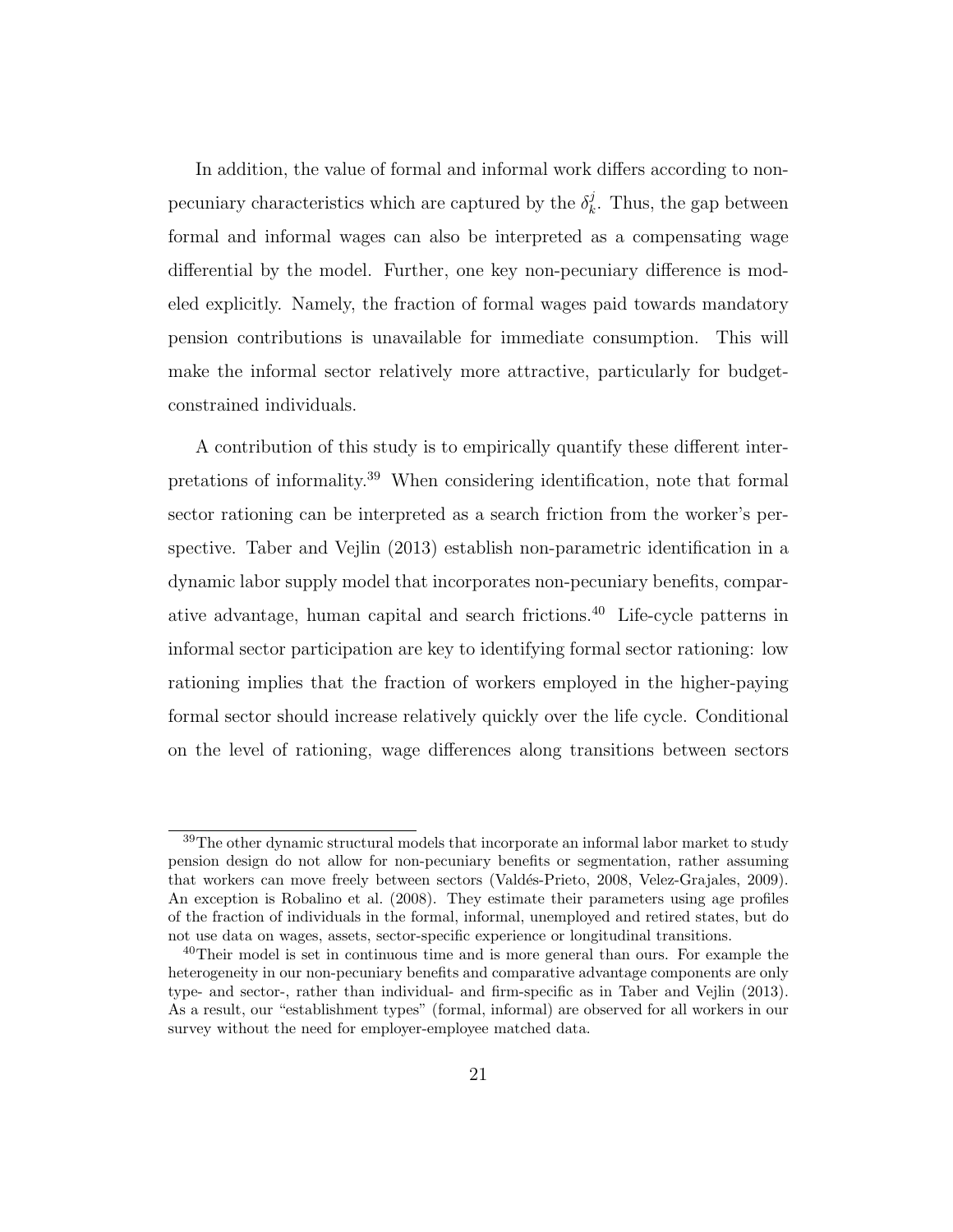then reveal non-pecuniary preferences for each sector. Comparative advantage, captured by the type-specific wage equation intercept, is identified from the longitudinal dimension of the wage panel (Heckman and Singer, 1984).

An assumption implicit in our model is that workers have realistic employment opportunities in both types of jobs. In support of this assumption, tables 7 and 8 show that switching between formal and informal jobs is common and that many workers are employed in both types of jobs over the course of their careers. In addition, table 4 show that informality is not limited to specific occupations or industries. Instead, a sizeable fraction of workers do not make pension contributions accross industry and occupation categories (with the reassuring exception of the "Defense and police" occupation).  $41$ 

Another interesting aspect of the labor supply decision in our model is that it is made jointly by the two spouses. Van der Klaauw and Wolpin (2008) highlight the importance of allowing for income risk pooling within the household to accurately capture the incentives created by social pension programs.<sup>42</sup> In particular, spouses in our model may choose to work in different sectors to qualify for a minimum pension while at the same time avoiding over-saving. Having one spouse work in the informal sector can alleviate the reduction of disposable income resulting from mandatory pension contributions. Table 3 shows that a sizeable fraction of spouses work in opposite sectors.

<sup>&</sup>lt;sup>41</sup>An additional issue is that workers and employers might agree to paying contribution on only a fraction of the worker's salary. We ignore this "intensive margin" of informality because non-compliance is not reported by workers or firms and because it would add an endogenous decision in our model.

<sup>42</sup>Other recent examples or models of retirement with joint labor supply decisions include Gustman and Steinmeier (2000), Gustman and Steinmeier (2002), Blau and Gilleskie (2006).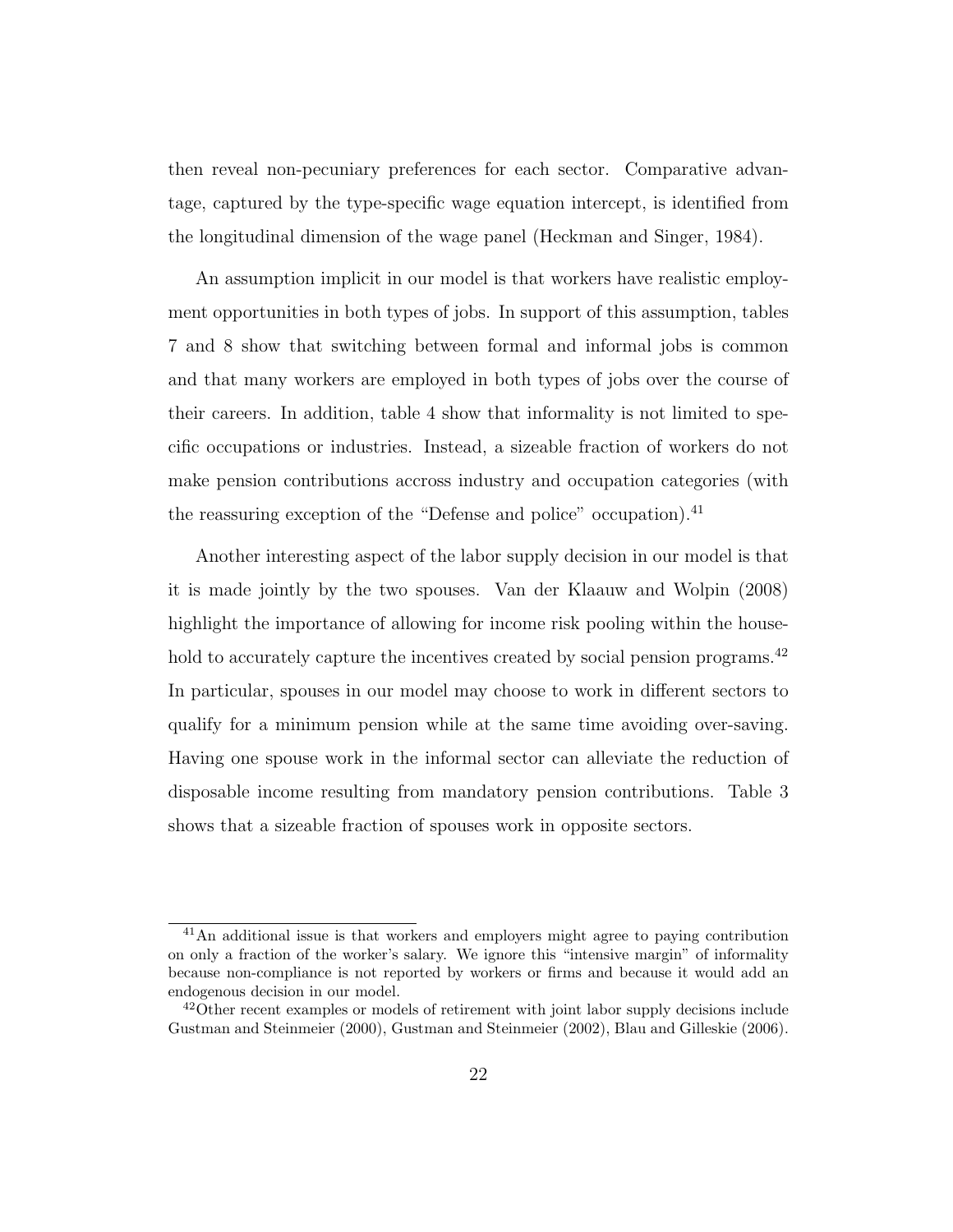### 4.2 Savings and the implicit portfolio choice

The second important feature of the model in terms of policy implications is the ability of workers to accumulate both pension and non-pension savings. Households face an implicit choice of portfolio between a taxable liquid asset and a tax-deferred, illiquid asset. The relative value of each asset to the worker evolves over the life cycle as a function of the precautionary savings motive (i.e. self-insurance against income risk) and the retirement saving motive.<sup>43</sup> The CRRA parameter,  $\alpha$ , and the discount rate  $\beta$  determine the strength of the two saving motives.

The effect of the two parameters on the age profiles of savings is markedly different. High values of  $\beta$  will unambiguously generate higher saving rates. On the contrary, in a finite-horizon model with CRRA preferences, the effect  $\alpha$ on savings is theoretically ambiguous:  $\alpha$  governs consumption-smoothing both over time and over realizations of income and asset return uncertainty. For example, a higher value of  $\alpha$  implies higher saving rates if income *uncertainty* is high, but lower saving rates if the income level is low (relative to a worker's permanent income). Thus, different  $(\alpha, \beta)$  combinations will imply different age profiles of savings. An additional source of identification is specific to our model because pension savings accumulation is tied to formal sector participation.<sup>44</sup> This implies that life cycle patterns in sector choice will also contain

<sup>43</sup>These concepts have been studied in the context of individual retirement accounts (IRAs) (Gale and Scholz, 1994, Engen et al., 1994, Engen et al., 1996, Hubbard et al., 1995). In particular, Dammon et al. (2004) and Gomes et al. (2005) look at the optimal life cycle portfolio choice between taxable and tax-deferred accounts and evaluate the welfare cost from contributing at a suboptimal rate.

 $^{44}$ In Chile, it is possible to contribute more than the 10% to one's pension account. These voluntary contributions are rare  $\langle 2\%$  of workers in any given month) so we economize on an additional decision variable by not modelling this option.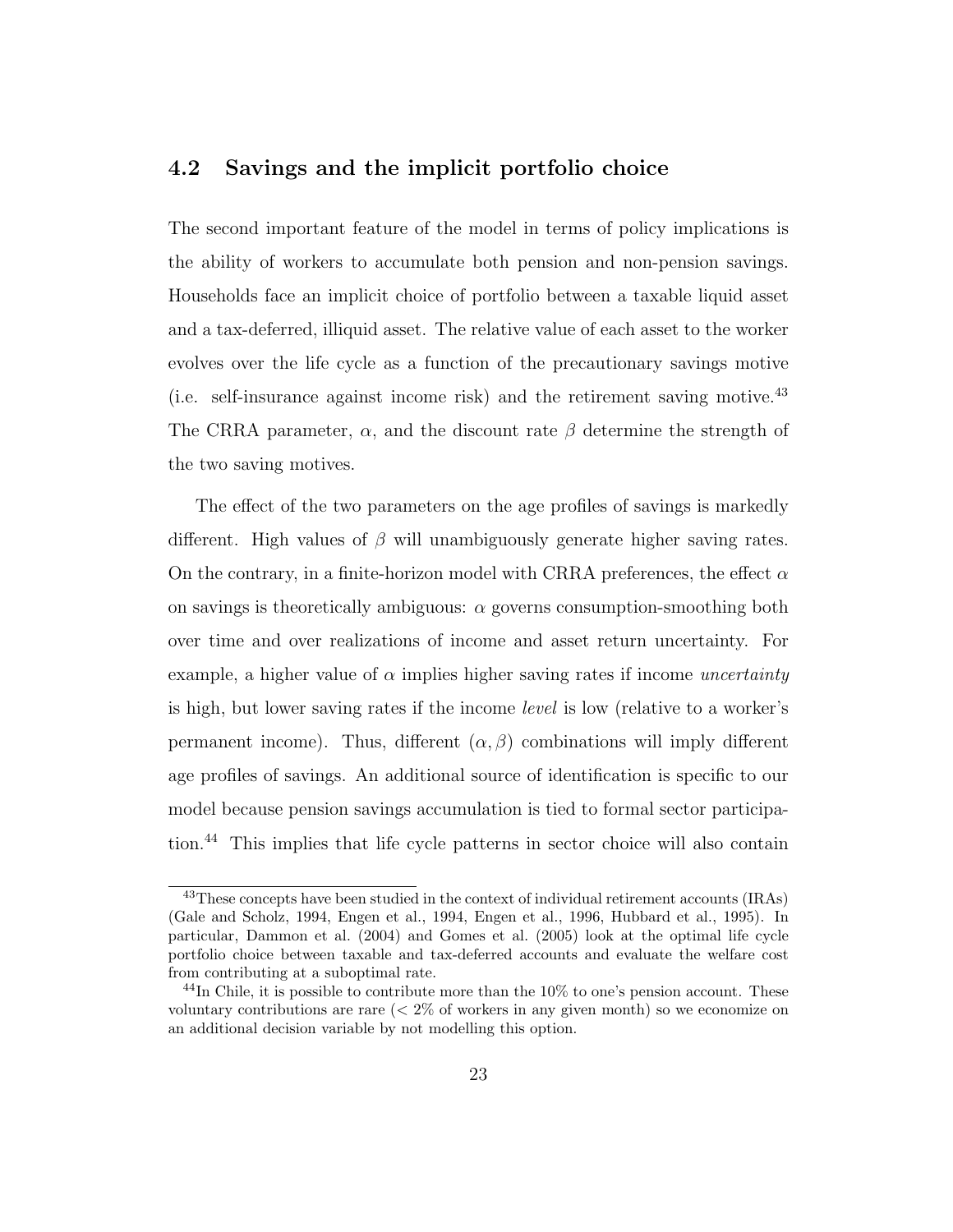information on both risk aversion and the discount factor.

### 5 Estimation

We estimate the model using a Method of Simulated Moments estimator in which observations of discrete choices labor supply choices are easily combined with information on continuous state variables such as savings stocks. It also accommodates the fact that we do not observe all variables in all periods.<sup>45</sup> We use the approximated age-dependent value functions, conditional on the state variables, to simulate moments of the savings, sector-specific annual earnings, and labor sector choice distributions. For any candidate set of parameters, the moments are generated by simulating from initial conditions the lifetime decisions and outcomes of 10 "clones" of the 2, 097 couples in the estimation sample. The moments chosen to summarize the data can then be replicated from the simulated histories to form the MSM estimator.

The estimation procedure minimizes a weighted distance between the simulated moments and corresponding data moments. The weights are the inverses of the estimated variances of the data moments. The total number of moments is  $M = 953$ ; the number of parameters to be estimated is  $K = 75$ . The MSM criterion was minimized on a cluster comprised of 36 CPUs using the asynchronous pattern search solver HOPSPACK (Plantenga (2009)). The moments of the joint distribution of savings, sector and labor force participation choices used to form the estimator are listed in appendix B. Parameter

<sup>45</sup>See Keane and Sauer (2010) for a method that accommodates missing state variables in a maximum likelihood estimation by using of unconditional simulations (also applied in Keane and Wolpin, 2001 and Keane and Sauer, 2009).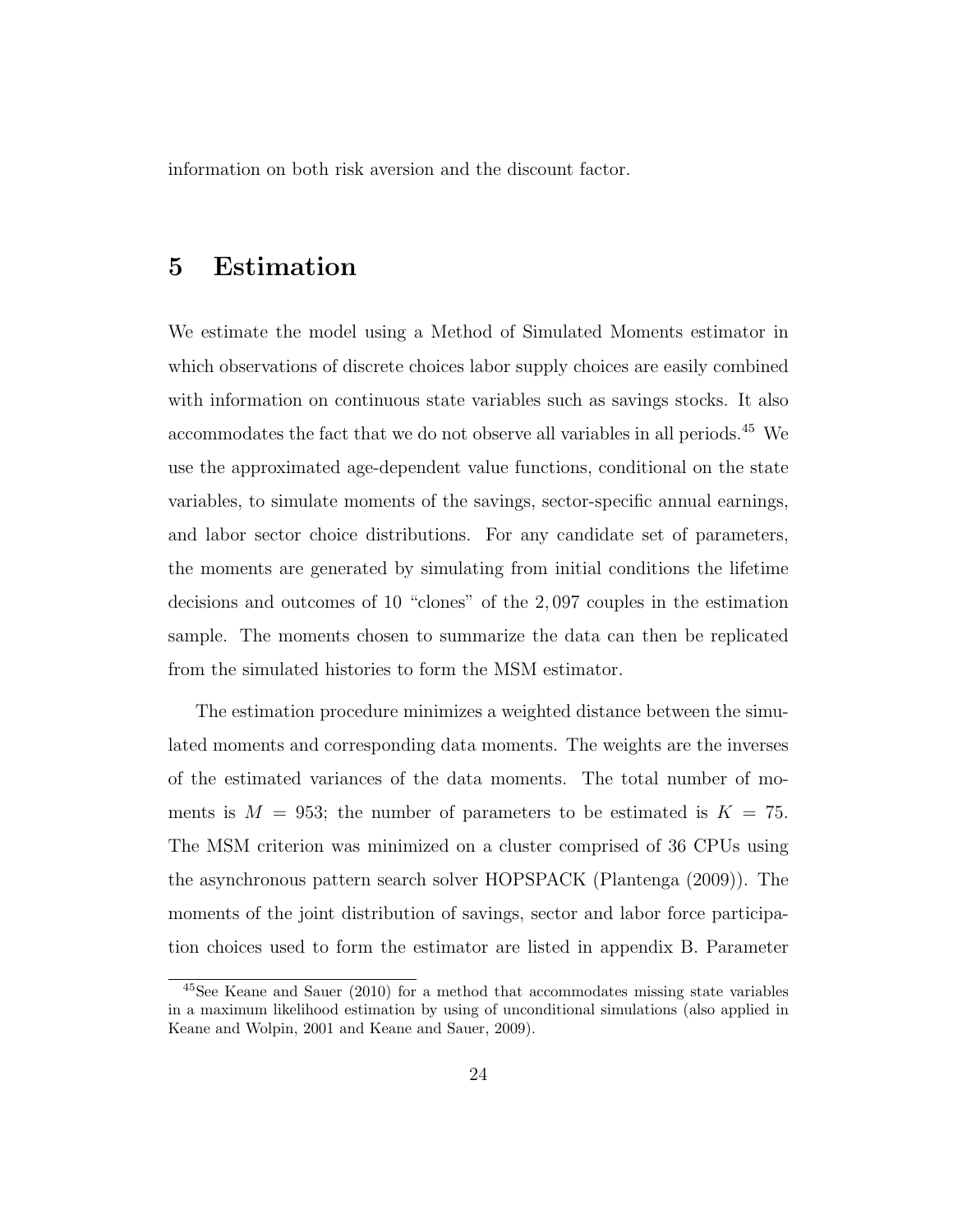estimates and standard errors are reported in tables 12 through 15. We discuss the values of the key parameters jointly with the counterfactuals and policy experiments.

#### 5.1 Initial conditions and unobserved heterogeneity

The model starts when the couple is formed. Initial pension savings and experience are available for the respondent to the survey but not for his or her spouse. Each spouse is randomly matched to a survey respondent conditional on gender, schooling, and schooling of the spouse and assigned that respondent's values of initial pension savings and experience. In addition, wealth measures are only available only in 2004 and 2006. The missing initial household savings are drawn from the wealth levels of new couples observed in those two years.

It is important to recognize the existence of permanent unobservable sources of heterogeneity affecting decision-making, so the model incorporates three unobserved discrete types a la Heckman and Singer (1984). A household's type affects the value of leisure and of working informally for both spouses, and the intercepts in each spouse's two wage equations. The household's discount factor is also type-specific. Also, with some type-specific probability, the household's discount factor is 0 so that the household behaves myopically.

The schooling attainments of each couple are the outcome of unmodeled endogenous decisions. To help mitigate the potential resulting bias, the probability that a household is a particular type is modelled as a logistic function of the schooling levels of the husband and the wife, and of the birth cohort of the husband. The model is solved separately for each type, and simulated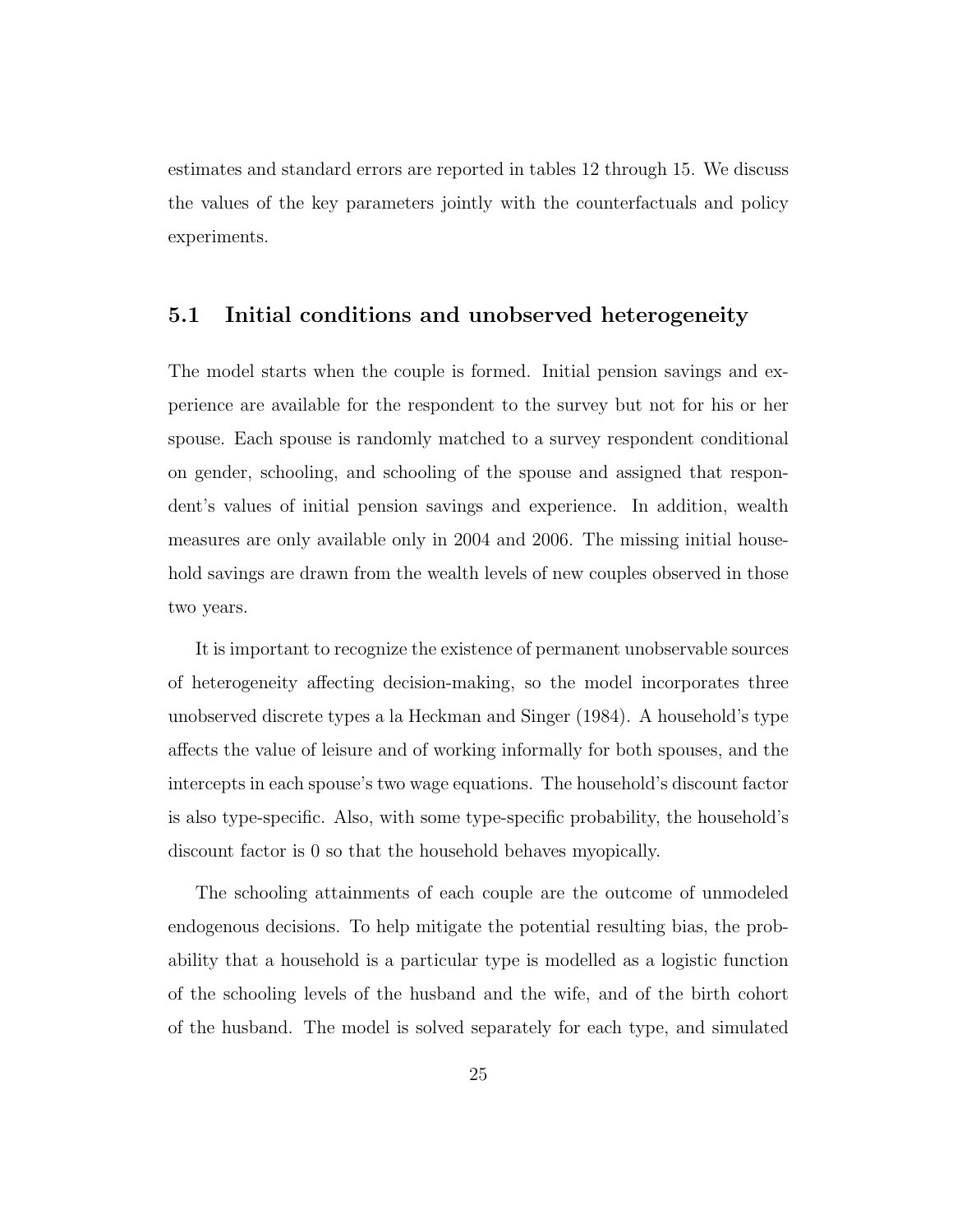households draw a type in the initial period according to the logit model.

Table 5 reports the estimated proportions of the three types in the population and their characteristics. Forty-one percent of the households in the sample are type 1, fifty-eight percent are type 2 and less than two percent are type 3. Compared to type 2 households, type 1 households are older and less educated. They exhibit lower rates of formality and female labor force participation and lower levels of savings. 3.7% of type 1 households behave "myopically" (i.e. to have a discount factor equal to 0) instead of  $0.5\%$  of type 2 households. Type 3 couples constitute a very small minority. These are older and atypical couples in which the husband tends to be less educated than the wife. For type 3 couples both informality and female labor force participation are high.

### 5.2 Model Fit

Few studies attempt to estimate a model that combines the life cycle savings and labor force participation dimensions. $46$  Unlike these existing studies we must also fit a sector choice, two types of savings accumulation and the joint decisions of the two workers in the household. Overall, the model is a good description of this complex data generating process.

As mentioned in our discussion of identification, it is important that the model predicts the increase in informality over the life cycle (table 6). This increase translates into the low levels of formal jobs rationing revealed by our parameter estimates. The model also describes joint household labor choices

<sup>46</sup>Other examples include French and Jones (2011), French (2005) and Van der Klaauw and Wolpin (2008).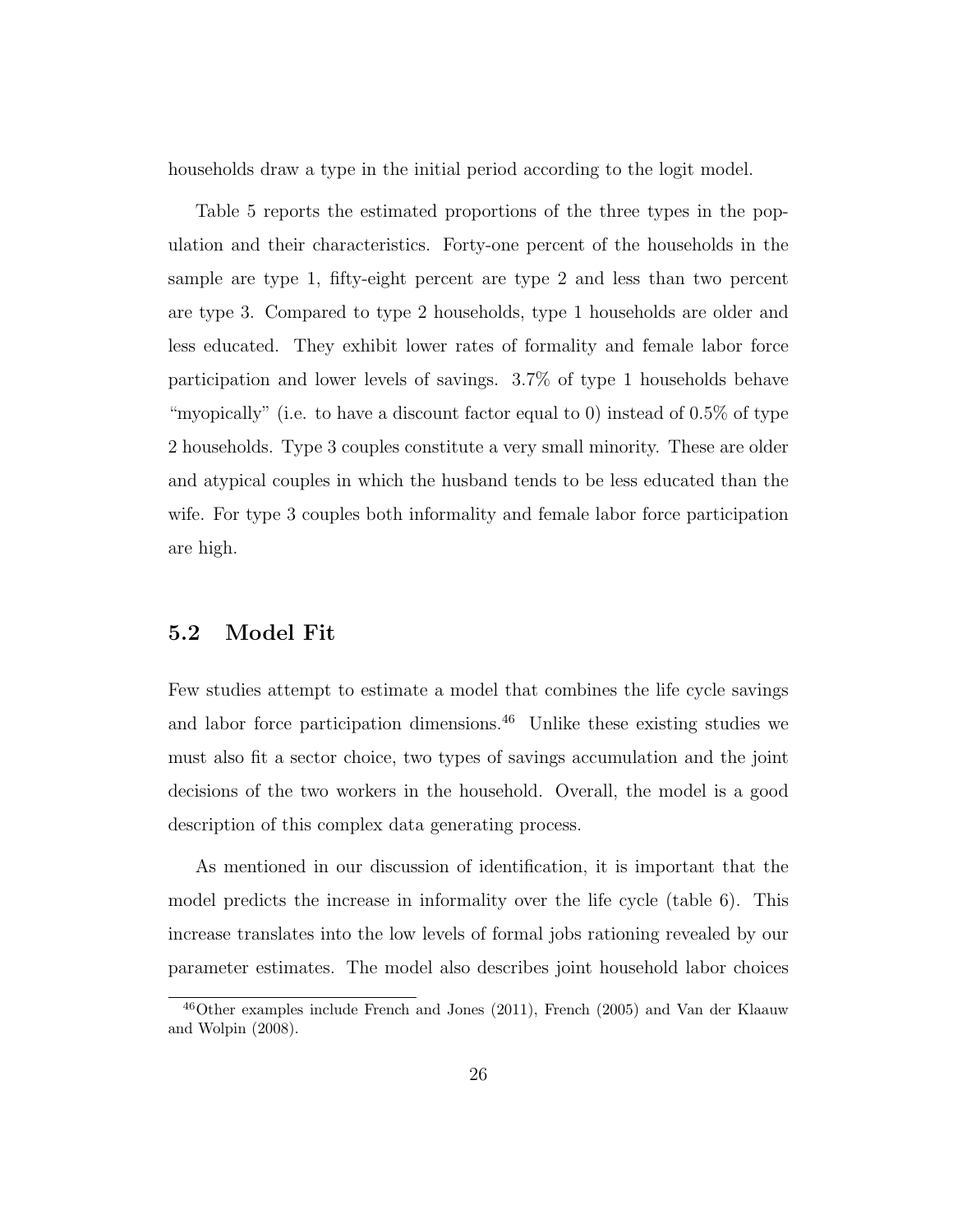well (table 9) except for the fraction of households in which both members are inactive which is underestimated.

Mobility between sectors is also captured well. The model reproduces the bimodal distribution of time spent in formal vs. informal jobs (i.e. the conditional contribution densities, see table 7). Table 8 shows that the fit of the individual transition matrices is also good for both genders.

As argued earlier, the separate identification of the elasticity of intertemporal substitution and the discount factor relies on the patterns in life cycle savings accumulation which are reproduced in table 10. Remarkably, the model is also able to generate most of the dispersion in non-pension savings and pension savings. It is likely that modeling two potential income earners helps capture that dimension in the data: households formed of two highly educated individuals will accumulate large amounts of pension and non-pension savings.

### 6 Results

### 6.1 Determinants of informality

We argue in section 4.1.1 that the nature of the informal sector is a key determinant of the effect of pension rules on program costs and tax revenue. For example, if higher wages in the formal sector reflect an excess demand for formal jobs ("rationing"), distortive pension rules will not create an exodus towards the informal sector. In column (2) of table 16, we set the probability of receiving a formal job offer to 1. Under this "no-rationing" scenario, informal sector participation decreases by 5.3 percentage points or 18.8% for men, and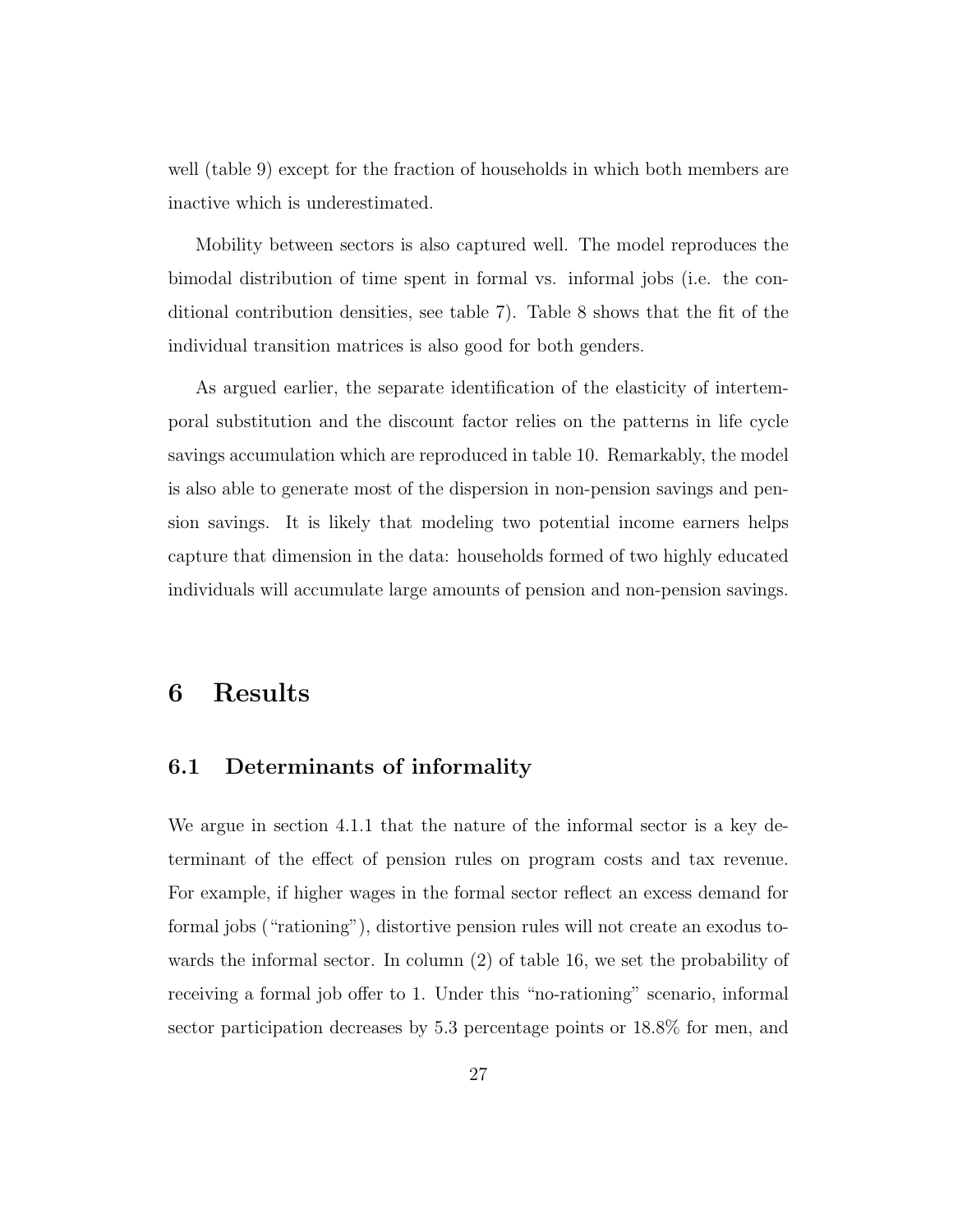4.3 percentage points or 12.9% for women relative to the estimated model. In other words, the rationing hypothesis is a significant but minor explanation of the informality phenomenon. That fraction ranges from 21.0% for men with no high school education to 5.5% for college educated women. This schooling and gender gradient is reflected in the estimated coefficients of the logistic model for formal offers (see table 14). A more educated worker, but also one who has worked many years in the formal sector (particularly if it is in the previous year), is less likely to have to wait for access to formal employment.

A second difference between sectors is the returns to skills. In columns (3) and (4) of table 16, we equate returns to observed and unobserved skills across the two sectors and find that informal sector participation goes up dramatically, particularly for women. This is because the estimated type-specific wage intercepts are higher in the formal sector for all types and genders (except type 3 women who are relatively more productive in the informal sector). Note that returns to schooling are higher in the informal sector for both men (12.0% vs. 8.6%) and women (6.8% vs. 8.5%). Taken together, these estimates imply that the formal/informal wage gap is always positive but highest among low schooling individuals. Experience transferability  $\tau_{XP}$  is estimated to nearly perfect, at 99.6%, suggesting that sector-specific skills are not an important factor in keeping workers away from the formal sector.<sup>47</sup>

We find that non-pecuniary preferences, taxes and eligibility for the minimum pension guarantee are not important factors in explaining informal sector participation (columns  $(5)$ ,  $(6)$  and  $(7)$ ).

 $47$ That is, returns to one year of cross-sector experience are equal to 99.6% of returns to one year of same-sector experience.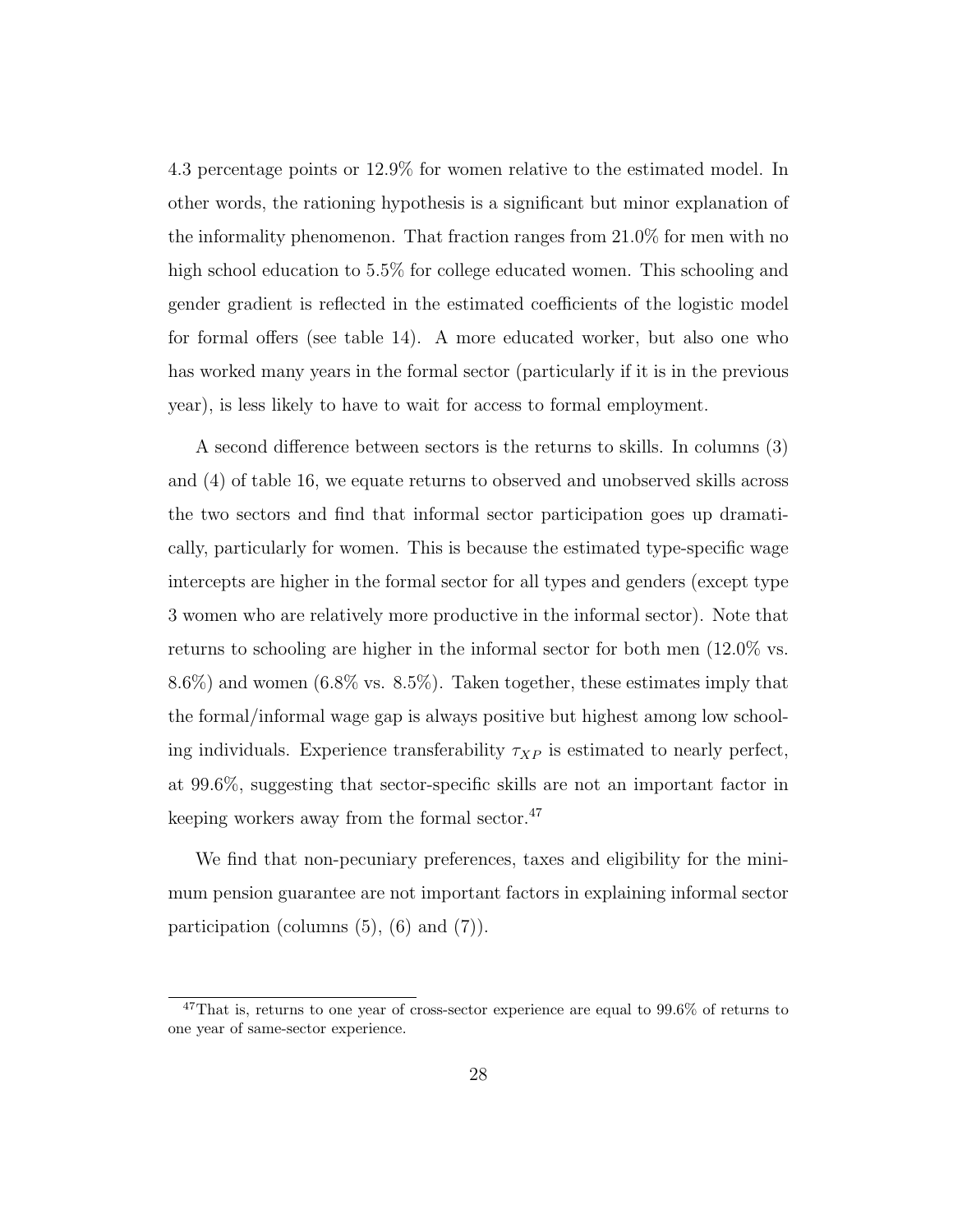#### 6.2 Effect of mandatory pension contributions

We start our policy analysis with the mandatory savings part of Chile's pension system. Our policy parameter of interest is the mandatory pension contribution rate. In an individual-accounts savings program, a worker sees her contributions accumulate and earn returns until they are used to purchase an annuity at retirement. This is in contrast to a pay-as-you-go system in which workers accrue pension rights by the government according to complex formulae that typically also operate a redistribution between categories of individuals. Proponents of privatization argue that this transparent link between contributions and benefits reduces economic distortions to a minimum. Our goal here is to evaluate the magnitude of these residual distortions.

In our model, mandatory contributions constrain household decisions in two ways. First, they impose a lower bound on the overall saving rate of the household. Second, they force it to save in an illiquid asset that can only be consumed after retiring. Households can respond to these constraints in three ways, the first being to simply reduce consumption during work-age years. The willingness of a household to transfer consumption to retirement years is governed in our model by the CRRA parameter - interpreted as the elasticity of intertemporal substitution - and by the discount rate. The discount rate and fraction of myopic couples are estimated at 6.93 and 3.69% for type 1, 6.76 and 0.47% for type 2 and 6.26 and 3.22% for type 3 households.<sup>48</sup> The elasticity of intertemporal substitution is estimated at 1.57, which is within the (wide) range of estimates found in the literature.<sup>49</sup> Table 18 shows that mean

<sup>&</sup>lt;sup>48</sup>These discount rates are slightly higher than what is usually found in models estimated or calibrated on American data (usually under 0.05).

<sup>49</sup>For example, with a comparable model, Van der Klaauw and Wolpin (2008) find estimates of 1.59 and 1.68, and Gourinchas and Parker (2002) obtain an estimate of 1.40.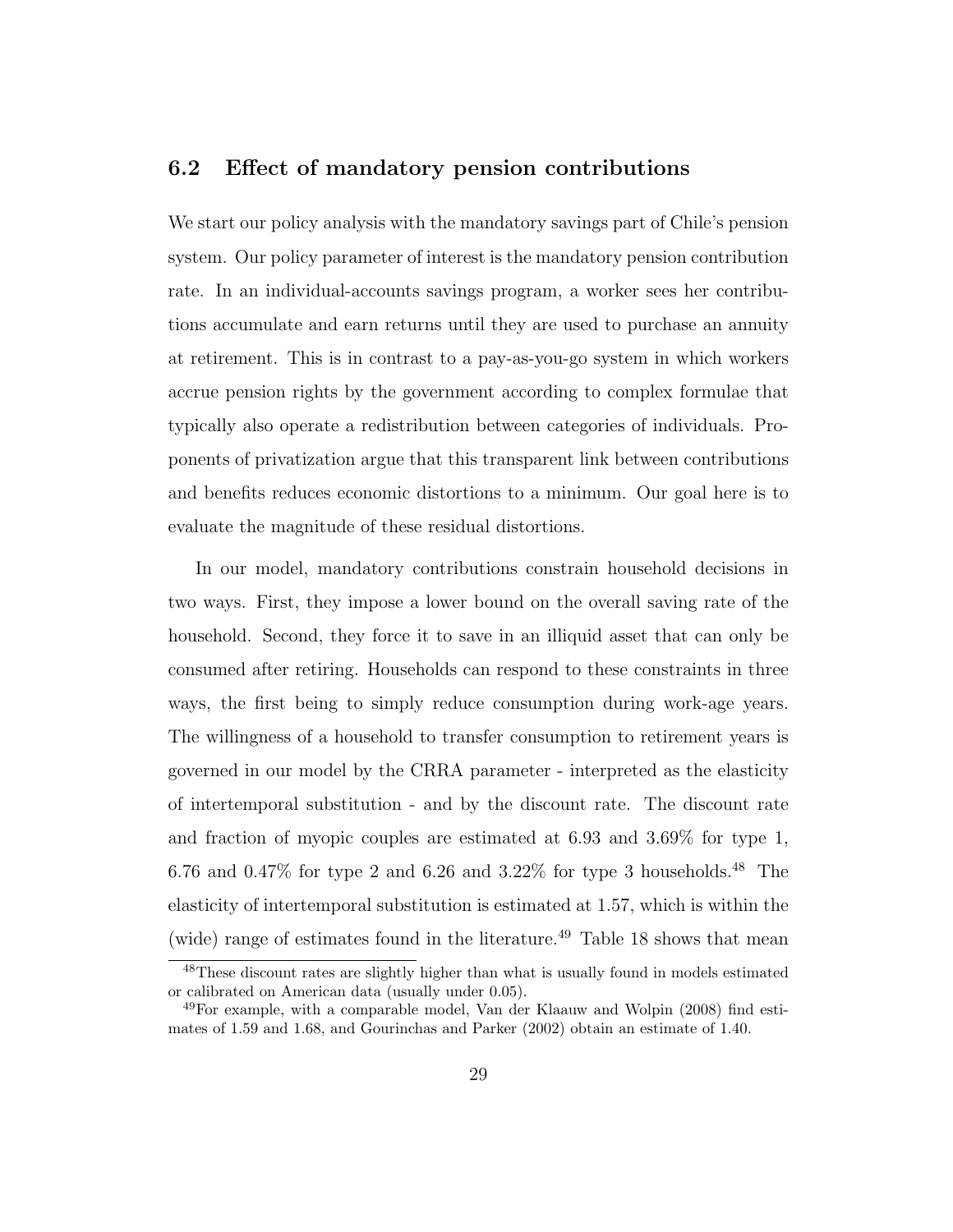consumption remains relatively stable as the contribution rate is increased from five to ten percent, but it declines by almost ten percent as the contribution rate goes from ten to twenty percent. Median consumption shows a smaller effect because the change is concentrated in the left tail of the consumption distribution.

A second possible response for the household is to reduce non-pension savings to offset the forced pension savings. However this decreases its ability to self-insure against income fluctuations. The size of that response is determined jointly by the parameters governing income risk (including the arrival probability of formal offers) and the CRRA parameter, now interpreted as risk aversion. In table 18, as the contribution rate increases from five percent to fifteen percent, mean non-pension savings decline by 27% (from 9.2 million pesos to 6.7 million pesos). As the contribution rate increases further, mean non-pension savings remain stable, because households are reluctant to expose themselves further to negative income shocks. If Chile's government attempted to increase national savings using the contribution rate, our simulations imply that total pension and non-pension savings would not start to increase significantly before the rate reaches 12.5%.

Lastly, households can avoid contributions by seeking employment in the informal sector. This can be costly to the government because it reduces tax revenue. The strength of that response hinges on the level of formal-informal labor market segmentation analyzed in the previous section. Table 17 shows that men reduce their formal sector participation by 9.2 percentage points as the contribution rate increases from 5 to 20%. The effect is weaker among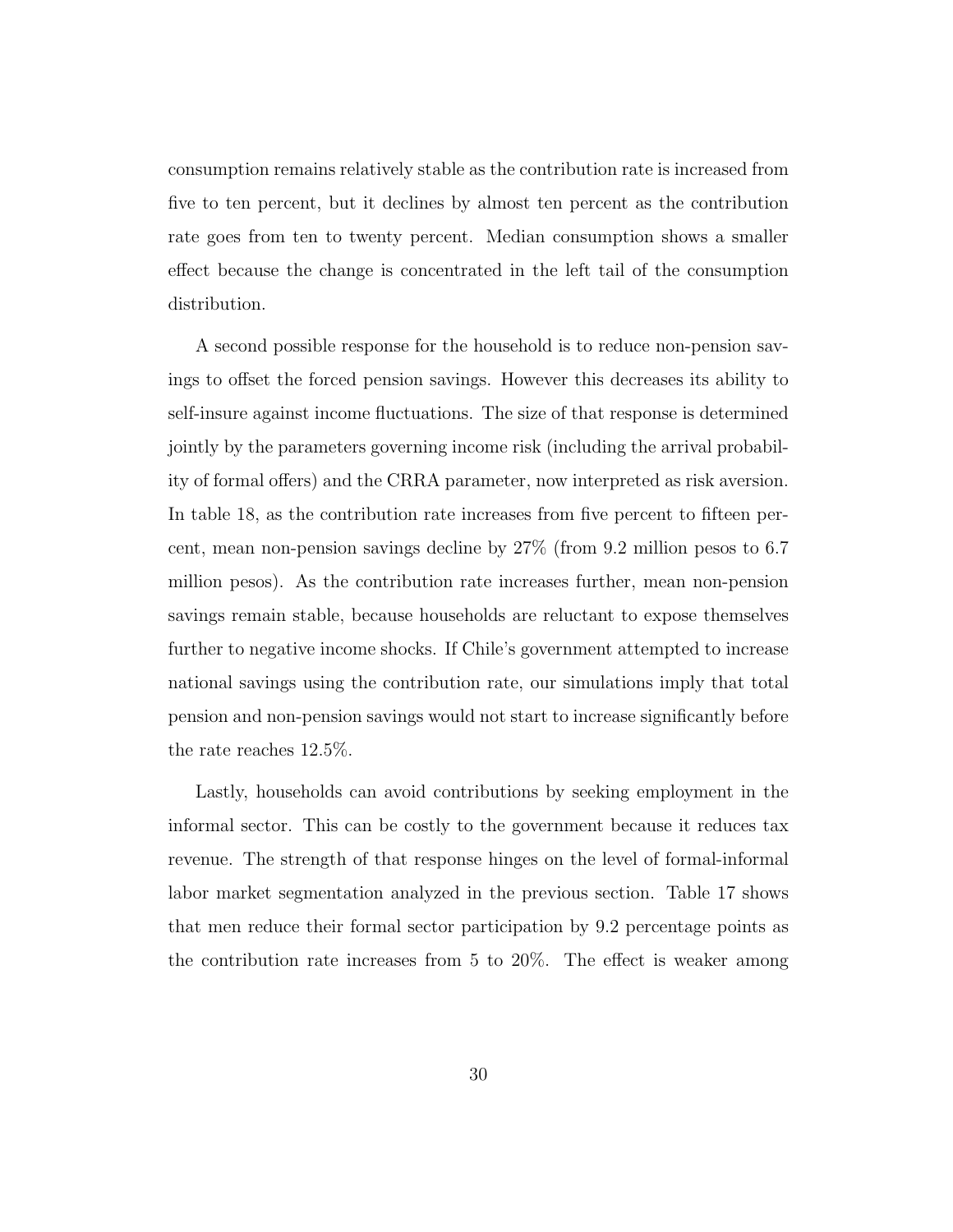women (7.3 percentage points) and concentrated among infrequent formal sector participants (i.e. with contribution densities between 0 and 24%). It is also stronger at higher contribution rates: 4.3 percentage points between 15 and  $20\%$  versus 1.5 between 5 and 10%.

We conclude by noting that the contribution rate has an ambiguous effect on government costs. High contributions reduce tax revenue as workers leave the formal sector. On the other hand, low contribution rates imply that more workers will become eligible to retirement income transfers. The cost of the (pre-2008) safety net would have been multiplied by 5 if the contribution rate had been reduced to 5% from the current 10%. Once changes in tax revenue are taken into account, 7.5% is the tax rate that minimizes net program costs (though the actual rate of 10% yields close to that minimum).

### 6.3 Minimum pension design

In this section, we assume that the objectives of the safety net designer are to guarantee a minimal level of income to retirees while keeping costs low. We use the minimum pension level implemented by the 2008 reform as that desired minimum income. After fixing that level, the key policy parameter is the rate at which the benefit is reduced as a function of the worker's pension savings accumulations. This feature is called "claw-back" or "tapering'. It is intended to reduce the cost of the program but it also creates an implicit tax on pension contributions that lowers the value of formal work.

In this policy experiment, we simulate four safety net designs that are illustrated in figure 1. The first design keeps the 100% taper rate of the pre-2008 system but implements the 2008 reform's minimum benefit level. It corresponds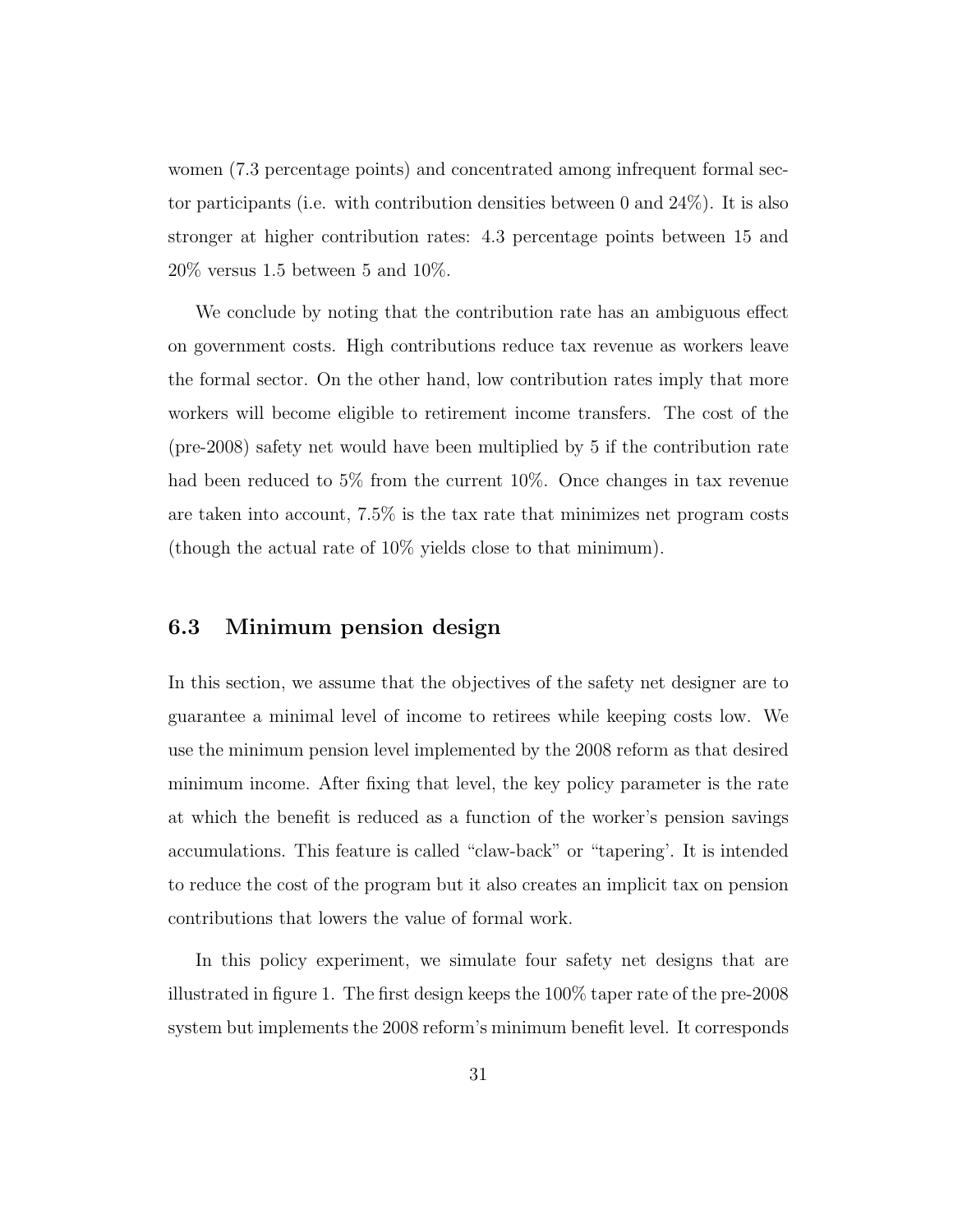to the flat dashed line in the figure. The second, third and fourth designs keep that benefit level constant, but the rate at which the benefit is tapered is gradually decreased to 60%, 30% and 0%. The corresponding lines in the figure become steeper and steeper. In particular, the third design corresponds to the actual 2008 reform's design, and the fourth design is called a universal pension.

We consider the long term effects of the different rules. We simulate our sample's lifetime decisions under each scenario, from the couple's formation until every worker in the sample has retired and her pension rights are determined.<sup>50</sup> For each household, we then compute the 2006 present discounted value of the lifetime benefits received, and lifetime taxes paid.

#### 6.3.1 Assumptions

Given that they are primitives of the model, the estimated preference parameters are taken as invariant to policy changes. However, the prices in the labor and capital markets might in theory be subject to equilibrium adjustments when pension rules are changed. The labor force participation effects found in this paper's counterfactual experiments are not quantitatively likely to dramatically impact equilibrium sectoral wages. Still, they should be interpreted as partial equilibrium effects. We invoke the assumption that Chile is a small open economy to justify the absence of equilibrium effects on asset returns. The initial conditions of the model, particularly the joint distribution of schooling levels among husbands and wives, also remain fixed through the policy simulations. In reality, it is possible that the endogenous schooling and

<sup>50</sup>For these projections, realized pension returns after 2009 are assumed to be 5.98%, which corresponds to the weighted average return on Chile's pension funds from 2002 to 2009.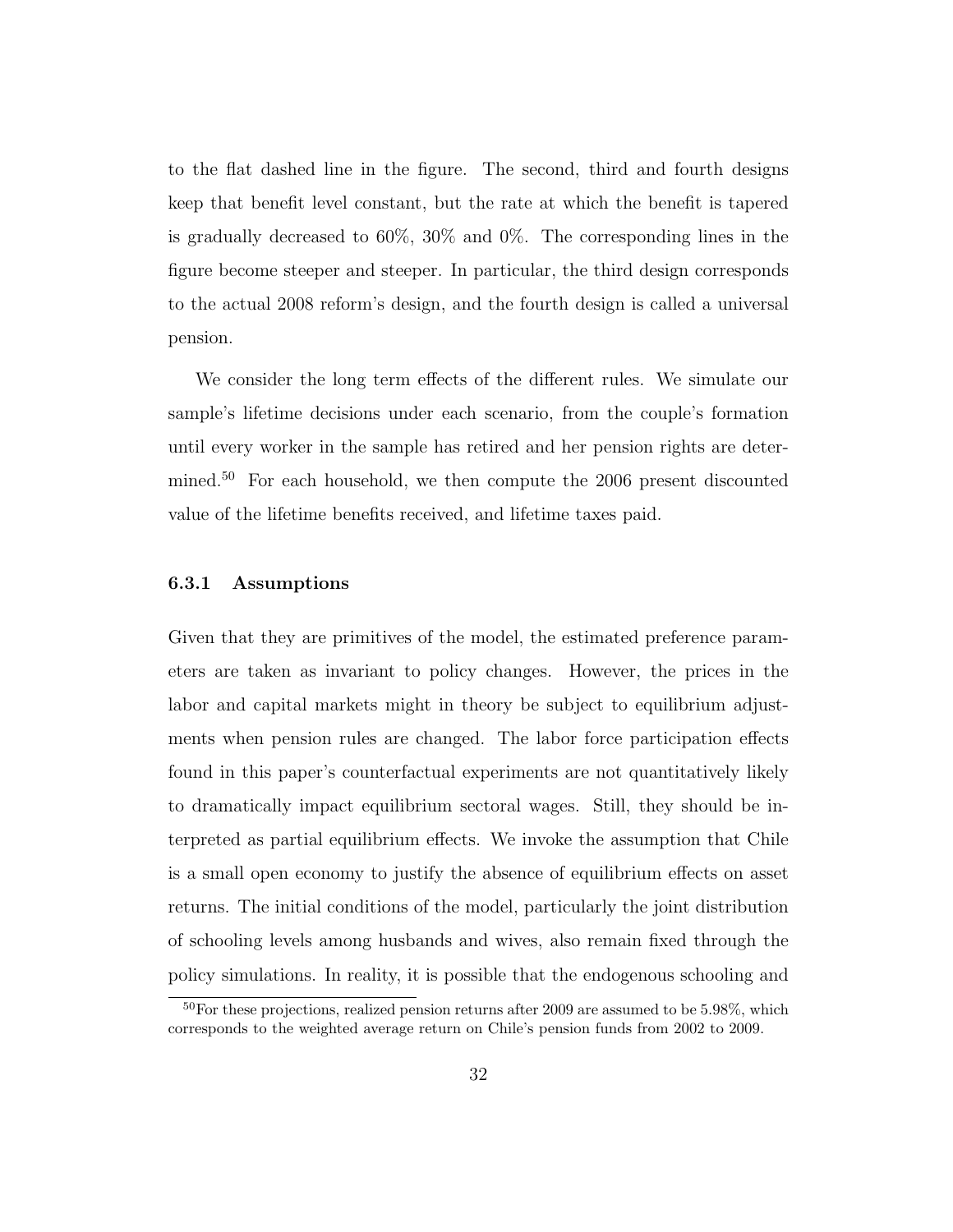marital matching decisions could respond to the rules of the pension system. Lastly, the policy experiments we consider do not endogenize the changes in tax required to balance the government budget. In that way, our results are not conditioned on arbitrary assumptions on the progressivity of the tax rate, for example.

#### 6.3.2 Findings

Table 19 reproduces program costs and tax revenues under each design (note that we normalize tax revenue under the first scenario to 0). Implementing a lower tapering rate is unambiguously more expensive: the 0% taper rate design in column (4) is twice as costly as the  $100\%$  taper rate design in column (1).

By contrast, the effect on tax revenue is bell-shaped. This reflects the interaction of two opposing effects. A lower taper rate reduces the implicit marginal tax rate which improves incentives for formal work and has a positive effect on tax revenue. On the other hand, the tax base (i.e. the fraction of households qualifying for the minimum pension) increases, which has the opposite effect on tax revenue. In other words, a lower taper rate effectively "spreads" out the implicit tax on a larger number of households. The simulations suggest that the design chosen by the Chilean policy-makers (column (3)) is the indeed the most incentive-compatible, in the sense that it generates the highest tax revenue. However, it is also about 40% costlier than a pure top-up design with a 100% taper rate. Overall, the net program costs are lowest under a taper rate of 60%, for a gain of 23% compared to the 2008 design.

Table 20 shows that the effects on tax revenue operate through the labor supply margin more than the formal-informal margin. The upper half of the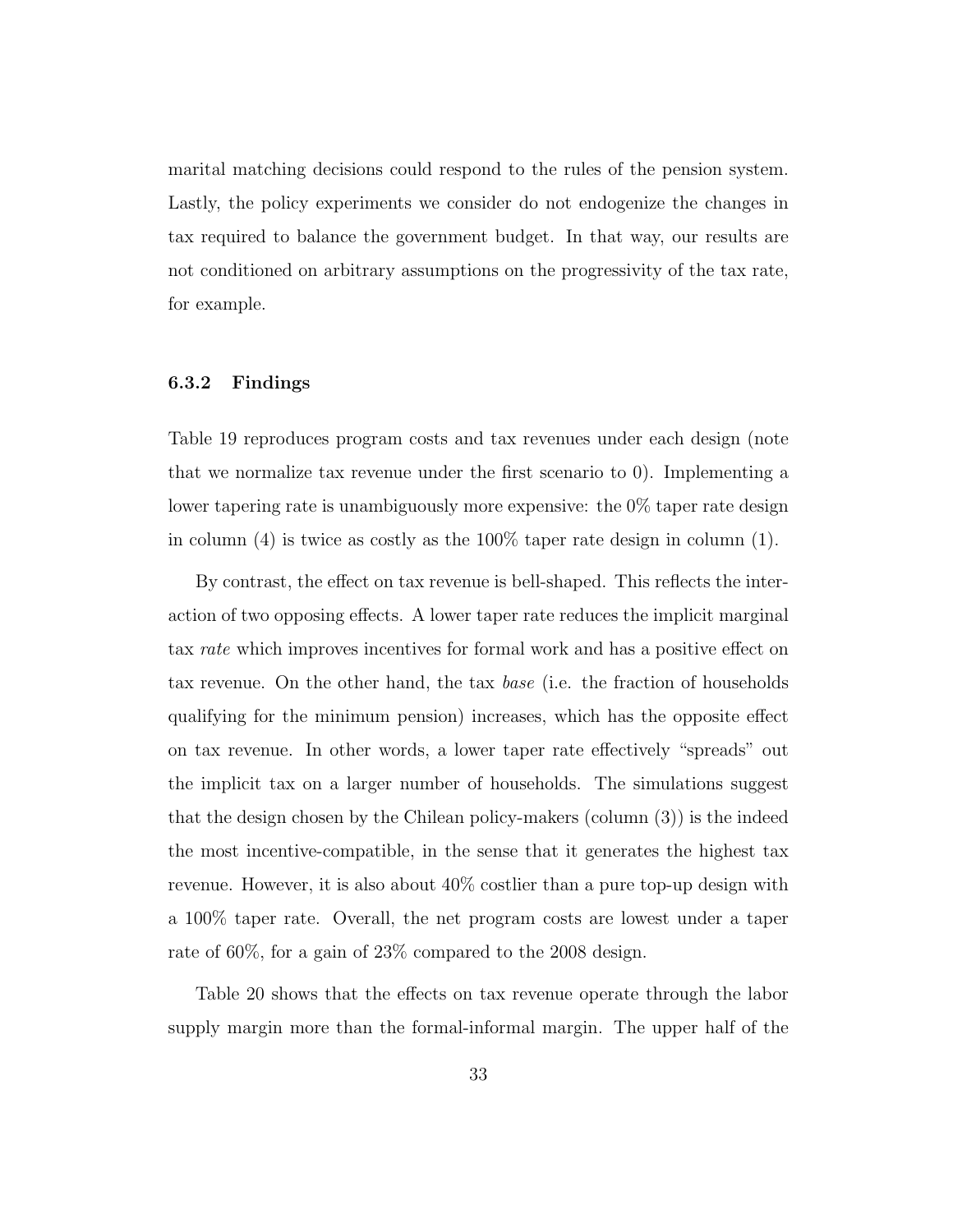table describes life time labor supply, measured as the total number of years employed between ages 25 and 64. The changes are modest for most schooling and gender categories, of the order of 2-3months. A key exception is male college graduates: they work on average one extra year when moving from a 100% to a 30% taper rate. Male college graduates also account for most of the tax revenue, due to progressive taxation, which is why they drive the changes in total revenue observed in table 19. By contrast, the second part of the table shows that life time contribution densities are largely invariant to the minimum pension design.

## 7 Conclusion

The vast majority of research on pension design assumes that pension rules can be imposed on all workers. However, in most countries around the world, this not the case. This paper provides evidence that the informal sector is not merely a residual labor market, but rather offers workers competitive earnings opportunities. As a result, pension program participation becomes a choice, rather than an obligation.

We show that this additional economic margin is quantitatively relevant for pension system design. One of the justifications for mandatory pension contributions is that they help contain the costs of retirement income transfers. However we find that they can create a significant reduction in formality and tax revenue. In our simulations, a lower mandatory contribution rate actually reduces the net cost of the pension program.

We also look at the rate at which minimum pension benefits taper off as a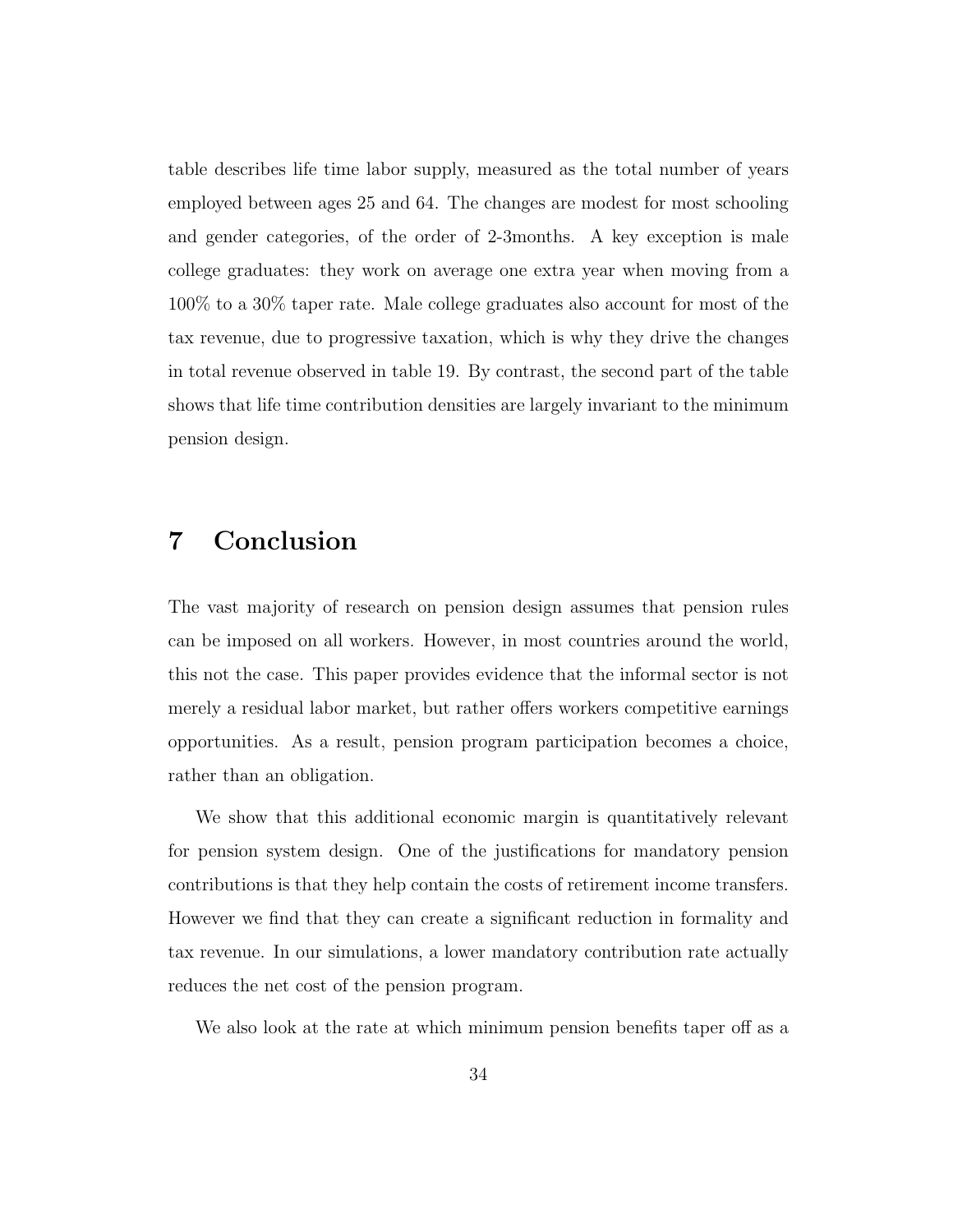function of accumulated pensions savings. Lower taper rates impose a weaker implicit tax on pension contributions. However they increase the fraction of households who are eligible for a minimum pension, and who thus face such a tax. We find that highly tapered designs reduce costs conditional on a given minimum pension level. In particular a 60% taper rate is 23% cheaper than Chile's current 30% taper rate when both minimum pension outlays and tax revenue are considered.

The analysis in this paper could be extended in a number of meaningful ways. An important but challenging one would be to model household formation and dissolution. This would allow us to incorporate single, separated and widowed individuals in the estimation sample, all groups that are important targets of safety net policies.

## References

- Arenas de Mesa, A., J. R. Behrman and D. Bravo, "Characteristics of and Determinants of the Density of Contributions in a Private Social Security System," working paper, University of Michigan, Retirement Research Center, 2004.
- AUERBACH, A. J. AND L. J. KOTLIKOFF, *Dynamic fiscal policy*, volume 11 (Cambridge University Press Cambridge, 1987).
- Blau, D. and D. Gilleskie, "Health insurance and retirement of married couples," Journal of Applied Econometrics 21 (2006), 935–953.
- Conesa, J. C. and D. Krueger, "Social security reform with heterogeneous agents," Review of Economic Dynamics 2 (1999), 757–795.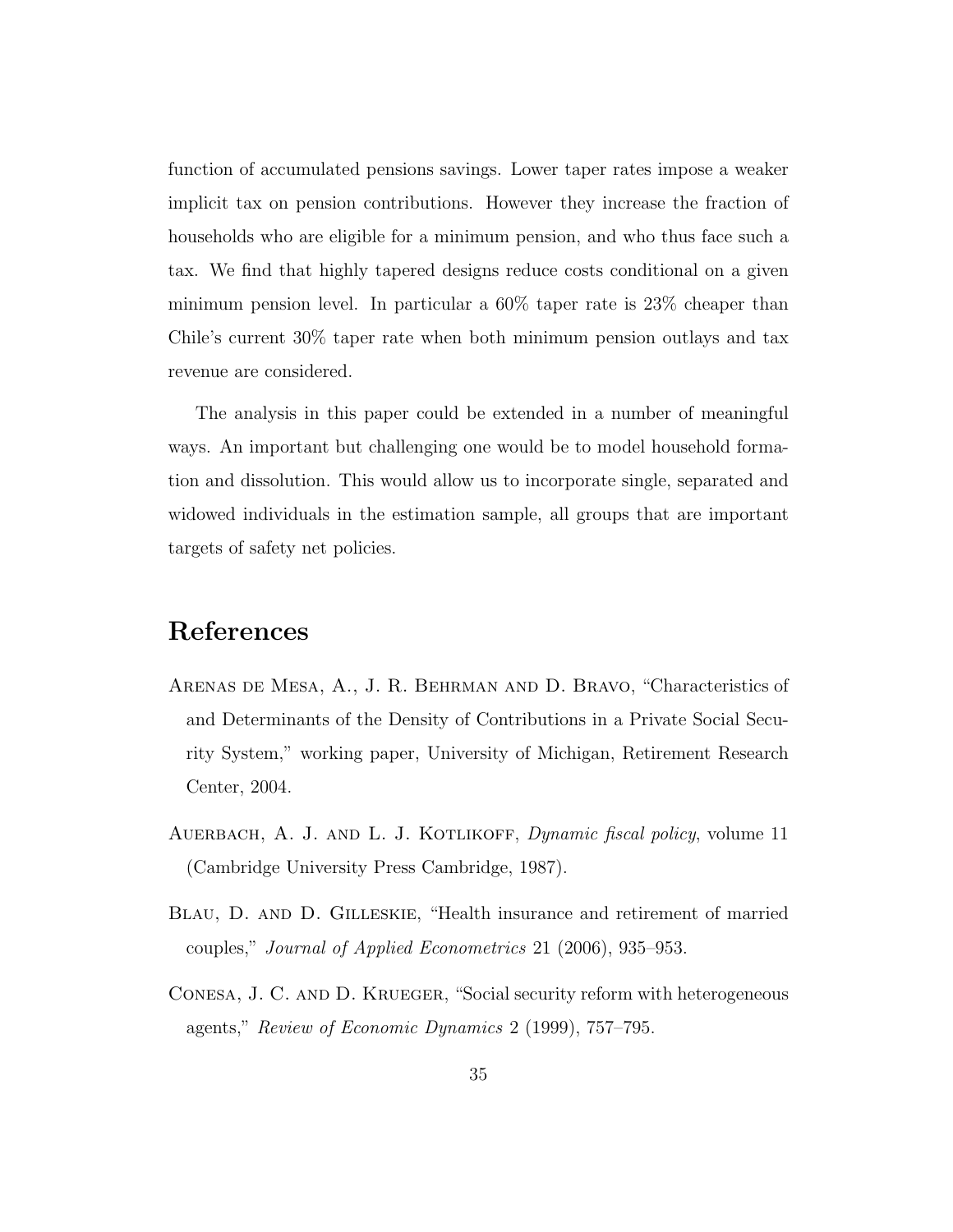- CORSETTI, G. AND K. SCHMIDT-HEBBEL, "Public pension plans in international perspective," in The Economics of Pensions (Cambridge University Press, 1997).
- DAMMON, R., C. SPATT AND H. ZHANG, "Optimal asset location and allocation with taxable and tax-deferred investing," The Journal of Finance 59 (2004), 999–1037.
- DICKENS, W. AND K. LANG, "A test of dual labor market theory," American Economic Review 75 (1985), 792–805.
- ENGEN, E., W. GALE AND J. SCHOLZ, "The illusory effects of saving incentives on saving," Journal of Economic Perspectives (1996), 113–138.
- Engen, E. M., W. G. Gale and J. K. Scholz, "Do Savings incentives work?," Brookings Papers on Economic activity 1994 (1994), 85–180.
- FANG, H. AND D. SILVERMAN, "Time-inconsistency and Welfare Program Participation: Evidence from the NLSY," *International Economic Review* 50 (2009), 1043–1077.
- FIELDS, G., "Labour market modelling and the urban informal sector: theory and evidence," in D. Turnham, B. Salom and S. A., eds., The informal sector revisited (Paris: Organisation for Economic Co-operation and Development, 1990), 49–69.
- FRENCH, E., "The effects of health, wealth, and wages on labour supply and retirement behaviour," Review of Economic Studies 72 (2005), 395–427.
- FRENCH, E. AND J. JONES, "The effects of health insurance and self-insurance on retirement behavior," Econometrica 79 (2011), 693–732.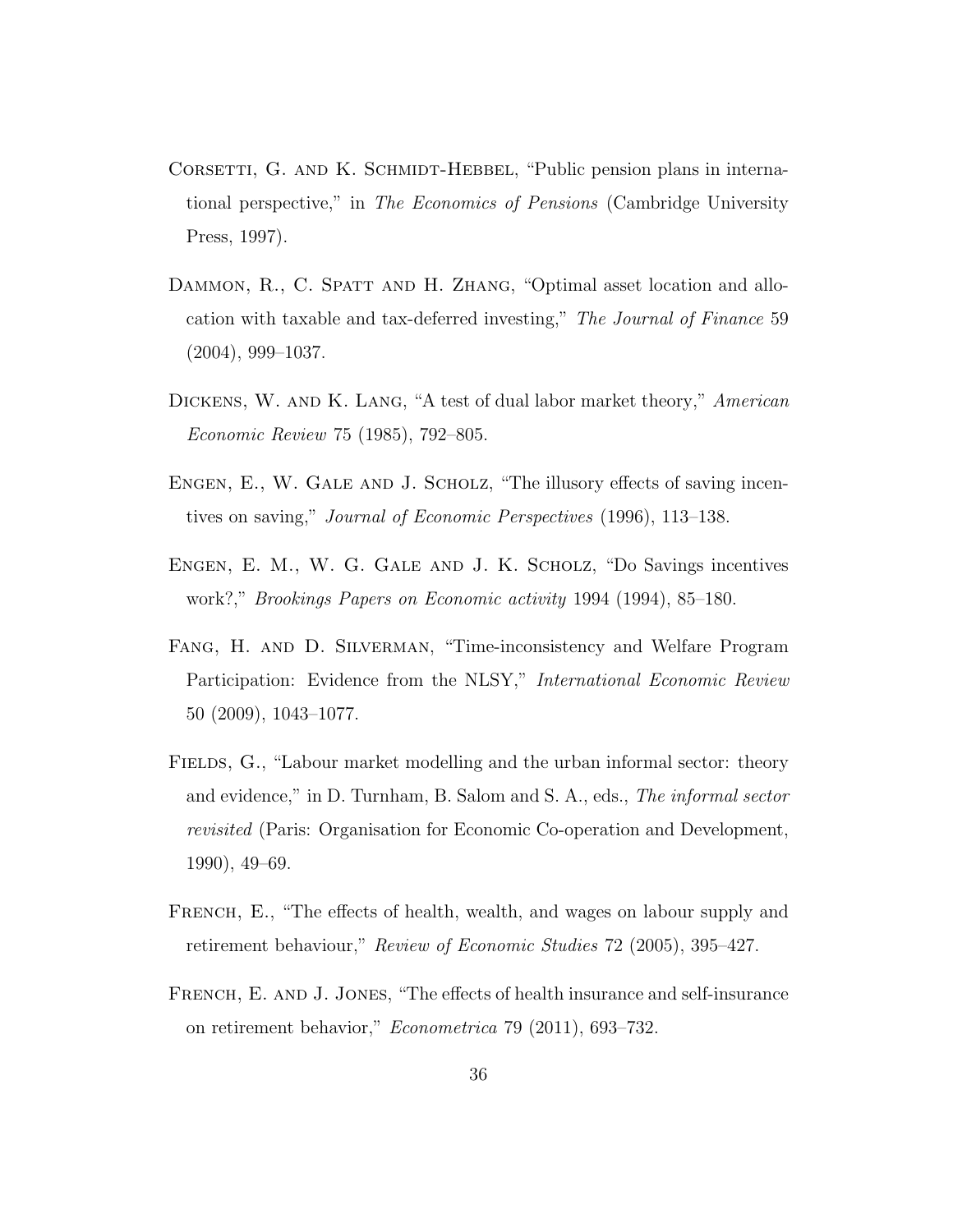- GALE, W. AND J. SCHOLZ, "IRAs and household saving," *American Eco*nomic Review 84 (1994), 1233–1260.
- GINDLING, T., "Labor market segmentation and the determination of wages in the public, private-formal, and informal sectors in San Jose, Costa Rica," Economic Development and Cultural Change 39 (1991), 585–605.
- GOMES, F., A. MICHAELIDES AND V. POLKOVNICHENKO, Wealth accumulation and portfolio choice with taxable and tax-deferred accounts (Centre for Economic Policy Research, 2005).
- GONG, X. AND A. VAN SOEST, "Wage differentials and mobility in the urban labour market: a panel data analysis for Mexico," Labour Economics 9 (2002), 513–529.
- GONG, X., A. VAN SOEST AND E. VILLAGOMEZ, "Mobility in the urban labor market: a panel data analysis for Mexico," Economic Development and Cultural Change 53 (2004), 1–36.
- Gourinchas, P.-O. and J. A. Parker, "Consumption over the life cycle," Econometrica 70 (2002), 47–89.
- Gustman, A. and T. Steinmeier, "Retirement in dual-career families: a structural model," Journal of Labor Economics 18 (2000), 503–545.

———, "Social Security, pensions and retirement behaviour within the family," Journal of Applied Econometrics 19 (2002), 723–737.

HECKMAN, J. AND V. HOTZ, "An investigation of the labor market earnings of panamanian males evaluating the sources of inequality," Journal of Human Resources 21 (1986), 507–542.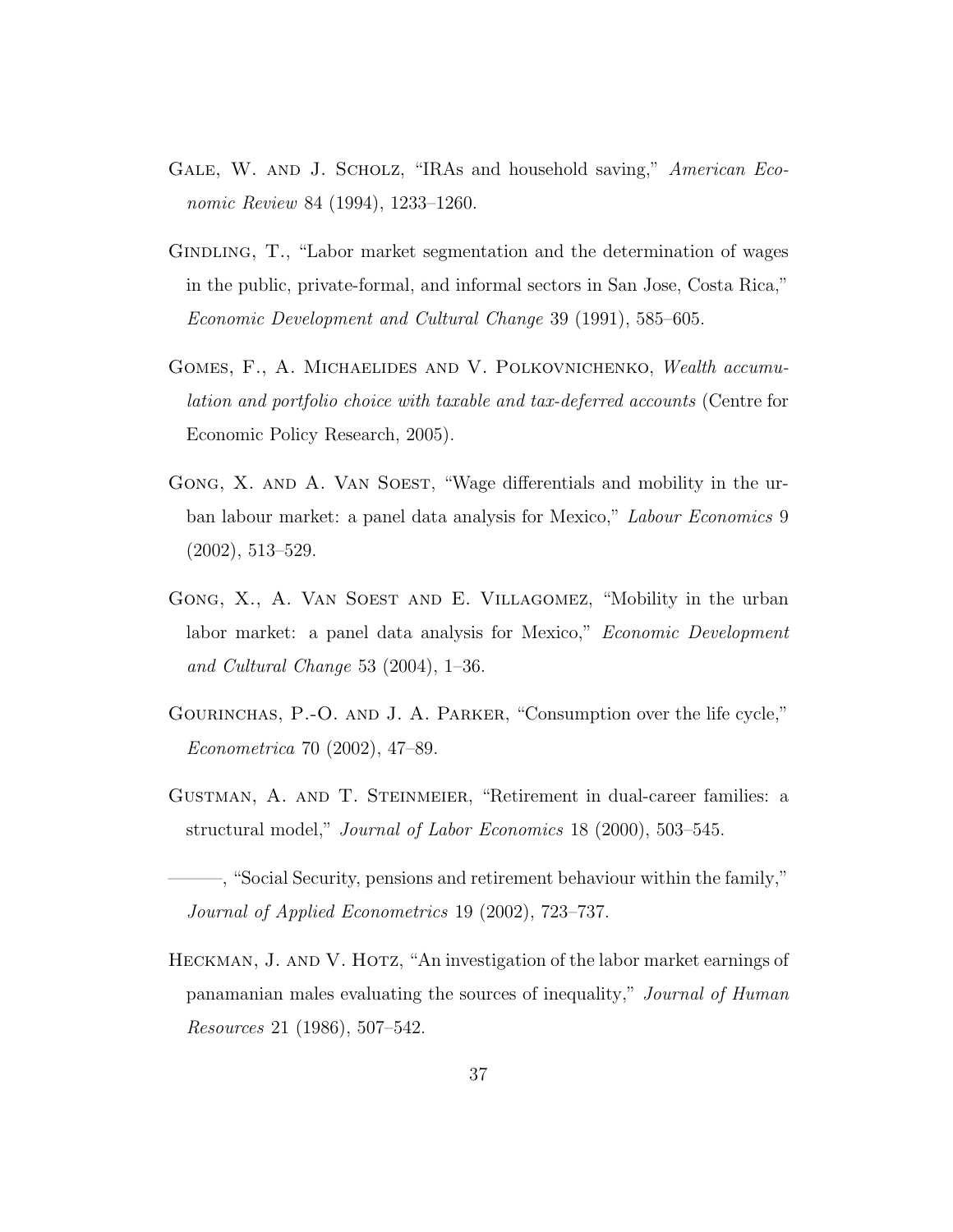- Heckman, J. and B. Singer, "A method for minimizing the impact of distributional assumptions in econometric models for duration data," Econometrica: Journal of the Econometric Society (1984), 271–320.
- HUBBARD, G., J. SKINNER AND S. P. ZELDES, "Precautionary savings and social insurance," Journal of Political Economy 103 (1995), 360–399.
- Keane, M. P. and R. M. Sauer, "Classification error in dynamic discrete choice models: Implications for female labor supply behavior," Econometrica 77 (2009), 975–991.
- ———, "A computationally practical simulation estimation algorithm for dynamic panel data models with unobserved endogenous state variables<sup>\*</sup>," International Economic Review 51 (2010), 925–958.
- Keane, M. P. and K. I. Wolpin, "The solution and estimation of discrete choice dynamic programming models by simulation and Interpolation: Monte Carlo Evidence," Review of Economics and Statistics 76 (1994), 648– 672.

—, "The career decisions of young men," Journal of Political Economy 105 (1997).

- ———, "The effect of parental transfers and borrowing constraints on educational attainment," International Economic Review (2001), 1051–1103.
- MAGNAC, T., "Segmented or competitive labor markets," Econometrica 59 (1991), 165–187.
- Maloney, W., "Does informality imply segmentation in urban labor markets?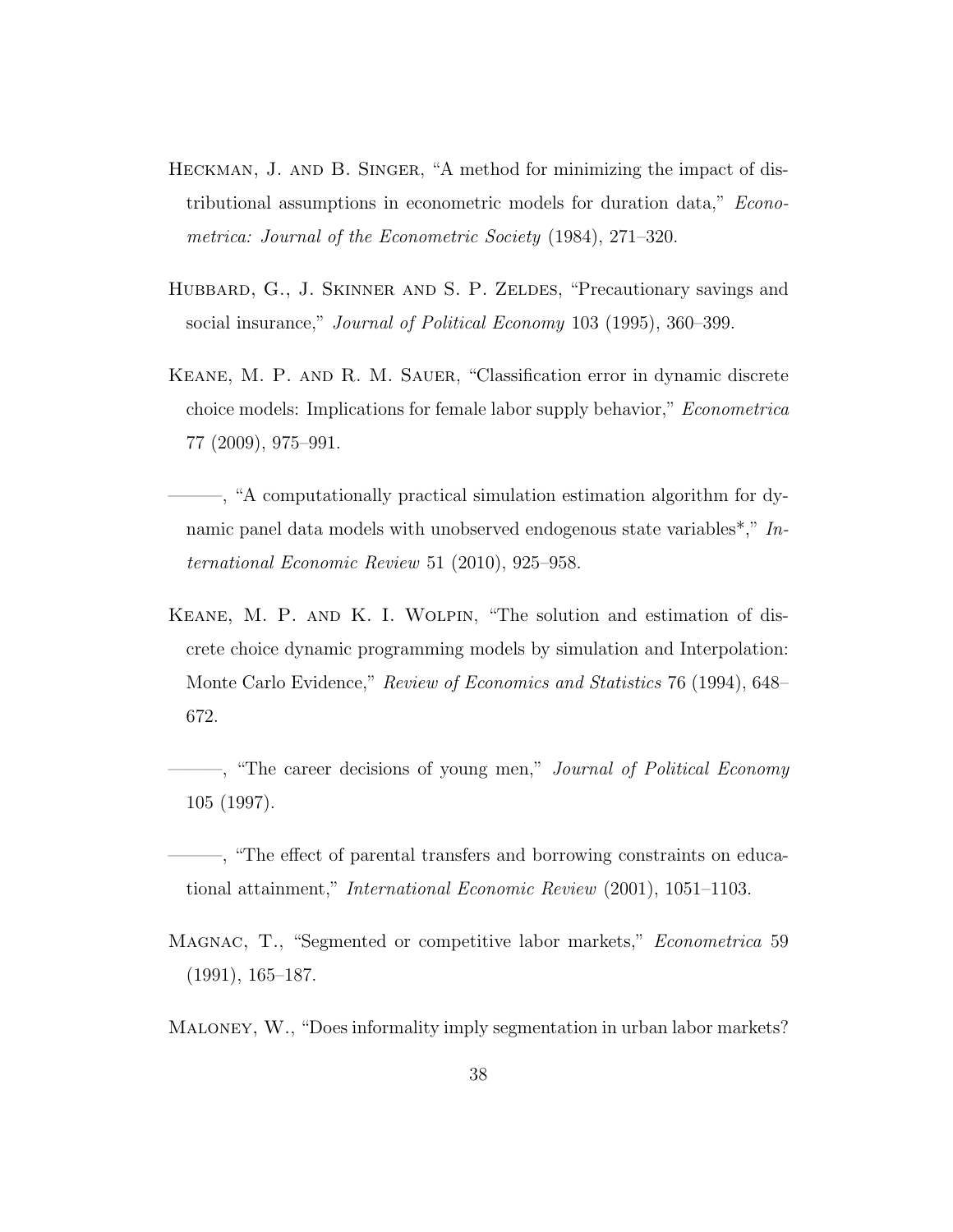Evidence from sectoral transitions in Mexico," World Bank Economic Review 13 (1999), 275–302.

- NISHIYAMA, S. AND K. SMETTERS, "Does Social Security Privatization Produce Efficiency Gains?," The Quarterly Journal of Economics 122 (2007), 1677–1719.
- PIGGOT, J., D. ROBALINO AND S. JIMENEZ-MARTIN, "Incentive effects of retirement income transfers," in Closing the Coverage Gap (The World Bank, 2009).
- Plantenga, T. D., "HOPSPACK 2.0 User Manual," Technical Report SAND2009-6265, Sandia National Laboratories, Albuquerque, NM and Livermore, CA, October 2009.
- Robalino, D., E. Zylberstajn, H. Zylberstajn and L. Afonso, "An ex-ante evaluation of the impact of social insurance policies on labor supply in brazil: The case for explicit over implicit redistribution," Social Protection Discussion Paper. Washington, DC: World Bank (2008).
- SCHNEIDER, F., Handbook on the Shadow Economy, Elgar Original Reference Series (Edward Elgar Pub., 2011).
- Taber, C. and R. Vejlin, "Estimation of a Roy/Search/Compensating Differential Model of the Labor Market," working paper, 2013.
- VALDÉS-PRIETO, S., "A theory of contribution density and implications for pension design," Pensions Primer. World Bank, Washington, DC (2008).
- Van der Klaauw, W. and K. Wolpin, "Social Security and the retirement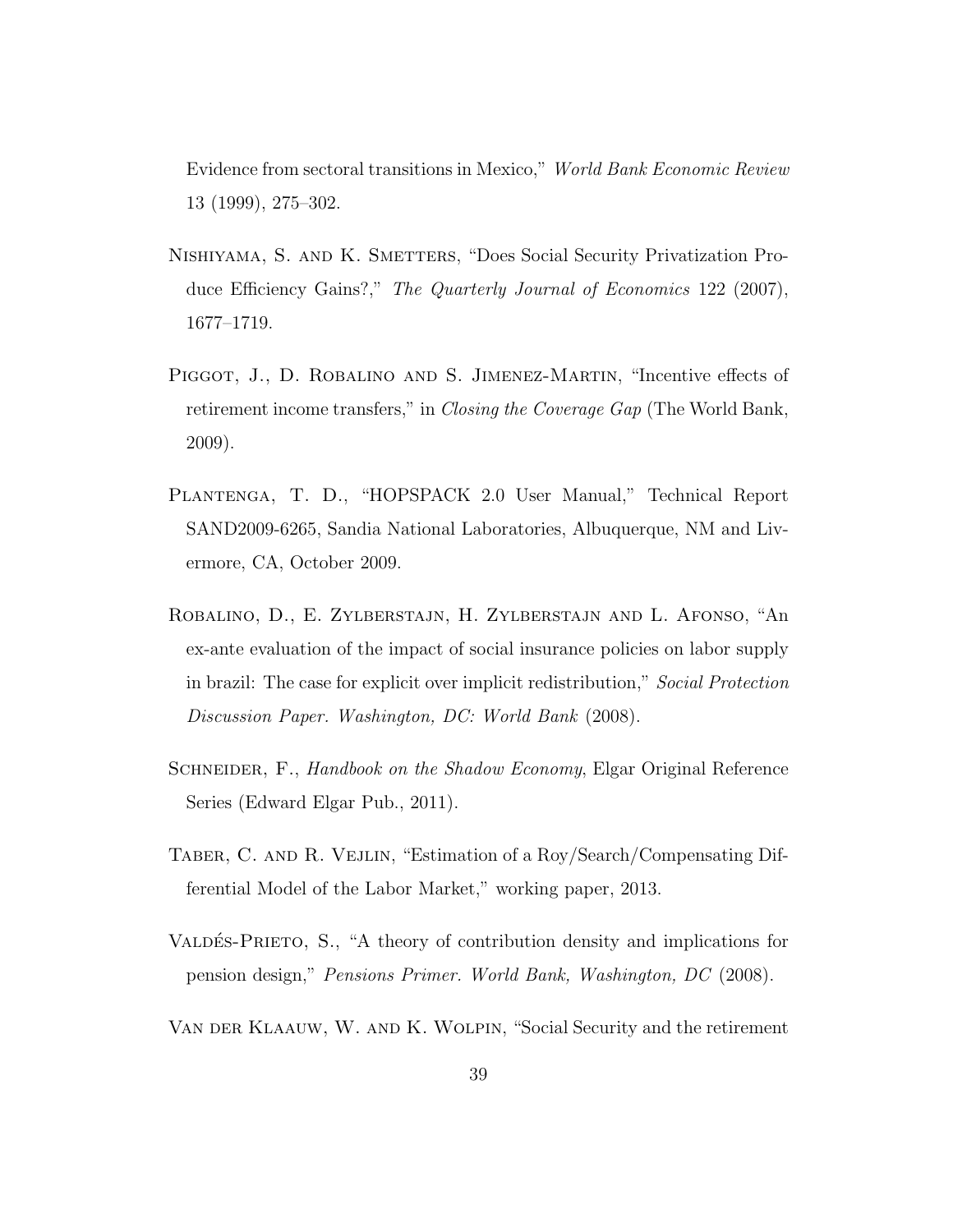and savings behavior of low-income households," Journal of Econometrics 145 (2008), 21–42.

Velez-Grajales, V., "How pension rules affect work and contribution patterns: a behavioral model of the chilean privatized pension system," Unpublished Dissertation, University of Pennsylvania, 2009.

### A Variable construction

The schooling level variables were constructed as a discrete indicator taking values 4 (individuals with less than 8 years of schooling), 8 (individuals with 8 to 11 years of schooling), 12 (individuals with 12 to 15 years of schooling), and 16 (individuals with 16 years of schooling or more). The four categories are labeled No High School, High School Dropout, High School Graduate and College Graduate for simplicity.

Employment spells in salary jobs in which a contract was reportedly signed were coded as formal, while self-employed spells and salary jobs without a contract were classified as informal.<sup>51</sup> From employment spells, a monthly indicator of employment status was constructed. This monthly indicator was aggregated to an annual indicator in the following way. A respondent with no working months during the year is Home  $(d_t^3 = 1)$ . A respondent with a majority of months in formal jobs is Formal  $(d_t^2 = 1)$ , and a respondent with a majority of informal jobs is Informal  $(d_t^2 = 1)$ . The annual indicator was then

<sup>&</sup>lt;sup>51</sup>For self-employed workers, contributions to the system are optional rather than mandatory. About one out of six self-employed workers is actually formal (Arenas de Mesa et al., 2004). This paper assesses the effect of the constraint imposed by mandatory savings on coverage, so that self-employed workers, who are not subject to that constraint, are classified as informal.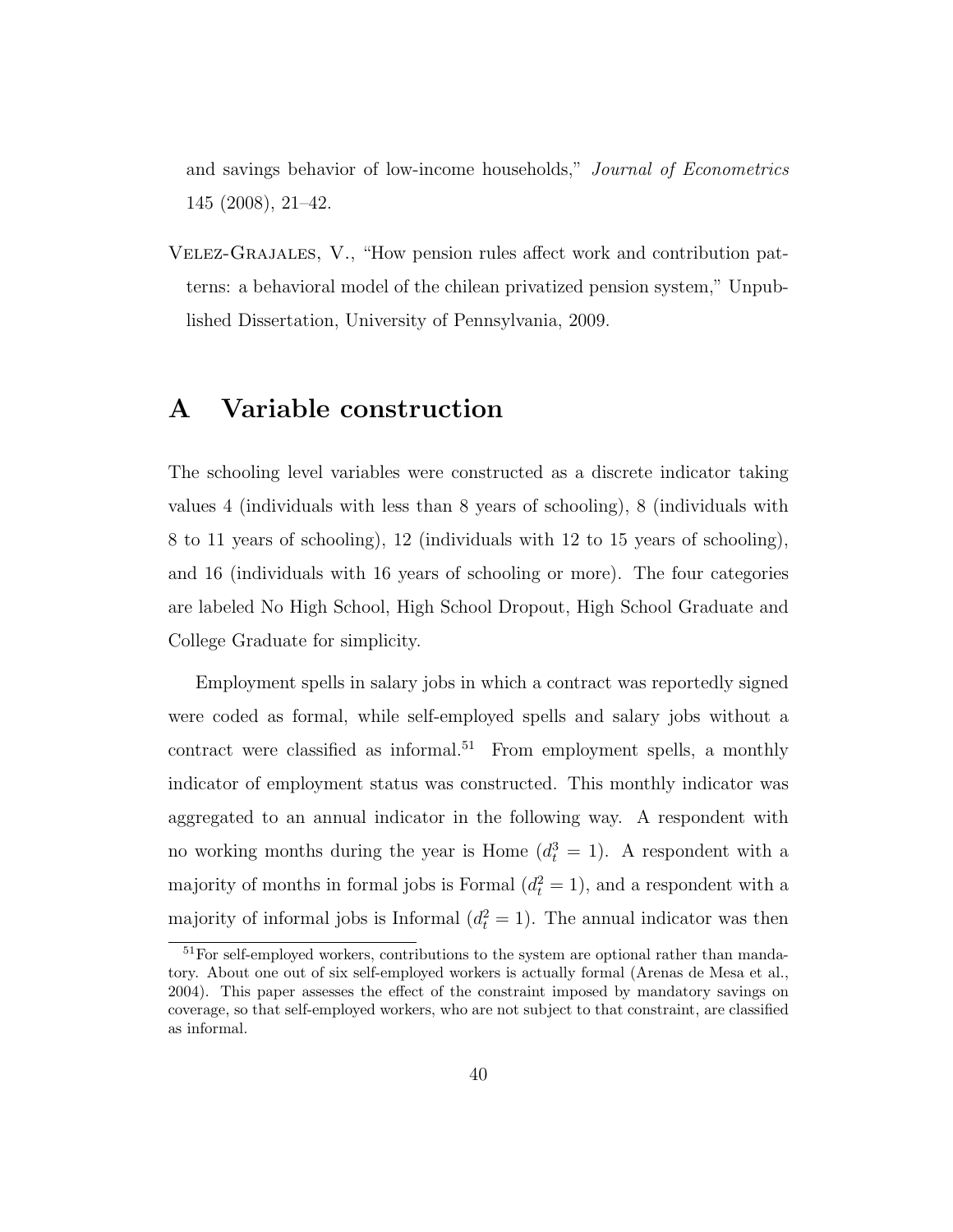summed from the year in which the respondent turned 16 over each successive year to obtain the number of years in each labor choice. Regarding the spouse's labor sector choice, it was constructed in the same way for the years the full household survey was administered (2002-2004-2006). Monthly labor earnings were reported for each employment spell starting in 2002. They were summed over each year to obtain annual accepted earning.

Household wealth was reported in the 2004 and 2006 surveys and is composed of main housing, real estate, cars, savings, equipment, businesses and debts. The pension wealth of the EPS respondent was obtained from the pension account administrative records in the following way. Every time a pension contribution is made (i.e., every month worked in a formal job), the transaction records the balance of the account at the time of the contribution. For months in which the respondent didn't work in a formal job (i.e., was at home or working in an informal job), the balance is computed using the last available balance, the returns obtained by the corresponding pension fund, and the commissions or fees charged by the pension fund manager. All variables except for pension balances are available for both spouses in years 2004 and 2006. Pension balances are available for the survey's interviewee from 1980 to 2005 but not for his or her spouse. Labor decisions of the survey's interviewee are reported from 1980 to 2006 and his or her earnings from 2002 to 2006.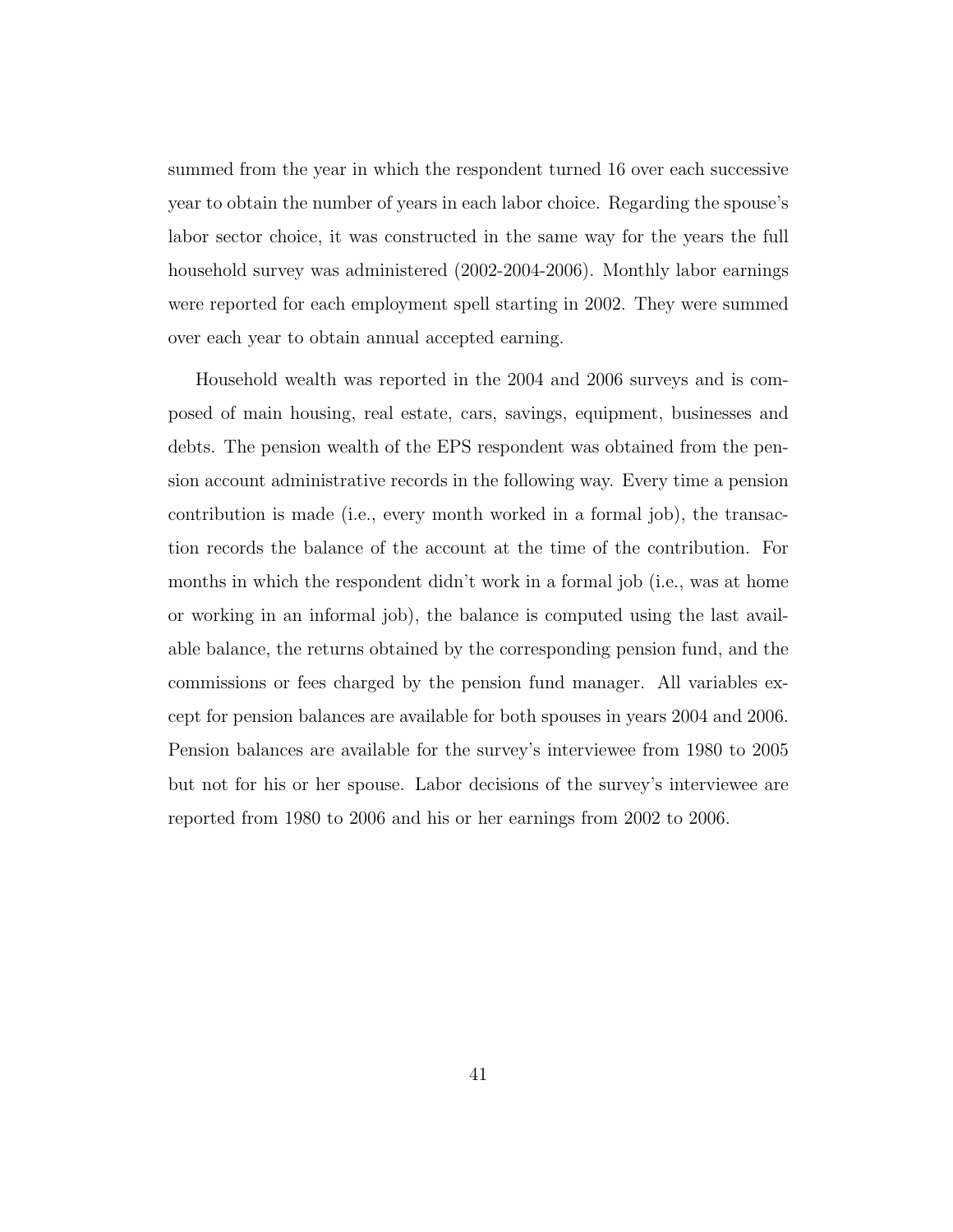## B List of moments used in estimation

#### Joint Labor Sector Choice:

- % households choosing each of the nine joint occupations by age group
- % households choosing each of the nine joint occupations by schooling level of the husband
- % households choosing each of the nine joint occupations by schooling level of the wife
- % two-income households by age group
- % two-income households by schooling level of the husband
- % two-income households by schooling level of the wife
- % one-income households by age group
- % one-income households by schooling level of the husband
- % one-income households by schooling level of the wife
- % husbands choosing each of the three alternatives by schooling level
- % husbands choosing each of the three alternatives by age group
- % wives choosing each of the three alternatives by schooling level
- % wives choosing each of the three alternatives by age group
- % husbands choosing each of the three alternatives by 5-year tranches of formal experience
- % husbands choosing each of the three alternatives by 5-year tranches of informal experience
- % wives choosing each of the three alternatives by 5-year tranches of formal experience
- % wives choosing each of the three alternatives by 5-year tranches of informal experience
- % husbands choosing each of the three alternatives by age group and birth cohort
- % wives choosing each of the three alternatives by age group and birth cohort

#### Earnings:

The mean annual log-earnings by sex, age and sector

- The variance of the annual log-earnings by sex, age and sector
- The mean annual log-earnings by sex, age and schooling level
- The variance of the annual log-earnings by sex, age and schooling level
- The mean annual log-earnings by sex, sector and experience
- The mean first-difference in annual log-earnings by current and 1-year lagged sector and by sex
- The mean first difference in annual log-earnings by age, current sector and by sex

#### Wealth:

- The mean private savings level by age and schooling level of the husband
- The mean private savings level by age and schooling level of the wife
- The variance of private savings by age
- The variance of private savings by schooling level of the husband
- The variance of private savings by schooling level of the wife
- The mean pension savings level by sex, age and schooling level
- The variance of pension savings by sex and age
- The variance of pension savings by sex and schooling level
- % with no private savings by age group
- % with private savings between 0 and 6 million pesos by age group
- % with private savings over 6 million pesos by age group
- The mean private savings level by age and current sector of the husband
- The mean private savings level by age and current sector of the wife
- The mean pension savings level by age group and birth cohort

#### Career Transitions:

2-period joint transitions of number of working spouses in the household

- 1-period transitions between the three employment statuses by age group and sex
- Mean years in each sector by age group and sex
- % of years in formal sector under age 35 by sex
- % of years in formal sector over age 35 by sex
- % of years at home under age 35 by sex
- % of years at home over age 35 by sex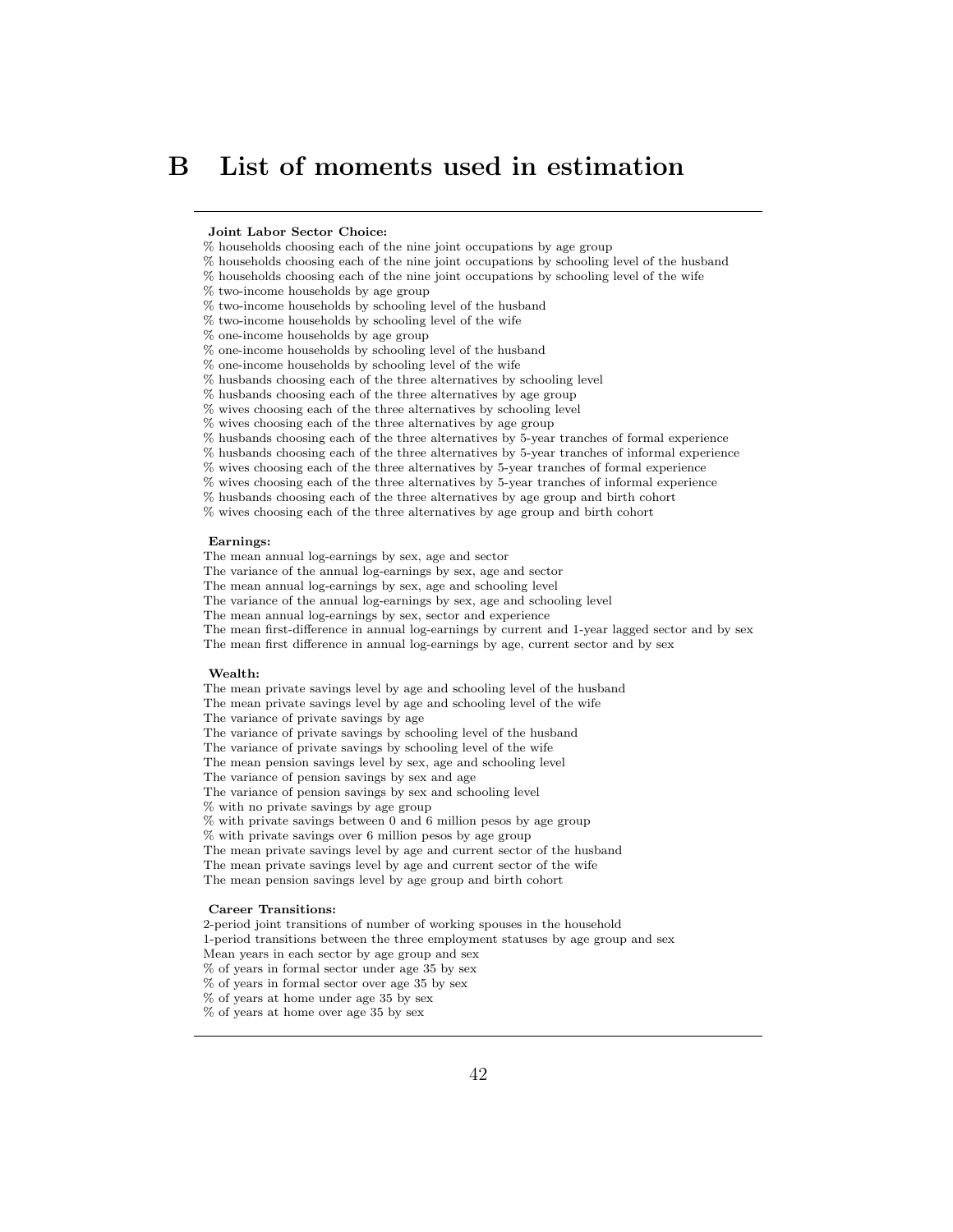## C Tables and Figures

 $\overline{a}$ 

| Bracket minimum 0.0 4.9 10.9 18.2 25.5 32.7 43.6 54.6                                |  |  |  |  |
|--------------------------------------------------------------------------------------|--|--|--|--|
| Bracket maximum 4.9 10.9 18.2 25.5 32.7 43.6 54.6                                    |  |  |  |  |
| Tax rate $0.0\quad 0.05\quad 0.10\quad 0.15\quad 0.25\quad 0.32\quad 0.37\quad 0.40$ |  |  |  |  |
|                                                                                      |  |  |  |  |

Table 1: Income tax brackets

Entries in million Chilean pesos (1 USD = 475 CLP as of  $9/12/2011$ ).

Figure 1: The 2008 reform of the Chilean pension safety net and alternative designs.

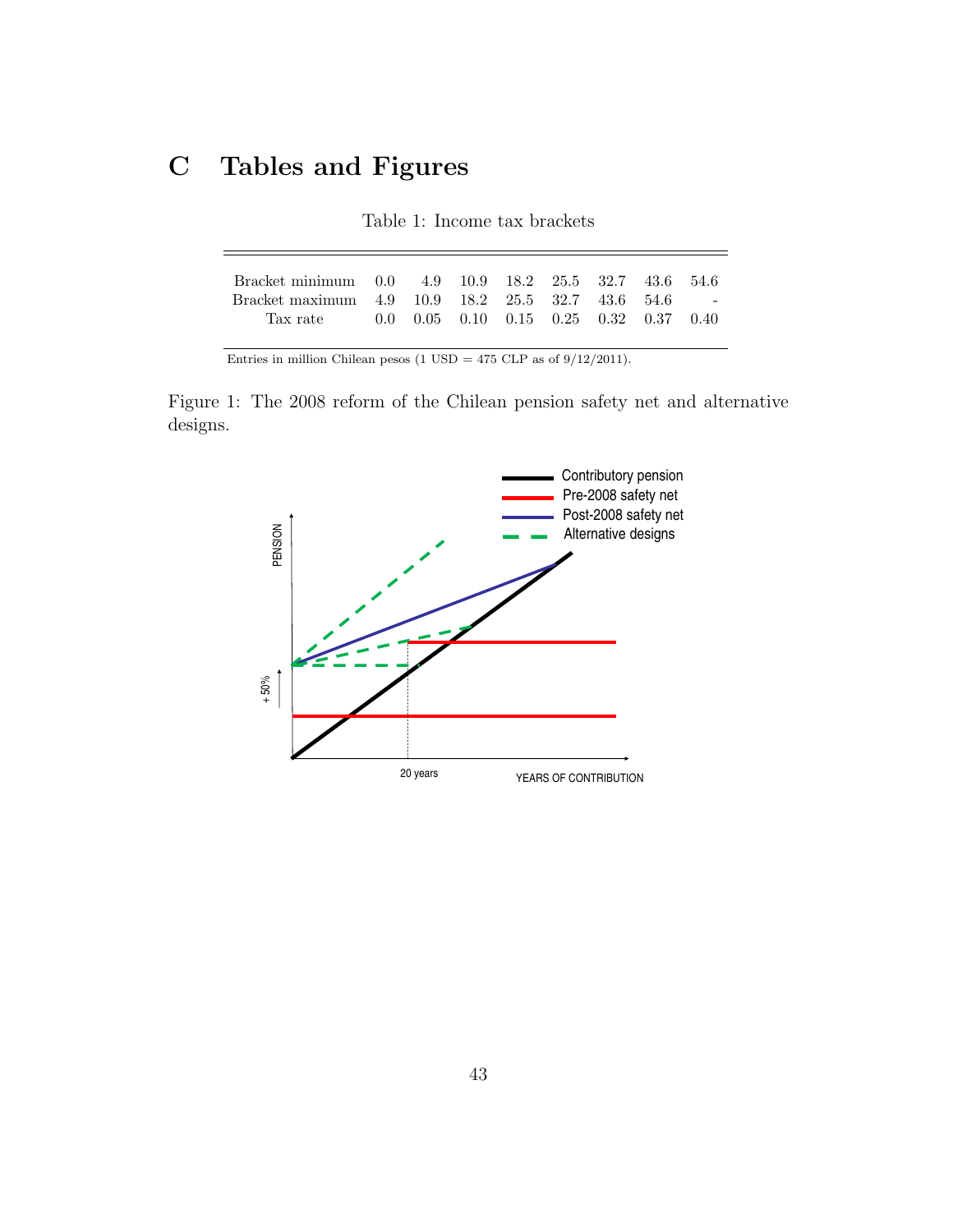| Age of the Husband |        |          |          |          |          |        |  |  |  |
|--------------------|--------|----------|----------|----------|----------|--------|--|--|--|
| 25                 | 30     | 35       | 40       | 45       | 50       | Total  |  |  |  |
| 2,775              | 2,776  | 2,780    | 2,780    | 2,460    | 321      | 13,892 |  |  |  |
| 3,282              | 3,280  | 3.280    | 2,888    | 411      | $\theta$ | 13,141 |  |  |  |
| 2,840              | 2,840  | 2,499    | 355      | $\theta$ | $\theta$ | 8,534  |  |  |  |
| 2,402              | 2,160  | 307      | $\theta$ | $\theta$ | $\theta$ | 4,869  |  |  |  |
| 1,621              | 250    | $\theta$ | $\theta$ | $\theta$ | $\theta$ | 1,871  |  |  |  |
| 12,920             | 11,306 | 8,866    | 6,023    | 2,871    | 321      | 42,307 |  |  |  |
|                    |        |          |          |          |          |        |  |  |  |

Table 2: Person-period observations by age group and birth cohort

 $\frac{1}{2}$ 

 $=$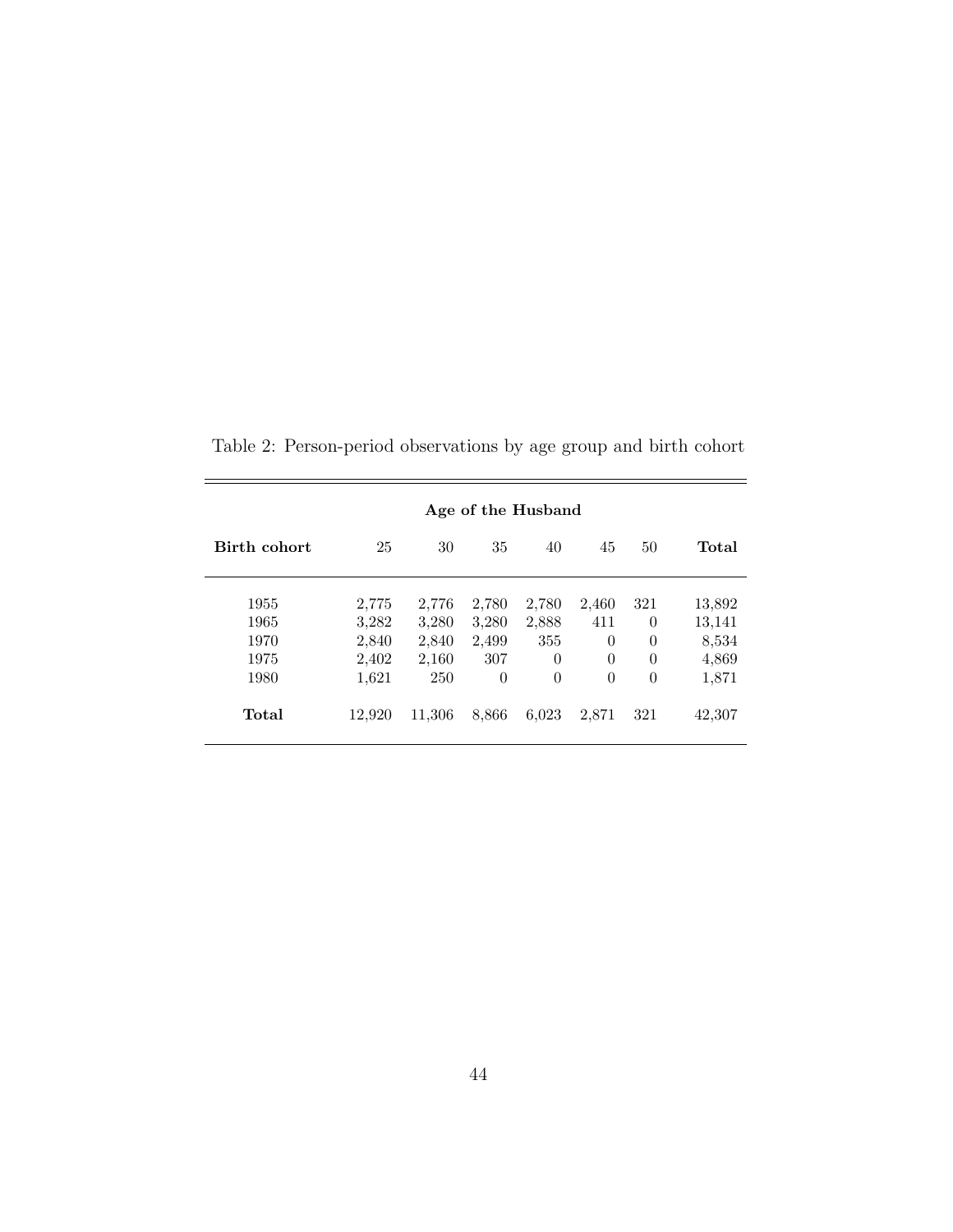| Sample restrictions             |         | (1)   |      | (2)   | (3)  |       |
|---------------------------------|---------|-------|------|-------|------|-------|
|                                 | Men     | Women | Men  | Women | Men  | Women |
| Sector choice****               |         |       |      |       |      |       |
| $%$ in the formal sector        | 66.9    | 28.5  | 66.6 | 28.4  | 64.0 | 40.4  |
| $\%$ in the informal sector     | 26.0    | 19.3  | 26.2 | 19.3  | 27.7 | 21.7  |
| $%$ at home                     | 7.1     | 52.2  | 7.1  | 52.3  | 8.3  | 37.9  |
| % of high school grads          |         |       |      |       |      |       |
| Formal sector                   | 55.5    | 70.7  | 56.6 | 70.0  | 61.6 | 74.3  |
| Informal sector                 | 39.7    | 46.2  | 40.3 | 44.3  | 44.3 | 52.2  |
| Annual earnings <sup>****</sup> |         |       |      |       |      |       |
| median (Formal sector)          | 2.4     | 1.7   | 2.5  | 1.7   | 2.4  | 1.9   |
| median (Informal sector)        | 1.8     | 0.9   | 1.8  | 0.9   | 1.4  | 1.0   |
| Formal experience               |         |       |      |       |      |       |
| $>75\%$ of years worked         | 59.4    | 56.0  | 59.2 | 56.5  | 56.2 | 58.3  |
| $<25\%$ of years worked         | 15.9    | 20.7  | 16.0 | 19.7  | 17.4 | 18.0  |
| Pension savings <sup>+**</sup>  |         |       |      |       |      |       |
| median (ages 20-29)             | 0.2     | 0.0   | 0.2  | 0.0   | 0.1  | 0.0   |
| median (ages $30-39$ )          | 1.3     | 0.1   | 1.3  | 0.1   | 0.2  | 0.0   |
| median (ages $40-49$ )          | $3.3\,$ | 0.1   | 3.3  | 0.1   | 0.2  | 0.0   |
| Household assets <sup>†*</sup>  |         |       |      |       |      |       |
| median (ages $20-29$ )          |         | 1.2   |      | 1.2   |      | 4.7   |
| median (ages $30-39$ )          |         | 4.0   |      | 4.0   |      | 4.7   |
| median (ages $40-49$ )          |         | 5.9   |      | 6.0   |      | 5.8   |

### Table 3: Summary statistics

(1)Estimation sample,

 $(2)2006$  EPS sample with age, cohort and civil status restrictions only,

 $(3)2006$  EPS sample with age restrictions only.

\*2004 and 2006 EPS cross-sections , \*\*1980-2001 Administrative data panel, \*\*\*2002-2006 EPS earnings panel, \*\*\*\*2006 EPS cross-section, †Million Chilean pesos (1 USD = 475 CLP as of 9/12/2011).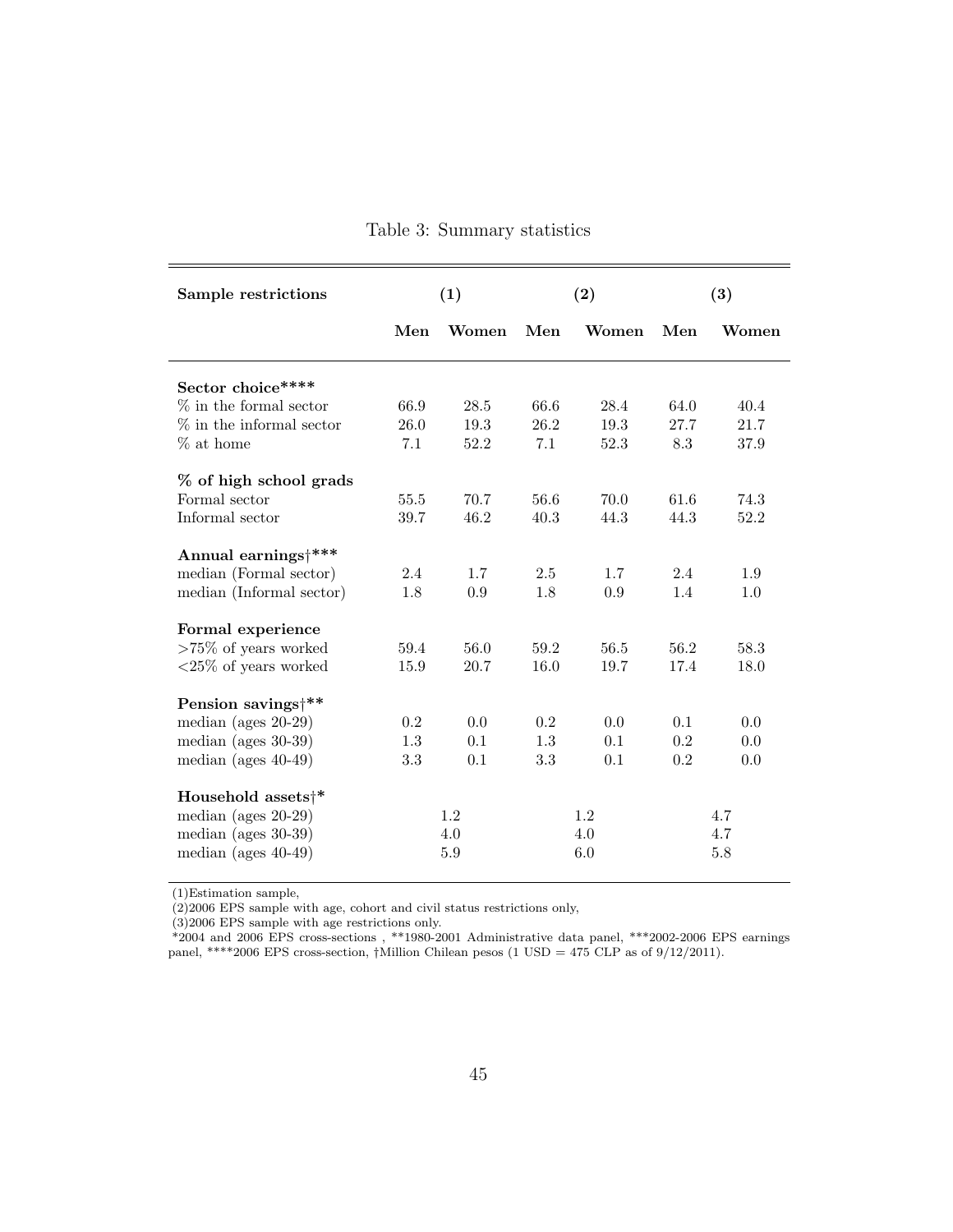Table 4: Fraction of employed workers making pension contributions by occupation and industry (source: Arenas de Mesa et al. (2004) )

| Occupation                 |        | Industry                   |      |
|----------------------------|--------|----------------------------|------|
| Defense and police         | $97\%$ | Agriculture                | 45%  |
| Managers                   | 42\%   | Mining                     | 87\% |
| Non-skilled workers        | 53%    | Manufacturing              | 71%  |
| Technicians                | $80\%$ | Electricity, gas and water | 87%  |
| White collar workers       | 86\%   | Construction               | 58%  |
| Sales and service workers  | 59%    | Trade                      | 53%  |
| Agricultural workers       | $39\%$ | Transport and Com.         | 59%  |
| Blue collar workers        | 55%    | <b>Financial Services</b>  | 78%  |
| Machine operators          | 68\%   | <b>Services</b>            | 68\% |
| <b>Employment Category</b> |        | Labor Contract             |      |
| Self-employed              | 17\%   | Yes                        | 94%  |
| Wage Worker                | 78%    | $\rm No$                   | 19%  |
| Domestic Service           | 44\%   |                            |      |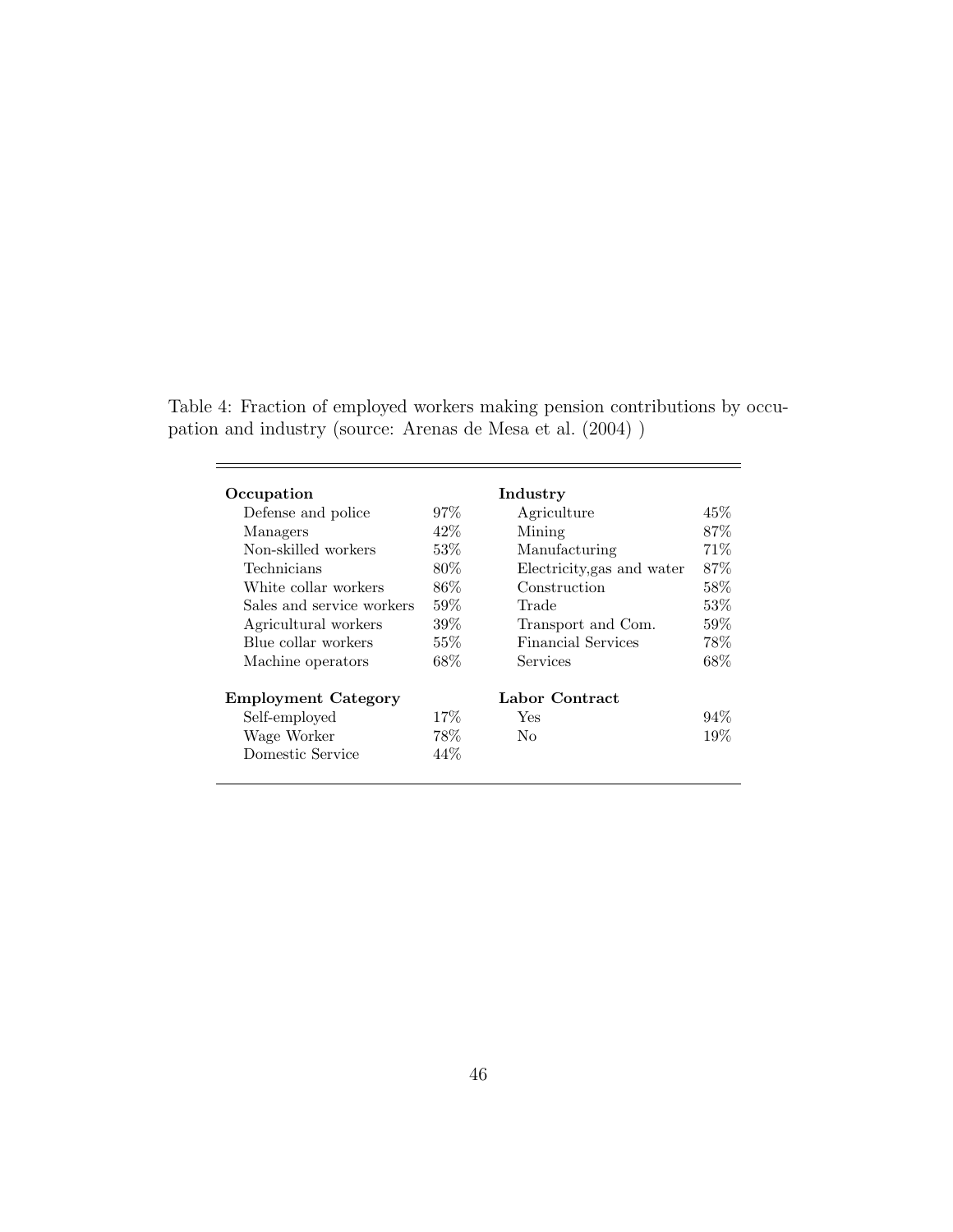| Unobserved type                      | 1    | 2             | 3     |
|--------------------------------------|------|---------------|-------|
| Fraction of sample $(\%)$            | 40.6 | 57.6          | 1.7   |
| Mean age in 2006                     | 38.8 | 37.1          | 43.1  |
| Men's schooling attainment:          |      |               |       |
| $\langle$ High School $(\%)$         | 68.5 | 32.6          | 93.1  |
| Women's schooling attainment:        |      |               |       |
| $\langle$ High School $(\%)$         | 64.6 | 36.1          | 33.0  |
| Simulated labor choice in 2006:      |      |               |       |
| Women Working $(\%)$                 | 25.5 | 51.6          | 91.7  |
| Men in Formal Jobs $\dagger$ (%)     | 66.7 | 74.5          | 43.4  |
| Women in Formal Jobst $(\%)$         | 63.2 | 71.0          | 6.0   |
| Simulated savings in 2006 (MM. CLP): |      |               |       |
| Non-pension savings                  | 5.85 | 7.89          | 13.62 |
| Men's pension savings                | 3.43 | 4.33          | 0.25  |
| Women's pension savings              | 0.63 | 1.00          | 0.35  |
| Fraction myopic $(\%)$               | 3.7  | $0.5^{\circ}$ | 3.2   |

Table 5: Household characteristics by unobserved heterogeneity type

†Conditional on being employed.

MM. CLP: Million Chilean pesos (1 USD =  $475$  CLP as of  $9/12/2011$ ).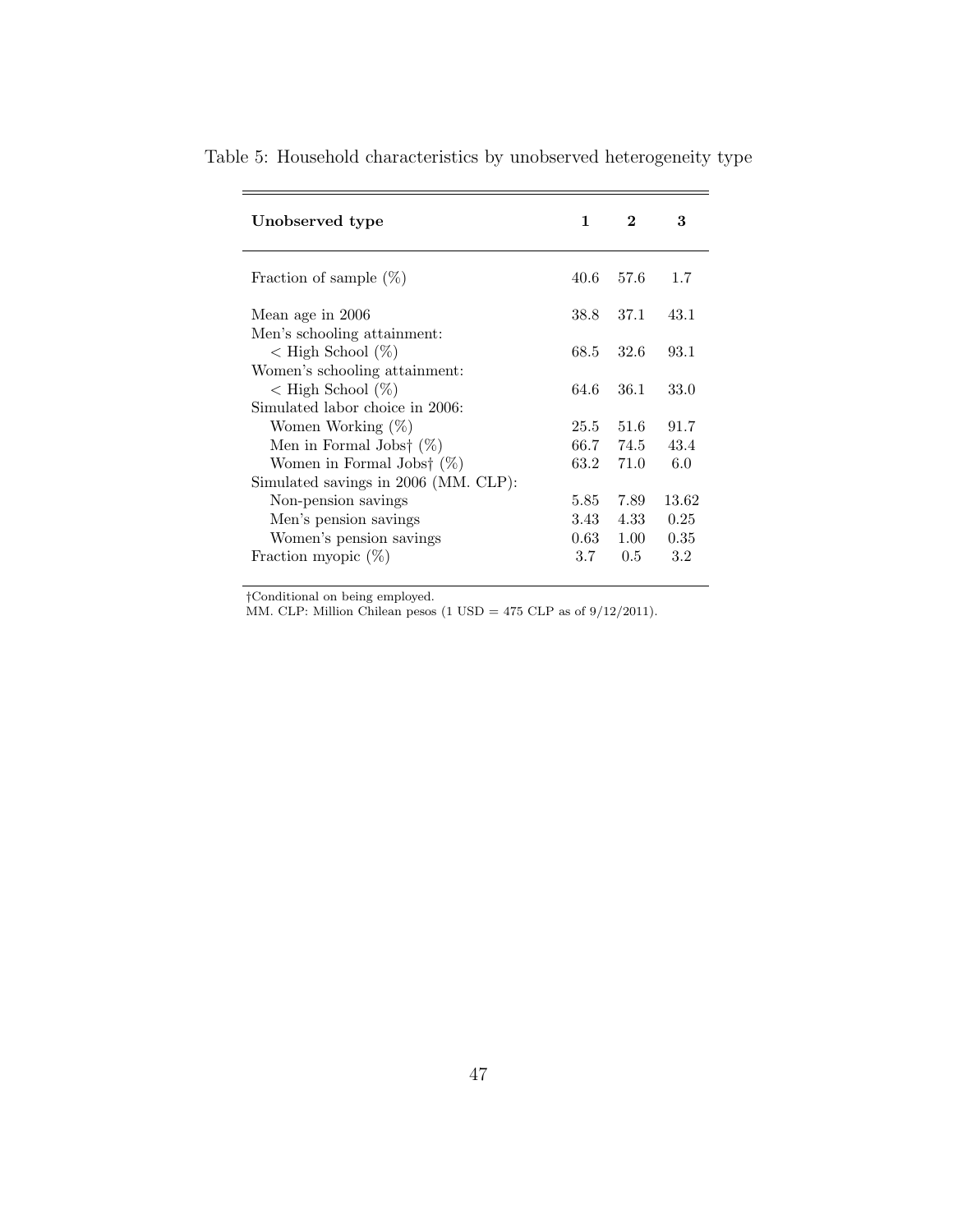|     |      | Husbands |         | <b>Wives</b> |                            |         | Husbands |      | <b>Wives</b> |
|-----|------|----------|---------|--------------|----------------------------|---------|----------|------|--------------|
|     | Data | Model    | Data    | Model        |                            | Data    | Model    | Data | Model        |
|     |      |          |         |              | <b>Formal Sector</b>       |         |          |      |              |
|     |      |          |         |              | $(\% \ of \ the \ sample)$ |         |          |      |              |
| Age |      |          |         |              | Schooling                  |         |          |      |              |
| 25  | 71.8 | 69.6     | 28.4    | 24.5         | No H.S.                    | 50.9    | 53.4     | 12.7 | 15.9         |
| 30  | 68.3 | 69.5     | 25.9    | 29.1         | H.S. dropout               | 63.5    | 65.3     | 18.8 | 21.0         |
| 35  | 65.2 | 67.4     | 25.1    | 28.2         | H.S. grad                  | 75.5    | 74.1     | 32.9 | 31.4         |
| 40  | 60.9 | 66.3     | 24.0    | 23.1         | Col. Grad                  | 80.4    | 83.6     | 59.2 | 51.4         |
| 45  | 61.8 | 64.1     | 19.4    | 19.9         |                            |         |          |      |              |
|     |      |          |         |              | <b>Informal Sector</b>     |         |          |      |              |
|     |      |          |         |              | $(\% \ of \ the \ sample)$ |         |          |      |              |
| Age |      |          |         |              | Schooling                  |         |          |      |              |
| 25  | 25.2 | 26.6     | $9.9\,$ | 15.0         | No H.S.                    | 42.7    | 38.6     | 11.3 | 8.8          |
| 30  | 28.5 | 27.9     | 11.2    | 13.7         | H.S. dropout               | 32.9    | $30.5\,$ | 14.8 | 14.2         |
| 35  | 30.6 | 29.2     | 15.0    | 14.4         | H.S. grad                  | 21.5    | 24.1     | 12.1 | 15.9         |
| 40  | 33.5 | 29.7     | 18.1    | 14.3         | Col. Grad                  | 14.4    | 16.0     | 14.5 | 21.1         |
| 45  | 31.1 | 30.5     | 20.2    | 17.0         |                            |         |          |      |              |
|     |      |          |         |              | Home production            |         |          |      |              |
|     |      |          |         |              | $(\% \ of \ the \ sample)$ |         |          |      |              |
| Age |      |          |         |              | Schooling                  |         |          |      |              |
| 25  | 3.1  | 3.8      | 61.7    | 60.5         | No H.S.                    | 6.4     | 8.1      | 76.0 | 75.3         |
| 30  | 3.3  | 2.6      | 62.9    | 57.1         | H.S. dropout               | $3.6\,$ | 4.1      | 66.4 | 64.8         |
| 35  | 4.3  | 3.5      | 59.9    | 57.5         | H.S. grad                  | $3.0\,$ | 1.7      | 55.0 | 52.7         |
| 40  | 5.5  | 4.0      | 57.9    | 62.8         | Col. Grad                  | 5.1     | 0.5      | 26.4 | 27.5         |
| 45  | 7.2  | 5.4      | 60.3    | 63.1         |                            |         |          |      |              |

Table 6: Model fit: Labor sector choice by age and schooling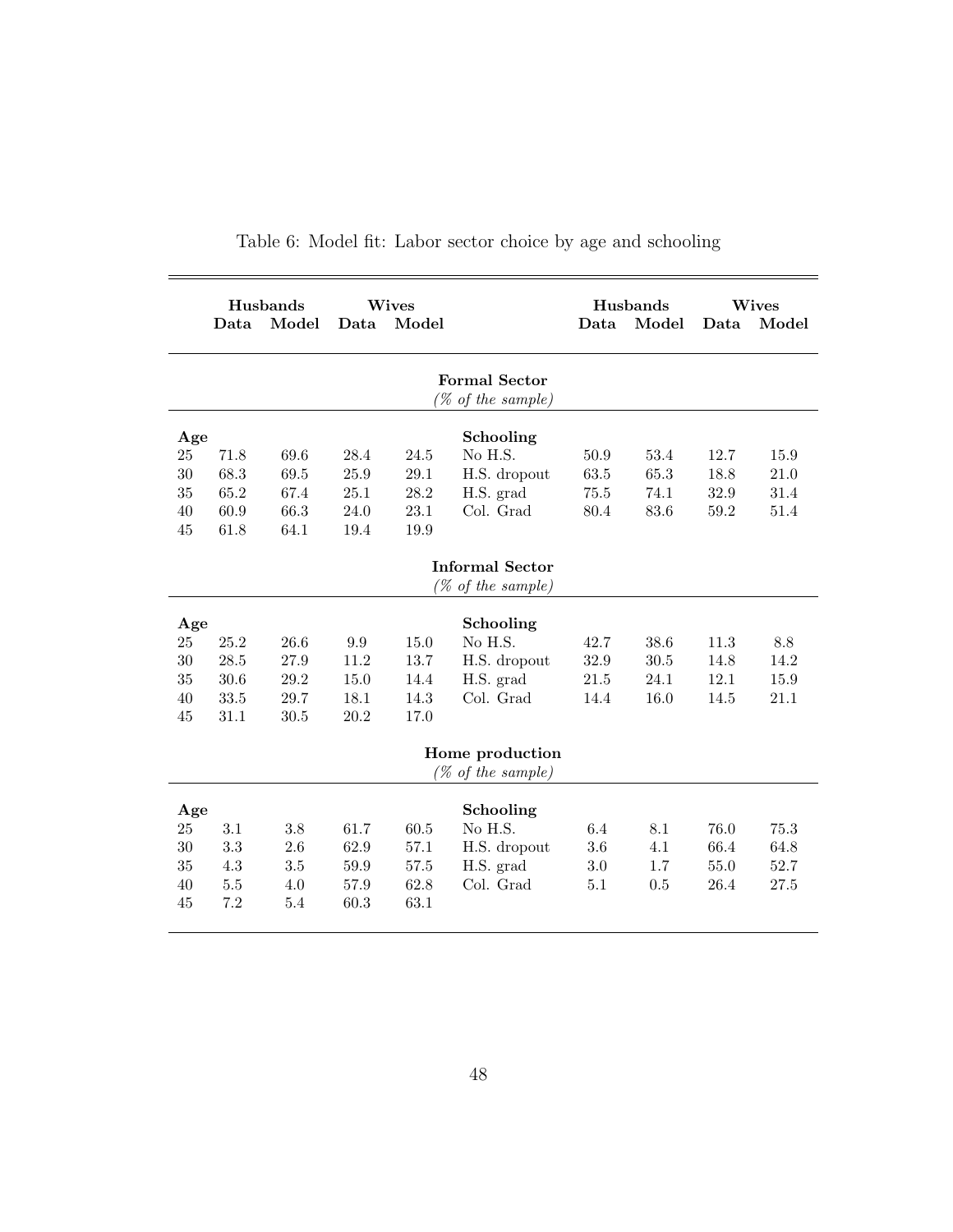|             | Men  |            |      |          |      |            | Women     |       |
|-------------|------|------------|------|----------|------|------------|-----------|-------|
|             |      | Age $< 35$ |      | Age > 35 |      | Age $< 35$ | Age $>35$ |       |
|             | Data | Model      | Data | Model    | Data | Model      | Data      | Model |
| $0 - 24\%$  | 20.1 | 21.1       | 19.2 | 19.2     | 24.6 | 36.6       | 21.0      | 32.8  |
| $25 - 49\%$ | 7.0  | 6.2        | 7.1  | 6.8      | 7.6  | 6.5        | 5.8       | 6.2   |
| $50 - 74\%$ | 12.7 | 11.1       | 10.9 | 13.0     | 8.5  | 9.5        | 8.5       | 7.5   |
| 75-100%     | 60.1 | 61.6       | 62.8 | 61.0     | 59.3 | 47.5       | 64.6      | 53.5  |

Table 7: Model fit: Conditional contribution densities\*

\*Conditonal contribution density: fraction of years spent in formal jobs between the ages of 25 and 64 conditional on being employed.

|                                   |      | Men   |      | Women      |  |
|-----------------------------------|------|-------|------|------------|--|
|                                   | Data | Model |      | Data Model |  |
|                                   |      |       |      |            |  |
| Formal $\mathrm{to}$ <sup>*</sup> |      |       |      |            |  |
| Formal                            | 94.6 | 94.0  | 85.9 | 95.6       |  |
| Informal                          | 4.4  | 5.2   | 3.1  | 0.8        |  |
| Home                              | 1.0  | 0.9   | 11.0 | 3.6        |  |
| Informal to $*$                   |      |       |      |            |  |
| Formal                            | 8.8  | 12.5  | 5.2  | 2.1        |  |
| Informal                          | 89.8 | 85.0  | 81.9 | 84.0       |  |
| Home                              | 1.4  | 2.4   | 12.9 | 13.9       |  |
| Home $\text{to}$ <sup>*</sup>     |      |       |      |            |  |
| <b>Formal</b>                     | 26.2 | 22.7  | 4.4  | 2.5        |  |
| Informal                          | 9.2  | 21.7  | 3.6  | 3.8        |  |
| Home                              | 64.6 | 55.5  | 92.0 | 93.8       |  |

### Table 8: Model fit: Employment transitions

\*Fraction of workers in sector A at t+1 among those working in sector B at t.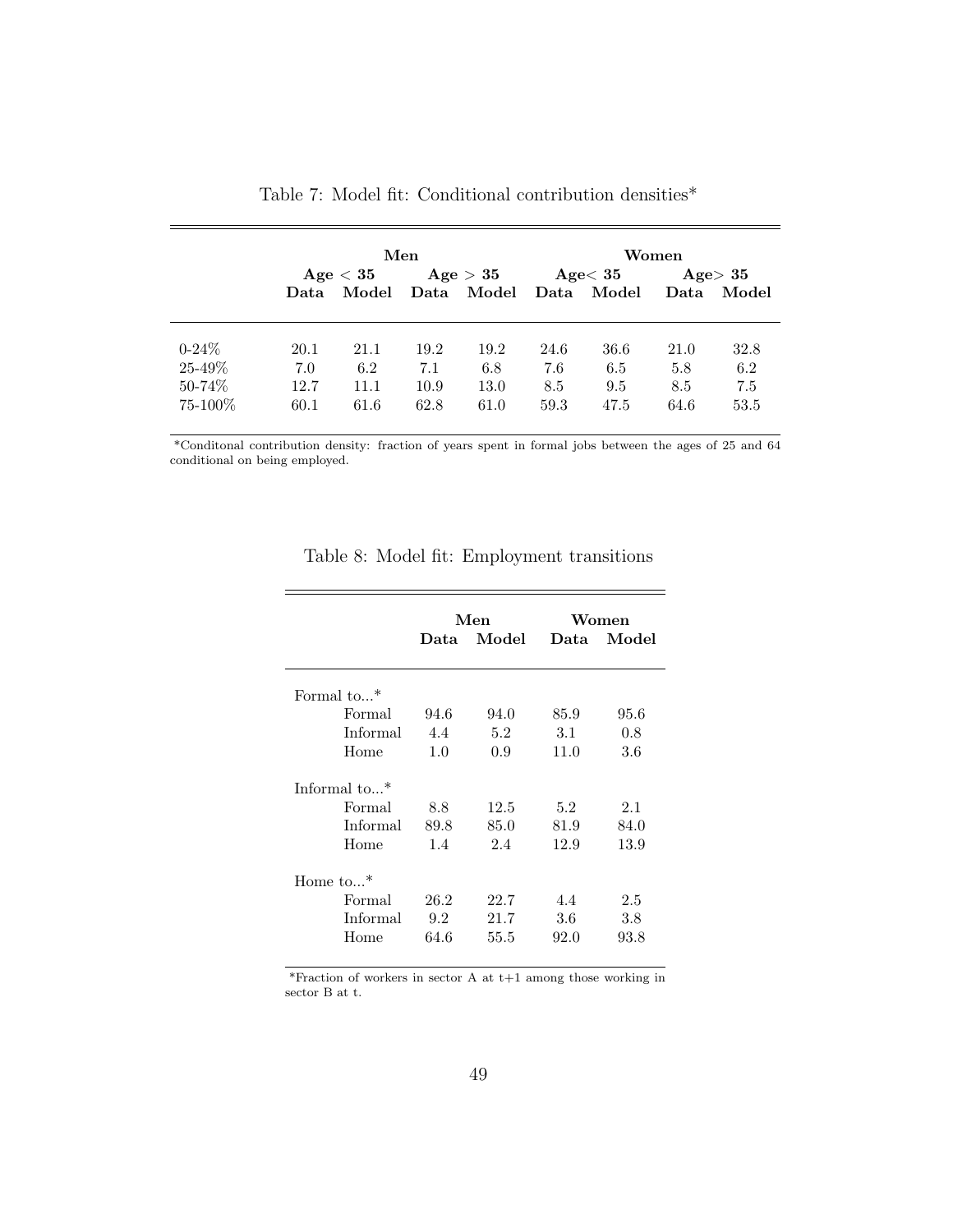|                                                                  | Data | Model |
|------------------------------------------------------------------|------|-------|
| Husband's/Wife's sector<br>$(\%$ of households in 2004 and 2006) |      |       |
| Formal/Formal                                                    | 17.7 | 17.4  |
| Formal/Informal                                                  | 7.8  | 8.8   |
| Formal/Home                                                      | 39.8 | 42.7  |
| Informal/Formal                                                  | 6.2  | 8.8   |
| Informal/Informal                                                | 5.2  | 4.1   |
| Informal/Home                                                    | 17.8 | 15.1  |
| Home/Formal                                                      | 1.4  | 1.6   |
| Home/Informal                                                    | 1.0  | 1.1   |
| Home/Home                                                        | 4.2  | 0.5   |

Table 9: Model Fit: Household labor force participation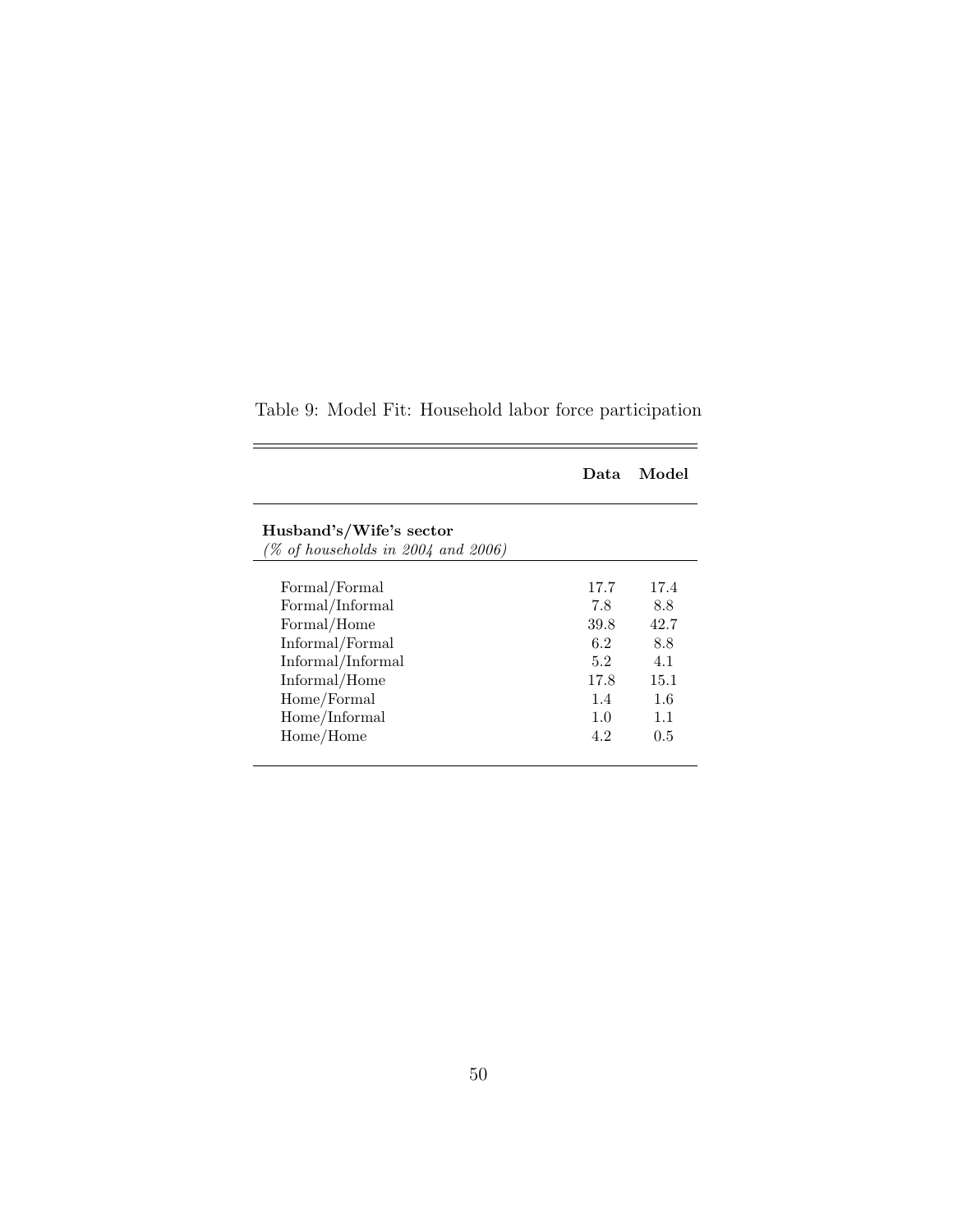|                               |         | Non-pension savings | Pension savings |         |      |       |  |
|-------------------------------|---------|---------------------|-----------------|---------|------|-------|--|
|                               |         |                     |                 | Husband |      | Wife  |  |
|                               | Data    | Model               | Data            | Model   | Data | Model |  |
| Distribution<br>'MM. CLP)     |         |                     |                 |         |      |       |  |
| mean                          | 7.00    | 6.67                | 2.14            | 1.86    | 0.49 | 0.39  |  |
| sd                            | 8.81    | 7.45                | 3.44            | 2.33    | 1.32 | 1.10  |  |
| p10                           | $-0.04$ | 0.00                | 0.00            | 0.00    | 0.00 | 0.00  |  |
| p50                           | 4.72    | 5.15                | 0.98            | 1.11    | 0.02 | 0.00  |  |
| p90                           | 17.50   | 14.05               | 5.45            | 4.75    | 1.37 | 1.12  |  |
| By Age<br>(Median in MM. CLP) |         |                     |                 |         |      |       |  |
| 25                            | 1.51    | 2.67                | 0.35            | 0.54    | 0.01 | 0.00  |  |
| 30                            | 3.00    | 4.33                | 1.18            | 1.43    | 0.03 | 0.00  |  |
| 35                            | 4.85    | 5.54                | 2.31            | 2.59    | 0.04 | 0.00  |  |
| 40                            | 5.03    | 5.93                | 4.06            | 3.97    | 0.01 | 0.00  |  |
| 45                            | 8.00    | 6.67                | 7.54            | 5.16    | 0.00 | 0.00  |  |
| By Education                  |         |                     |                 |         |      |       |  |
| (Median in MM. CLP)           |         |                     |                 |         |      |       |  |
| No HS                         | 4.12    | 3.87                | 0.33            | 0.43    | 0.00 | 0.00  |  |
| HS dropout                    | 4.28    | 5.00                | 0.84            | 0.97    | 0.00 | 0.00  |  |
| HS grad                       | 4.96    | 5.58                | 1.40            | 1.48    | 0.05 | 0.00  |  |
| College grad                  | 8.10    | 6.35                | 2.10            | 2.33    | 0.18 | 0.00  |  |

## Table 10: Model Fit: Savings

 $=$ 

MM. CLP: Million Chilean pesos (1 USD = 475 CLP as of  $9/12/2011$ ).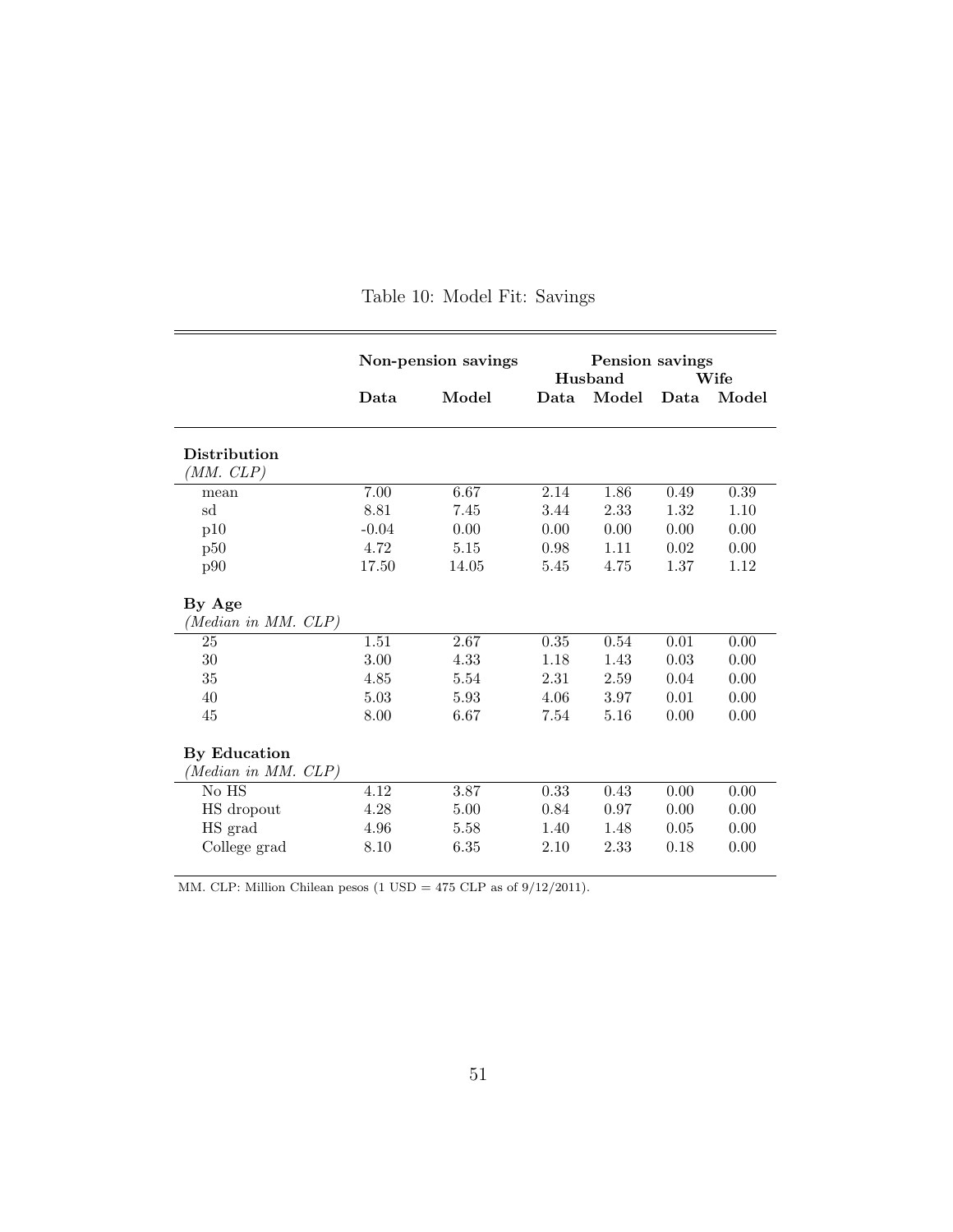|  |  | Table 11: Model Fit: Annual earnings |
|--|--|--------------------------------------|
|  |  |                                      |
|  |  |                                      |

|                      | Husband |                      |      |                        | Wife |                      |      |                 |  |
|----------------------|---------|----------------------|------|------------------------|------|----------------------|------|-----------------|--|
|                      |         | <b>Formal Sector</b> |      | <b>Informal Sector</b> |      | <b>Formal Sector</b> |      | Informal Sector |  |
|                      | Data    | Model                | Data | Model                  | Data | Model                | Data | Model           |  |
|                      |         |                      |      |                        |      |                      |      |                 |  |
| Distribution         |         |                      |      |                        |      |                      |      |                 |  |
| 'MM. CLP)            |         |                      |      |                        |      |                      |      |                 |  |
| mean                 | 3.11    | 2.72                 | 2.32 | 2.34                   | 1.81 | 1.43                 | 1.11 | 1.00            |  |
| sd                   | 2.29    | 1.82                 | 2.22 | 1.96                   | 1.25 | 1.06                 | 1.04 | 0.93            |  |
| p10                  | 1.44    | 1.06                 | 0.60 | 0.62                   | 0.42 | 0.51                 | 0.15 | 0.31            |  |
| p50                  | 2.40    | 2.28                 | 1.80 | 1.82                   | 1.56 | 1.14                 | 0.80 | 0.72            |  |
| p90                  | 5.40    | 4.86                 | 4.32 | 4.61                   | 3.60 | 2.66                 | 2.40 | 1.95            |  |
| By Education         |         |                      |      |                        |      |                      |      |                 |  |
| (Mean in MM. $CLP$ ) |         |                      |      |                        |      |                      |      |                 |  |
| No HS                | 1.76    | 1.42                 | 1.35 | 1.11                   | 0.97 | 0.81                 | 0.66 | 0.43            |  |
| HS dropout           | 2.22    | 2.12                 | 2.19 | 1.92                   | 1.24 | 1.10                 | 0.95 | 0.75            |  |
| HS grad              | 3.51    | 3.09                 | 3.09 | 3.17                   | 1.96 | 1.59                 | 1.37 | 1.12            |  |
| College grad         | 6.88    | 5.06                 | 6.17 | 5.12                   | 2.97 | 2.12                 | 2.14 | 2.10            |  |

MM. CLP: Million Chilean pesos (1 USD = 475 CLP as of  $9/12/2011$ ).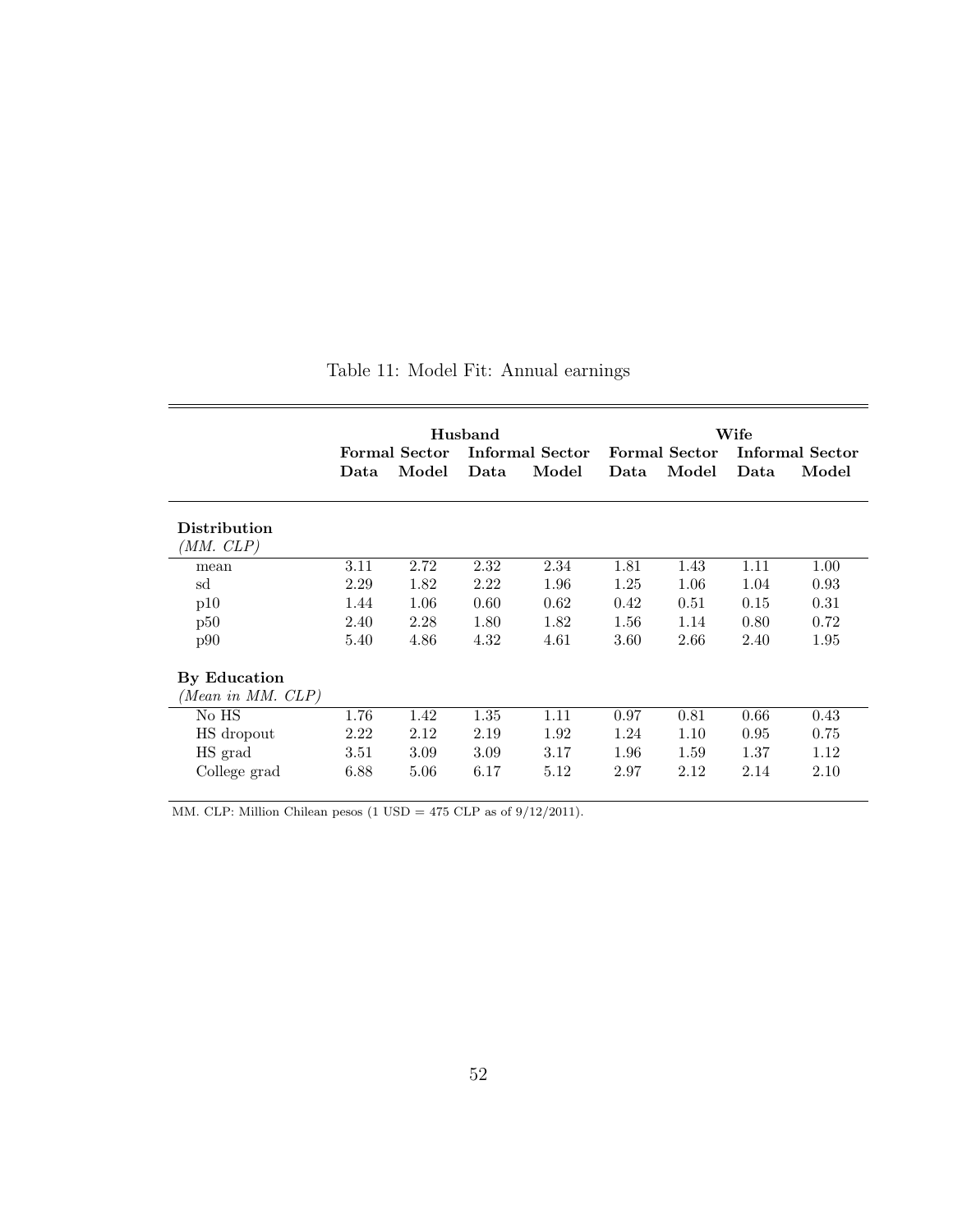| Table 12: Parameter estimates - Preferences |  |  |
|---------------------------------------------|--|--|
|---------------------------------------------|--|--|

| Name                                     | Notation                                                                                             | Estimate (Std. error)     |
|------------------------------------------|------------------------------------------------------------------------------------------------------|---------------------------|
| Discount rate                            |                                                                                                      |                           |
| Type 1                                   | $\rho^1$                                                                                             | 6.93E-02 $(3.97E-03)$     |
| Type 2                                   | $\rho^2$                                                                                             | 6.76E-02 $(3.61E-03)$     |
| Type 3                                   | $\rho^3$                                                                                             | 6.26E-02 $(4.03E-03)$     |
| Fraction of myopic households            |                                                                                                      |                           |
| Type 1                                   | $p_m^1$                                                                                              | 3.69E-02 $(1.37E-02)$     |
| Type 2                                   | $\frac{p_m^2}{p_m^3}$                                                                                | $4.67E-03$ (5.75E-03)     |
| Type 3                                   |                                                                                                      | 3.22E-02 $(8.44E-02)$     |
| Elasticity of intertemporal substitution | $\sigma$                                                                                             | $1.57E+00$ (3.24E-02)     |
| Non-pecuniary benefits                   |                                                                                                      |                           |
| Home                                     |                                                                                                      |                           |
| Female - type 1                          | $\delta_3^{W,1}$                                                                                     | 8.55E-02 $(1.09E-02)$     |
| Female - type 2                          | $W_{1,2}$                                                                                            | 4.41E-02 $(4.19E-03)$     |
| Female - type 3                          |                                                                                                      | $1.60E+00$ (6.74E-01)     |
| Male - type 1                            |                                                                                                      | $9.50E-02$ (1.45E-02)     |
| Male - type 2                            |                                                                                                      | $1.90E-02$ (5.98E-03)     |
| Male - type 3                            | $\delta^{W,3}_{3\delta^{H,1}_{3\delta^{H,2}_{3\delta^{H,3}_{3\delta^{H,3}_{3\delta^{C}}$             | $3.06E-02$ (1.27E-02)     |
| Spouse complementarity                   |                                                                                                      | $7.20E-02$ (1.05E-02)     |
| Informal sector                          |                                                                                                      |                           |
| Female - type 1                          | $\delta^{W,1}_2$                                                                                     | 1.24E-02 $(4.10E-03)$     |
| Female - type 2                          |                                                                                                      | 1.00E-03 $(6.27E-04)$     |
| Female - type 3                          |                                                                                                      | 3.19E-03 $(6.51E-03)$     |
| Male - type 1                            | $\delta_{2}^{\bar{W},2} \ \delta_{2}^{H,3} \ \delta_{2}^{H,1} \ \delta_{2}^{H,2} \ \delta_{3}^{H,3}$ | $-2.34E-03$ (1.65E-03)    |
| Male - type 2                            |                                                                                                      | 3.88E-06 $(1.62E-04)$     |
| Male - type 3                            |                                                                                                      | $-7.32E-04$ (2.02E-03)    |
| Cost of switching sectors                |                                                                                                      |                           |
| Male                                     | $\phi_s^H \\ \phi_s^W$                                                                               | 3.11E-01 $(5.20E-02)$     |
| Female                                   |                                                                                                      | 6.14E-01 $(9.01E-02)$     |
| Cost of returning to work                |                                                                                                      |                           |
| Male                                     | $\phi^H_a \\ \phi^W_a$                                                                               | 8.41E-02 $(1.09E-02)$     |
| Female                                   |                                                                                                      | $2.77E-01$ ( $3.55E-02$ ) |
| Standard Dev. of Leisure shocks          |                                                                                                      |                           |
| Male                                     | $\sigma_P^H \ \sigma_P^W$                                                                            | 9.90E-04 $(1.22E-04)$     |
| Female                                   |                                                                                                      | 7.95E-04 $(8.42E-05)$     |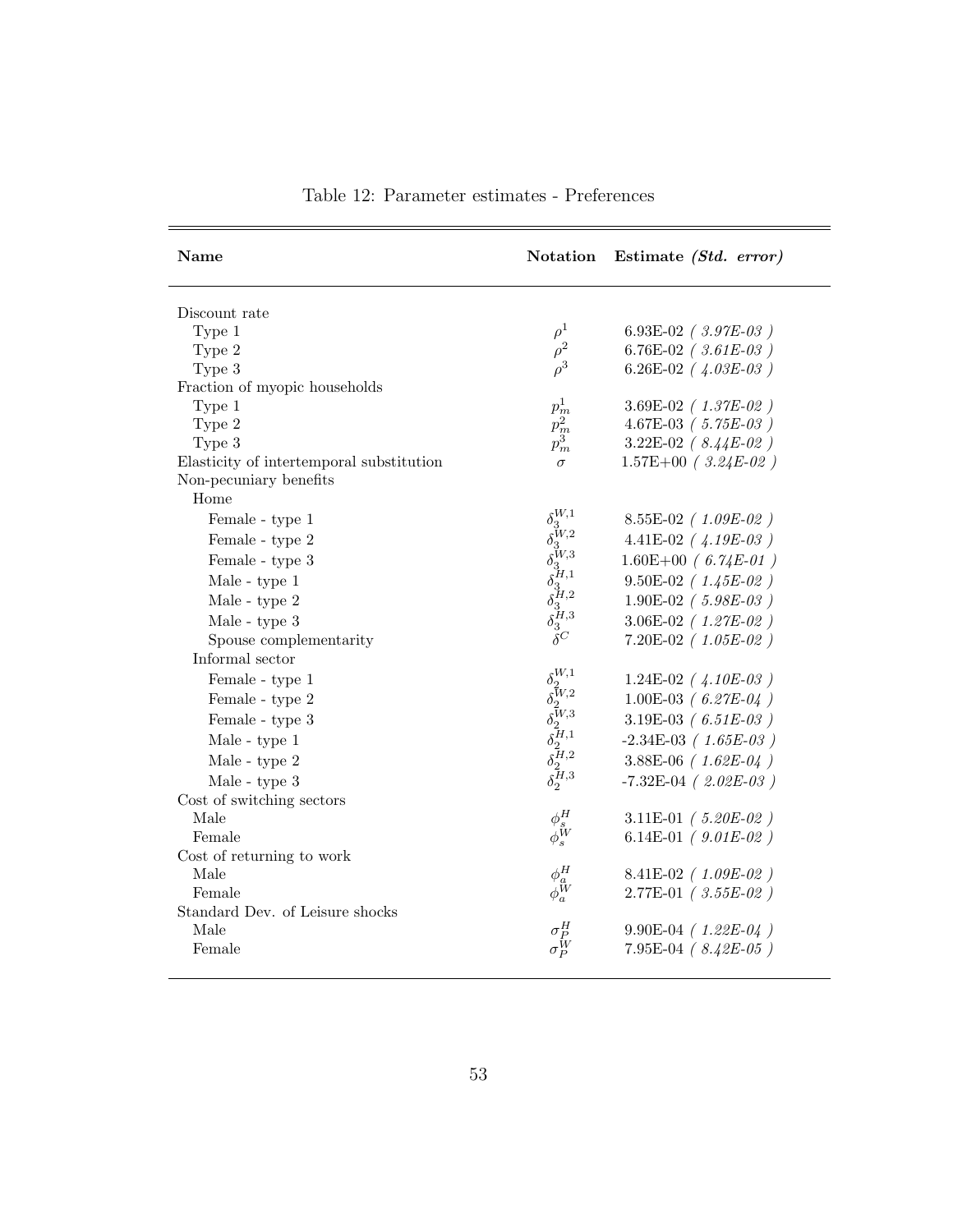| <b>Name</b>                 | <b>Notation</b>                                                                   | Estimate (Std. error)                            |
|-----------------------------|-----------------------------------------------------------------------------------|--------------------------------------------------|
|                             |                                                                                   | Men<br>Women                                     |
|                             |                                                                                   |                                                  |
| Intercept - Formal sector   |                                                                                   |                                                  |
| Type 1                      | $\begin{array}{c} \alpha_F^{i,1} \\ \alpha_F^{i,2} \\ \alpha_F^{i,3} \end{array}$ | $-6.17E-01$ (3.55E-02) $-1.36E+00$ (1.23E-01)    |
| Type 2                      |                                                                                   | $-5.74E-01$ (5.37E-02) $-1.37E+00$ (7.26E-02)    |
| Type 3                      |                                                                                   | $-3.21E+00$ (4.25E-01) $-2.70E+00$ (6.98E-01)    |
| Intercept - Informal sector |                                                                                   |                                                  |
| Type 1                      | $\overset{\alpha^{i,1}_I}{\overset{\alpha^{i,2}_I}{\alpha^{i,3}_I}}$              | $-1.10E+00$ (5.76E-02) $-2.04E+00$ (1.39E-01)    |
| Type 2                      |                                                                                   | $-1.08E+00$ (7.08E-02) $-1.80E+00$ (7.04E-02)    |
| Type 3                      |                                                                                   | $-3.79E+00$ (4.08E-01) $-1.19E+00$ (1.23E-01)    |
| Returns to education        |                                                                                   |                                                  |
| Formal sector               | $\theta^i_{E,F}$                                                                  | 8.55E-02 ( $3.45E-03$ ) 6.83E-02 ( $5.83E-03$ )  |
| Informal sector             | $\theta_{E,I}^i$                                                                  | 1.20E-01 ( $4.57E-03$ )<br>8.53E-02 $(6.26E-03)$ |
| Returns to experience       |                                                                                   |                                                  |
| Formal experience           | $\theta_{X,F}^i$ †                                                                | $1.99E-02$ (1.53E-03)<br>$4.50E-02$ (2.04E-03)   |
| Informal experience         | $\theta_{X,I}^i$ †                                                                | $2.24E-02$ (1.69E-03)<br>$4.06E-02$ (2.73E-03)   |
| Interaction terms           |                                                                                   |                                                  |
| Exp.*school.                | $\theta_{X,E}^i$ †                                                                | 8.73E-04 $(1.50E-04)$ 1.25E-03 $(1.37E-04)$      |
| Exp.*Col.grad.*Formal       | $\theta_{X,F,E}^i$ †                                                              | $1.48E-02$ (2.22E-03) $-6.36E-03$ (1.90E-03)     |
| Cohort effect               | $\theta_{bc}$                                                                     | $5.00E-02$ (4.62E-03)                            |
| Age                         | $\theta_a$                                                                        | 1.84E-04 $(9.41E-05)$                            |
| $Age*Age$                   | $\theta_{a2}$                                                                     | $1.00E-04$ (2.49E-05)                            |
| Experience transferability  | $\tau_{XP}^j$                                                                     | 9.96E-01 $(1.30E-01)$                            |
| Sd. of earnings shock       |                                                                                   |                                                  |
| Formal sector               |                                                                                   | $2.19E-01$ (1.51E-02)<br>$2.21E-01$ (2.99E-02)   |
| Informal sector             | $\frac{\sigma_F^i}{\sigma_I^i}$                                                   | 1.90E-01 ( $3.65E-02$ )<br>$3.20E-01$ (2.87E-02) |

### Table 13: Parameter estimates - Earnings offers

†Returns to experience are allowed to depend on schooling in the following way:  $\theta_{X,j}^{i}(E) = \theta_{X,j}^{i} + E^{i} * \theta_{X,E}^{i} + I_{Formula,Col,grad.} * \theta_{X,F,E}^{i}$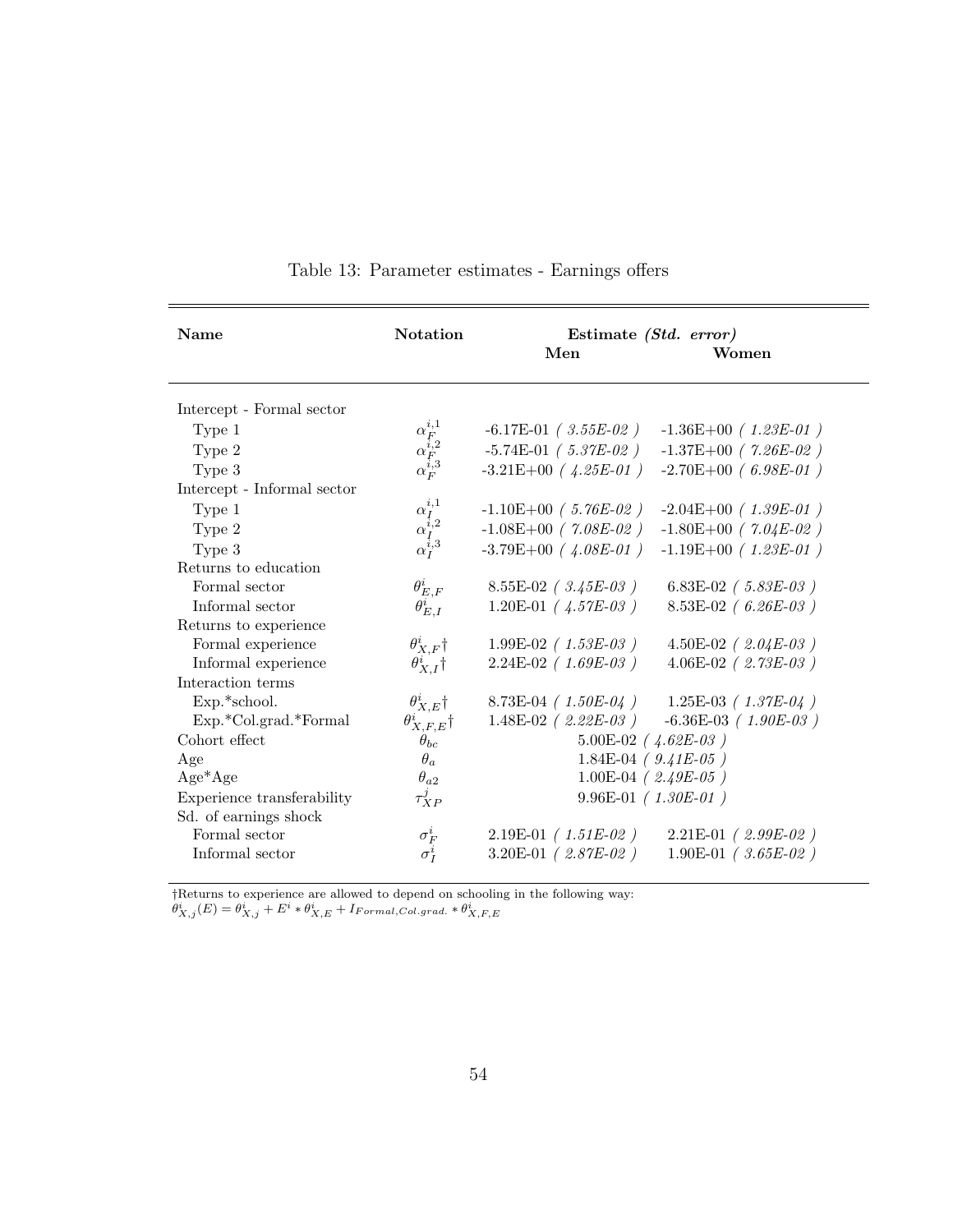| <b>Name</b>                                                           | <b>Notation</b>                                                           |                                                                                                   | Estimate (Std. error)                                                                             |
|-----------------------------------------------------------------------|---------------------------------------------------------------------------|---------------------------------------------------------------------------------------------------|---------------------------------------------------------------------------------------------------|
|                                                                       |                                                                           | Men                                                                                               | Women                                                                                             |
| Constant<br>Schooling level<br>Formal job at t-1<br>Formal experience | $\sim^{i}$<br>$\gamma_E^\iota$<br>$\gamma^{\imath}_F$<br>$\gamma^i_{X P}$ | $2.10E+00$ (4.98E-01)<br>$1.00E+00$ (2.40E-01)<br>4.95E-01 $(2.19E-01)$<br>$-3.20E-02$ (1.64E-02) | $3.17E+00$ (6.35E-01)<br>8.27E-01 $(3.01E-01)$<br>$4.84E-02$ (6.69E-02)<br>$-1.25E-02$ (9.15E-03) |

Table 14: Parameter estimates - Probability of receiving a formal job offer

|  |  | Table 15: Parameter estimates - Type probability |
|--|--|--------------------------------------------------|
|  |  |                                                  |

| <b>Name</b>                                                               | <b>Notation</b>                                                                                |                                                                                                     | Estimate (Std. error)                                                                             |
|---------------------------------------------------------------------------|------------------------------------------------------------------------------------------------|-----------------------------------------------------------------------------------------------------|---------------------------------------------------------------------------------------------------|
|                                                                           |                                                                                                | Type 2                                                                                              | Type 3                                                                                            |
| Constant<br>Schooling level (Husband)<br>Schooling level (Wife)<br>Cohort | $\lambda(\psi)$<br>$\lambda_E^H(\psi)$<br>$\lambda_E^{\bar W}(\psi)$<br>$\lambda_E^{bc}(\psi)$ | $3.20E+00$ (3.24E-01)<br>$-9.07E-01$ (9.59E-02)<br>$-3.39E-01$ (9.93E-02)<br>$-1.73E-01$ (4.91E-02) | $1.80E+00$ (2.19E-01)<br>$2.22E+00$ (5.50E-01)<br>$-2.11E+00$ (4.99E-01)<br>$1.04E+00$ (2.39E-01) |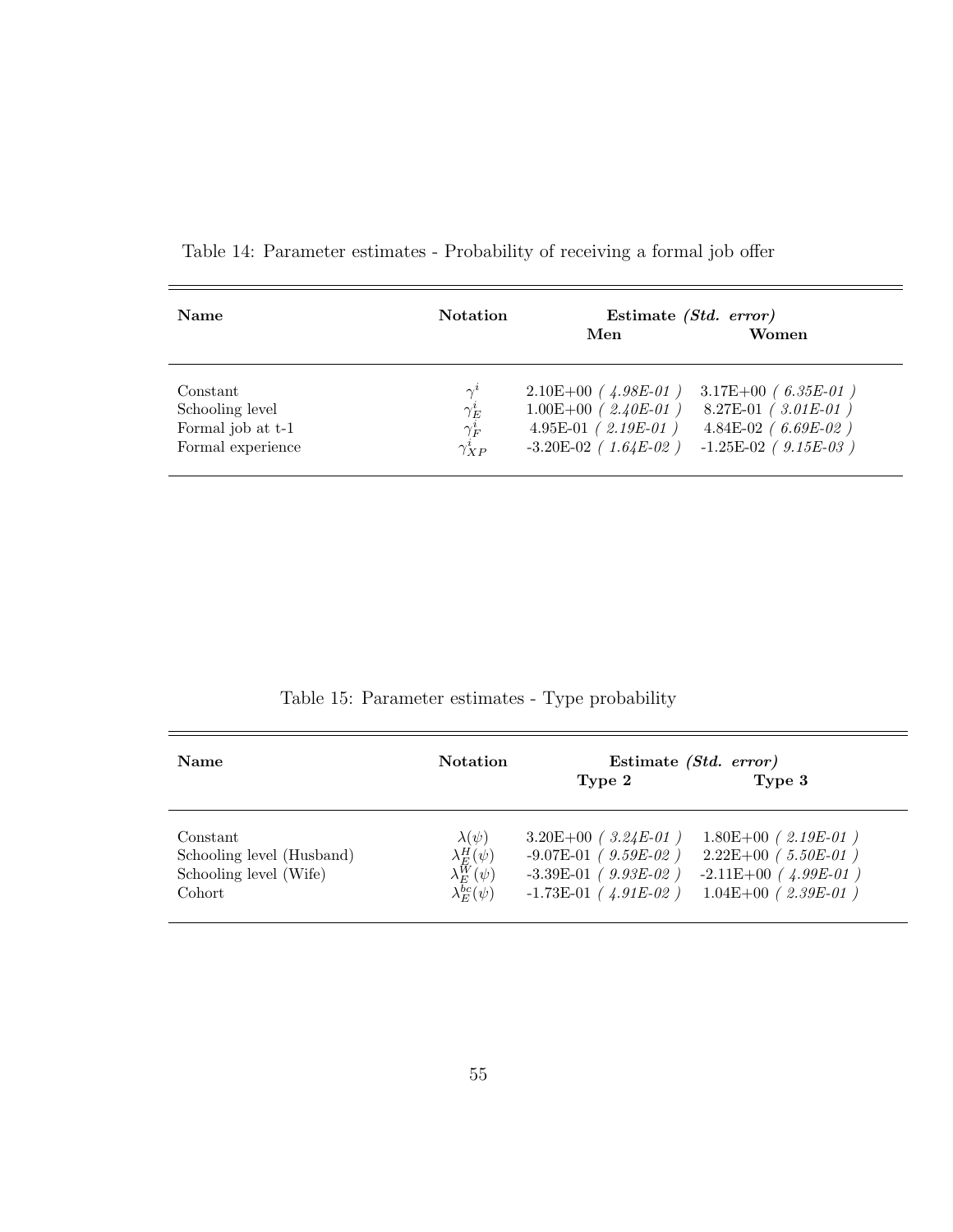|                                                 | (1)  | (2)      | (3)  | (4)      | (5)      | (6)      | (7)  |
|-------------------------------------------------|------|----------|------|----------|----------|----------|------|
| Informal sector<br>$(\%$ of employment in 2006) |      |          |      |          |          |          |      |
| All Men                                         | 28.9 | 23.6     | 52.6 | 38.6     | 29.4     | 28.3     | 28.9 |
| No H.S.                                         | 42.8 | $33.8\,$ | 73.5 | 36.3     | 44.2     | 42.3     | 42.8 |
| Some H.S.                                       | 32.3 | 26.5     | 56.0 | 37.9     | 32.6     | 31.7     | 32.3 |
| H.S. grad.                                      | 24.5 | 20.4     | 44.4 | 43.3     | 24.9     | 24.0     | 24.5 |
| Col. grad.                                      | 15.5 | 11.8     | 54.0 | 15.6     | 15.4     | 13.8     | 15.5 |
|                                                 |      |          |      |          |          |          |      |
| 25-34                                           | 24.7 | 20.7     | 47.0 | 38.4     | 25.0     | 24.3     | 24.7 |
| 35-44                                           | 30.5 | 24.7     | 53.9 | 38.5     | 31.0     | 29.8     | 30.5 |
| $45 - 54$                                       | 31.7 | 25.9     | 59.4 | 39.7     | 32.4     | $31.0\,$ | 31.7 |
| All Women                                       | 33.3 | 29.0     | 69.7 | 69.6     | 28.2     | 31.7     | 33.3 |
| No H.S.                                         | 37.6 | 30.4     | 79.6 | $69.3\,$ | 29.7     | 35.2     | 37.6 |
| Some H.S.                                       | 38.1 | 33.3     | 78.8 | 68.5     | 31.7     | 36.6     | 38.1 |
| H.S grad.                                       | 31.5 | 27.4     | 65.3 | 71.3     | $27.2\,$ | 29.9     | 31.5 |
| Col. grad.                                      | 24.9 | 22.7     | 53.9 | 64.0     | 21.7     | 24.0     | 24.9 |
|                                                 |      |          |      |          |          |          |      |
| 25-34                                           | 27.9 | 24.0     | 66.5 | 63.8     | 23.2     | 27.0     | 27.9 |
| 35-44                                           | 34.2 | 29.7     | 70.9 | 71.6     | 28.7     | 32.3     | 34.2 |
| $45 - 54$                                       | 43.1 | 38.1     | 72.3 | 79.9     | 38.2     | 40.6     | 43.1 |

Table 16: Labor market segmentation analysis

Simulated counterfactual scenarios:

(1) Baseline (estimated model)

(2) Barriers to entry (probability of receiving a formal earnings offer set to 1)

(3) Returns to skills (returns to schooling and wage fixed-effects equalized across sectors)

(4) Returns to experience (returns to experience equalized across sectors)

(5) Non-pecuniary benefits (non-pecuniary benefits equalized across sectors)

(6) Taxes (formal sector not taxed)

(7) Pre-2008 safety net (no minimum pension guarantee)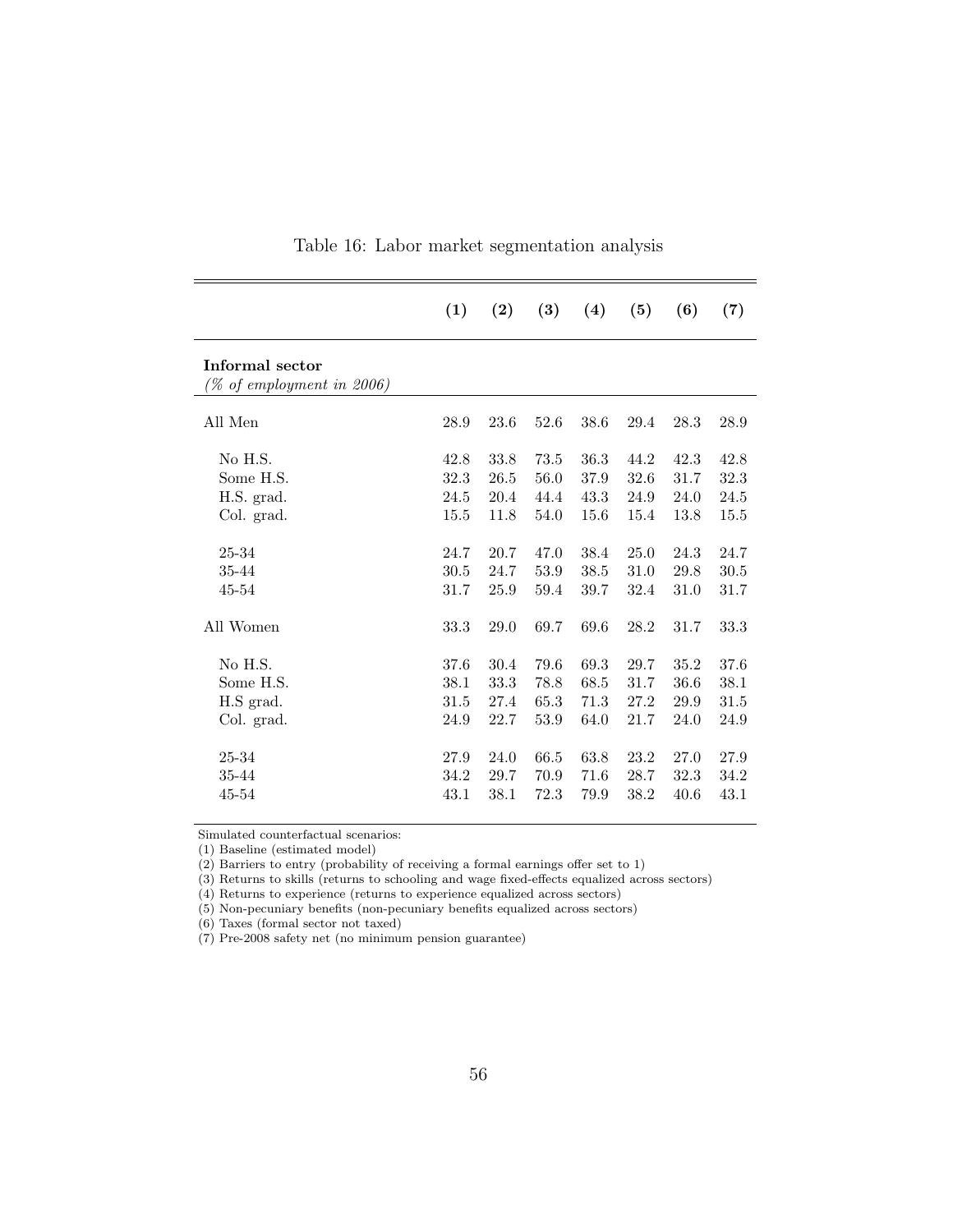| <b>Contribution Rate</b>                                                   | $\boldsymbol{0.05}$ | 0.75     | 0.1      | 0.125    | 0.15     | 0.175    | 0.2                 |
|----------------------------------------------------------------------------|---------------------|----------|----------|----------|----------|----------|---------------------|
| Informal sector<br>$(\%$ of employment in 2006)                            |                     |          |          |          |          |          |                     |
| All Men                                                                    | 27.4                | $28.0\,$ | $28.9\,$ | 30.7     | $32.5\,$ | 34.4     | 36.2                |
| No H.S.                                                                    | 41.0                | 42.0     | 42.8     | 44.5     | 46.6     | 49.2     | 50.7                |
| Some H.S.                                                                  | 30.1                | 31.0     | $32.3\,$ | 34.4     | $36.5\,$ | $38.4\,$ | 40.0                |
| H.S. grad.                                                                 | $23.6\,$            | $23.8\,$ | 24.5     | $26.3\,$ | $28.0\,$ | 29.8     | 31.7                |
| Col. grad.                                                                 | 14.5                | 14.5     | 15.5     | 16.0     | 17.4     | 19.2     | 21.2                |
| Type 1                                                                     | $31.6\,$            | $32.5\,$ | $33.3\,$ | 34.7     | $36.2\,$ | 38.1     | 39.7                |
| Type 2                                                                     | $24.0\,$            | $24.4\,$ | $25.5\,$ | $27.7\,$ | $29.7\,$ | $31.7\,$ | $33.6\,$            |
| Type 3                                                                     | 64.7                | 59.8     | 56.0     | $52.9\,$ | $55.3\,$ | $51.5\,$ | $53.5\,$            |
| All Women                                                                  | $31.3\,$            | $31.8\,$ | $33.3\,$ | 34.7     | 36.4     | $37.0\,$ | 38.6                |
| No H.S.                                                                    | 33.7                | $34.5\,$ | 37.6     | $38.4\,$ | 40.4     | 42.0     | 44.5                |
| Some H.S.                                                                  | $34.9\,$            | $36.0\,$ | 38.1     | 41.2     | 44.0     | 45.6     | 47.4                |
| H.S grad.                                                                  | $30.1\,$            | $30.2\,$ | $31.5\,$ | 32.3     | 33.6     | $33.6\,$ | $35.0\,$            |
| Col. grad.                                                                 | $23.3\,$            | 24.9     | 24.9     | 25.6     | 26.4     | 27.3     | $29.5\,$            |
| Type 1                                                                     | 37.1                | $36.8\,$ | $36.8\,$ | 36.3     | 37.0     | 37.2     | 37.8                |
| Type 2                                                                     | 26.2                | $27.0\,$ | $28.9\,$ | $30.9\,$ | $32.9\,$ | 33.7     | 35.8                |
| Type 3                                                                     | 94.9                | 94.7     | 94.1     | 93.8     | 94.1     | 93.7     | $\boldsymbol{93.5}$ |
| Uncond. contribution densities <sup>†</sup><br>$(\%$ of workers at age 64) |                     |          |          |          |          |          |                     |
| Men                                                                        |                     |          |          |          |          |          |                     |
| $0 - 24\%$                                                                 | 21.85               | 22.18    | 22.91    | 24.45    | 26.06    | 28.07    | 29.88               |
| $25-49\%$                                                                  | 14.44               | 13.65    | 13.96    | 14.41    | 14.88    | 15.26    | 15.50               |
| 50-74%                                                                     | 19.56               | 18.14    | 16.50    | 14.47    | 12.89    | 11.78    | 11.07               |
| 74-100%                                                                    | 44.15               | 46.03    | 46.62    | 46.67    | 46.17    | 44.88    | 43.55               |
| Women                                                                      |                     |          |          |          |          |          |                     |
| $0 - 24\%$                                                                 | 65.52               | 68.05    | 70.51    | 72.18    | 73.30    | 73.57    | 74.82               |
| 25-49%                                                                     | 13.79               | 11.34    | 9.59     | 8.50     | 7.65     | 7.43     | 6.62                |
| 50-74%                                                                     | 12.49               | 12.11    | 11.42    | 10.18    | $9.36\,$ | 8.69     | 8.14                |
| 74-100%                                                                    | $8.21\,$            | 8.49     | 8.48     | $9.14\,$ | 9.69     | 10.30    | 10.42               |
|                                                                            |                     |          |          |          |          |          |                     |

Table 17: Impact of the mandatory pension contribution rate on informality

†Unconditional contribution densities: fraction of years between age 25 and 64 spent in formal jobs (unconditional on being employed).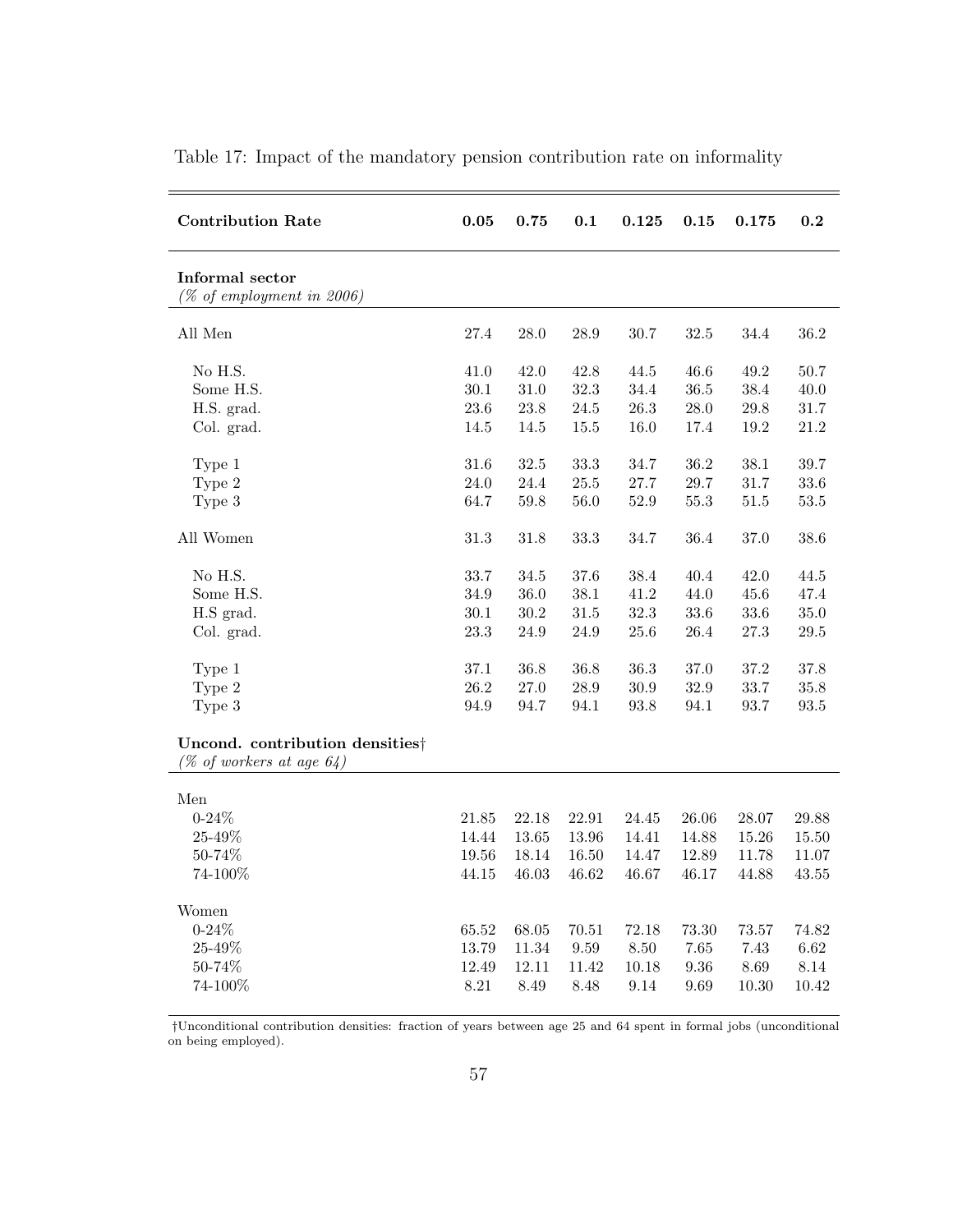| <b>Contribution Rate</b>                                     | 0.05                 | 0.75                 | 0.1                  | 0.125                   | 0.15                    | 0.175                   | $0.2\,$                 |
|--------------------------------------------------------------|----------------------|----------------------|----------------------|-------------------------|-------------------------|-------------------------|-------------------------|
| Earnings<br>(MM.CLP, in 2006)                                |                      |                      |                      |                         |                         |                         |                         |
| mean                                                         | 3.82                 | 3.79                 | 3.82                 | 3.80                    | 3.78                    | 3.78                    | 3.76                    |
| Non-pension savings<br>(MM. CLP, in 2006)                    |                      |                      |                      |                         |                         |                         |                         |
| mean                                                         | 9.23                 | 7.81                 | 7.15                 | 6.86                    | 6.71                    | 6.70                    | 6.73                    |
| Pension savings<br>(MM.CLP, in 2006)                         |                      |                      |                      |                         |                         |                         |                         |
| mean - Men<br>mean - Women                                   | 1.38<br>$0.36\,$     | 2.65<br>0.60         | 3.90<br>0.84         | 5.09<br>1.09            | 6.23<br>1.33            | 7.30<br>1.60            | 8.30<br>1.80            |
| Consumption<br>(MM.CLP)                                      |                      |                      |                      |                         |                         |                         |                         |
| mean in 2006                                                 | 3.24                 | 3.27                 | 3.24                 | 3.19                    | 3.11                    | 3.05                    | 2.99                    |
| mean lifetime std. dev.<br>No $H.S.t$<br>Some H.S.‡          | 1.80<br>1.09<br>1.35 | 1.87<br>1.09<br>1.40 | 1.93<br>1.11<br>1.45 | 2.04<br>1.17<br>1.54    | 2.16<br>1.23<br>1.65    | 2.26<br>1.28<br>1.74    | 2.34<br>1.33<br>1.81    |
| $H.S$ grad. $\ddagger$<br>Col. $grad.$                       | 1.97<br>4.49         | 2.04<br>4.80         | 2.12<br>4.87         | 2.27<br>4.96            | 2.42<br>5.05            | 2.55<br>5.09            | 2.66<br>5.07            |
| Pension program cost<br>(MM.CLP)                             |                      |                      |                      |                         |                         |                         |                         |
| Program cost<br>Tax revenue <sup>†</sup><br>Cost-tax revenue | 0.45<br>0.14<br>0.31 | 0.16<br>0.09<br>0.07 | 0.09<br>0.00<br>0.09 | 0.07<br>$-0.08$<br>0.14 | 0.06<br>$-0.14$<br>0.20 | 0.06<br>$-0.20$<br>0.26 | 0.05<br>$-0.26$<br>0.31 |

Table 18: Impact of the mandatory pension contribution rate on savings, earnings, consumption and program costs

MM. CLP: Million Chilean pesos (1 USD = 475 CLP as of  $9/12/2011$ )

†Absolute change relative to the 10% baseline under the pre-2008 safety net (column 3).

‡ Schooling attainment of the husband.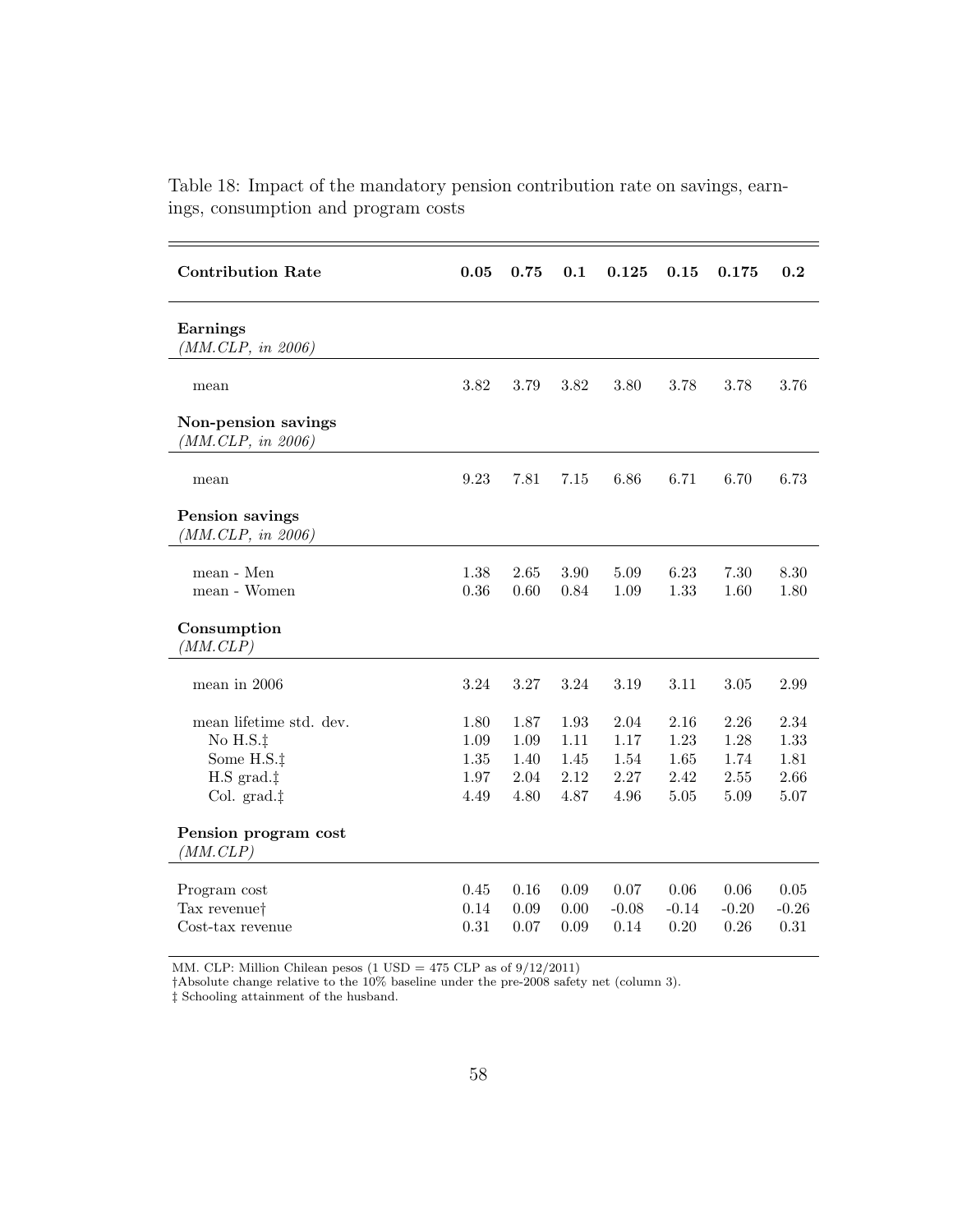|                                                              |       | $(1)$ $(2)$ $(3)$                                                                           | (4)  |
|--------------------------------------------------------------|-------|---------------------------------------------------------------------------------------------|------|
| Pension program cost<br>(MM. CLP per capita                  |       |                                                                                             |      |
| Program cost<br>Tax revenue <sup>†</sup><br>Cost-tax revenue | 0.00. | $0.12 \quad 0.13 \quad 0.17 \quad 0.25$<br>$0.03$ 0.04 0.02<br>$0.12 \quad 0.10 \quad 0.13$ | 0.23 |

Table 19: Impacts of counterfactual safety nets on program costs

MM. CLP: Million Chilean pesos  $(1 \text{ USD} = 475 \text{ CLP}$  as of  $9/12/2011)$ †Absolute change relative to policy experiment (1)

Simulated policy experiments:

(1) Taper rate is 100%, minimum pension is 75.000 CLP per month.

(2) Taper rate is 60%, minimum pension is 75.000 CLP per month.

(3) Taper rate is 30%, minimum pension is 75.000 CLP per month (2008 Reform).

(4) Taper rate is 0%, minimum pension is 75.000 CLP per month.